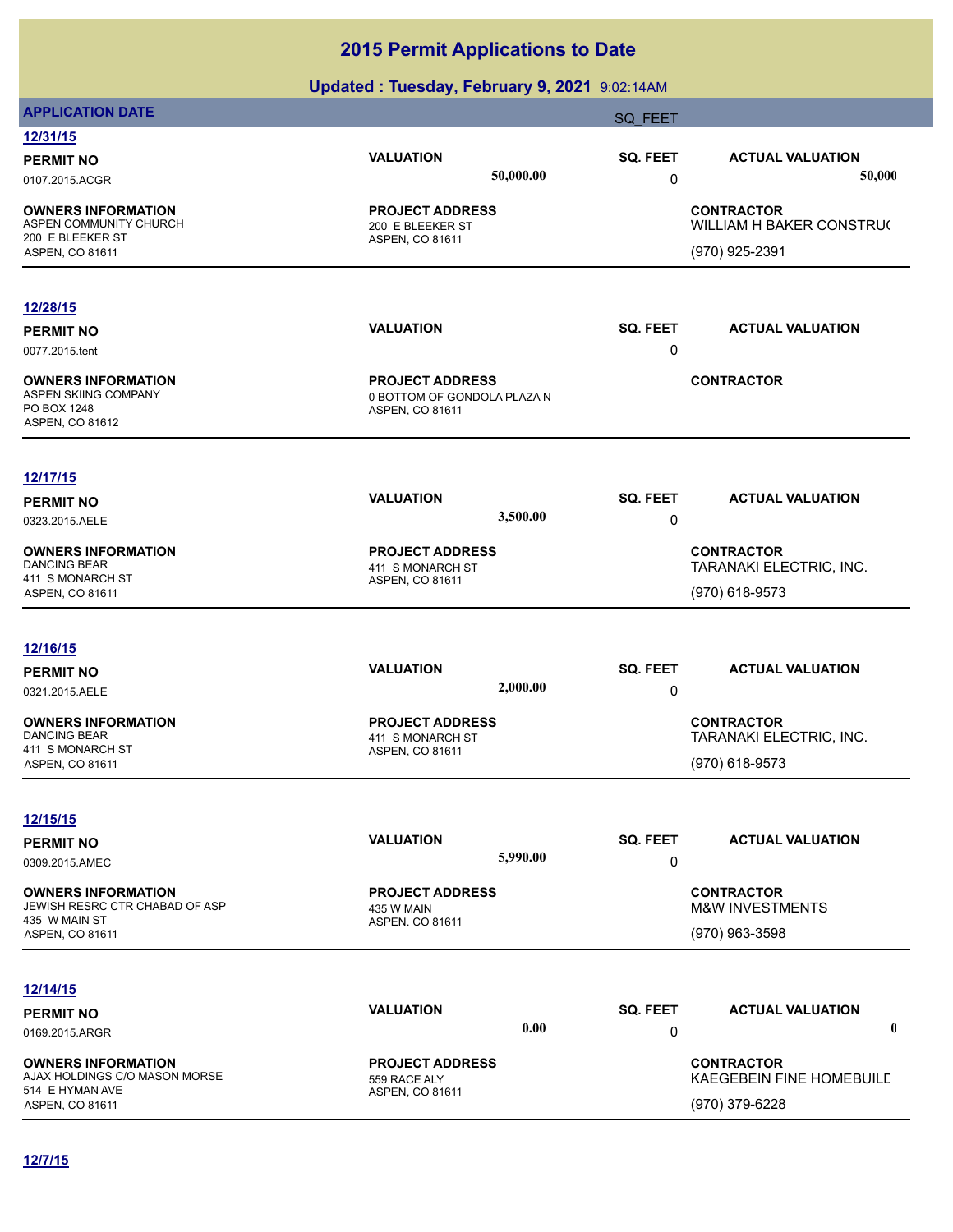| <b>APPLICATION DATE</b>                                                                                    |                                                                |            | SQ FEET         |                                               |
|------------------------------------------------------------------------------------------------------------|----------------------------------------------------------------|------------|-----------------|-----------------------------------------------|
| <b>PERMIT NO</b>                                                                                           | <b>VALUATION</b>                                               |            | SQ. FEET        | <b>ACTUAL VALUATION</b>                       |
| 0055.2015.ARBU                                                                                             |                                                                | 75,000.00  | 0               | 75,000                                        |
| <b>OWNERS INFORMATION</b><br>REGINALD & SUE ELLEN HOPKINSON<br>101 STEIN WAY<br>ASPEN, CO 81611            | <b>PROJECT ADDRESS</b><br>101 STEIN WAY<br>ASPEN, CO 81611     |            |                 | <b>CONTRACTOR</b>                             |
| 11/30/15                                                                                                   |                                                                |            |                 |                                               |
| <b>PERMIT NO</b>                                                                                           | <b>VALUATION</b>                                               |            | SQ. FEET        | <b>ACTUAL VALUATION</b>                       |
| 0164.2015.ARGR                                                                                             |                                                                | 0.00       | 0               | $\mathbf 0$                                   |
| <b>OWNERS INFORMATION</b><br><b>JUSTIN LEONARD</b><br>315 LAKE AVE<br>ASPEN, CO 81611                      | <b>PROJECT ADDRESS</b><br>315 LAKE AVE<br>ASPEN, CO 81611      |            |                 | <b>CONTRACTOR</b>                             |
| 11/24/15                                                                                                   |                                                                |            |                 |                                               |
| <b>PERMIT NO</b>                                                                                           | <b>VALUATION</b>                                               |            | <b>SQ. FEET</b> | <b>ACTUAL VALUATION</b>                       |
| 0052.2015.ARBU                                                                                             |                                                                | 0.00       | 0               | 28,000                                        |
| <b>OWNERS INFORMATION</b>                                                                                  | <b>PROJECT ADDRESS</b>                                         |            |                 | <b>CONTRACTOR</b>                             |
| RALPH P MELVILLE<br>1290 SNOWBUNNY LN                                                                      | 1290 SNOWBUNNY LN                                              |            |                 | MELDOR INC.                                   |
| ASPEN, CO 81611                                                                                            | ASPEN, CO 81611                                                |            |                 | (970) 984-2515                                |
|                                                                                                            | <b>VALUATION</b>                                               |            | <b>SQ. FEET</b> | <b>ACTUAL VALUATION</b>                       |
| <b>PERMIT NO</b><br>0305.2015.AELE                                                                         |                                                                | 2,500.00   | 0               |                                               |
|                                                                                                            |                                                                |            |                 |                                               |
| <b>OWNERS INFORMATION</b><br><b>ASPEN CLUB</b>                                                             | <b>PROJECT ADDRESS</b><br><b>1450 UTE AVE</b>                  |            |                 | <b>CONTRACTOR</b><br>SULLIVAN CONSTRUCTION CO |
| 1450 CRYSTAL LAKE RD<br>ASPEN, CO 81611-2072                                                               | ASPEN, CO 81611                                                |            |                 |                                               |
|                                                                                                            |                                                                |            |                 |                                               |
| 11/23/15                                                                                                   |                                                                |            |                 |                                               |
| <b>PERMIT NO</b>                                                                                           | <b>VALUATION</b>                                               |            | SQ. FEET        | <b>ACTUAL VALUATION</b>                       |
| 0179.2015.ARBK                                                                                             |                                                                | 650,000.00 | 0               | 650,000                                       |
|                                                                                                            |                                                                |            |                 |                                               |
| <b>OWNERS INFORMATION</b><br><b>JUSTIN LEONARD</b>                                                         | <b>PROJECT ADDRESS</b><br>315 LAKE AVE                         |            |                 | <b>CONTRACTOR</b>                             |
| 315 LAKE AVE                                                                                               | ASPEN, CO 81611                                                |            |                 |                                               |
| ASPEN, CO 81611                                                                                            |                                                                |            |                 |                                               |
| 11/17/15                                                                                                   |                                                                |            |                 |                                               |
| <b>PERMIT NO</b>                                                                                           | <b>VALUATION</b>                                               |            | SQ. FEET        | <b>ACTUAL VALUATION</b>                       |
| 0087.2015.afsr                                                                                             |                                                                | 16,000.00  | 0               |                                               |
|                                                                                                            |                                                                |            |                 |                                               |
| <b>OWNERS INFORMATION</b><br>JAMES LILLIE MGR ASPEN FLAT ROOF, LLC<br>1300 RED BUTTE DR<br>ASPEN, CO 81611 | <b>PROJECT ADDRESS</b><br>1300 RED BUTTE DR<br>ASPEN, CO 81611 |            |                 | <b>CONTRACTOR</b>                             |
| <u>11/9/15</u>                                                                                             |                                                                |            |                 |                                               |
| <b>PERMIT NO</b>                                                                                           | <b>VALUATION</b>                                               |            | SQ. FEET        | <b>ACTUAL VALUATION</b>                       |
| 0285.2015.AELE                                                                                             |                                                                | 300,000.00 | 0               |                                               |
|                                                                                                            |                                                                |            |                 |                                               |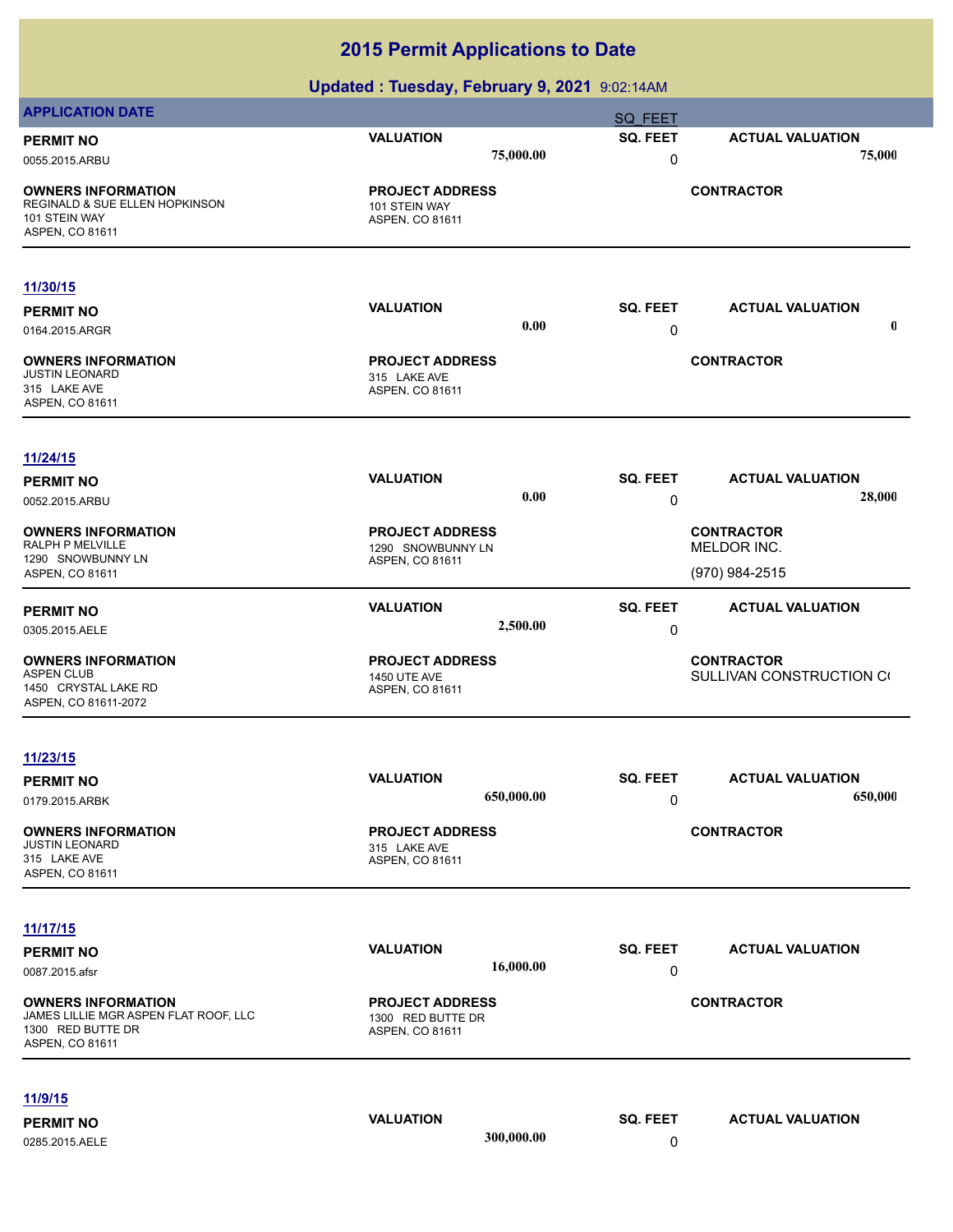| <b>APPLICATION DATE</b>                                       |                                            | <b>SQ FEET</b>  |                                             |
|---------------------------------------------------------------|--------------------------------------------|-----------------|---------------------------------------------|
| <b>OWNERS INFORMATION</b><br>JODI SMITH PITKIN COUNTY LIBRARY | <b>PROJECT ADDRESS</b>                     |                 | <b>CONTRACTOR</b>                           |
| 120 N MILL ST                                                 | 120 N MILL ST<br>ASPEN, CO 81611           |                 | R & A ENTERPRISES OF CARE                   |
| ASPEN, CO 81611                                               |                                            |                 | (970) 945-6500                              |
|                                                               |                                            |                 |                                             |
| 11/5/15                                                       |                                            |                 |                                             |
| <b>PERMIT NO</b>                                              | <b>VALUATION</b><br>0.00                   | <b>SQ. FEET</b> | <b>ACTUAL VALUATION</b><br>$\boldsymbol{0}$ |
| 0088.2015.ACGR                                                |                                            | 0               |                                             |
| <b>OWNERS INFORMATION</b>                                     | <b>PROJECT ADDRESS</b>                     |                 | <b>CONTRACTOR</b>                           |
| <b>DANCING BEAR</b><br>411 S MONARCH ST                       | 411 S MONARCH ST<br>ASPEN, CO 81611        |                 |                                             |
| ASPEN, CO 81611                                               |                                            |                 | (970) 927-3873                              |
|                                                               |                                            |                 |                                             |
| 11/4/15                                                       | <b>VALUATION</b>                           | <b>SQ. FEET</b> | <b>ACTUAL VALUATION</b>                     |
| <b>PERMIT NO</b><br>0084.2015.afsr                            | 326,200.00                                 | 0               |                                             |
|                                                               |                                            |                 |                                             |
| <b>OWNERS INFORMATION</b><br>ASPEN VALLEY HOSPITAL            | <b>PROJECT ADDRESS</b>                     |                 | <b>CONTRACTOR</b>                           |
| 401 CASTLE CREEK RD                                           | 401 CASTLE CREEK RD<br>ASPEN, CO 81611     |                 | AFFORDABLE FIRE PROTECT                     |
| ASPEN, CO 81611                                               |                                            |                 | (970) 858-8863                              |
| 11/3/15                                                       |                                            |                 |                                             |
| <b>PERMIT NO</b>                                              | <b>VALUATION</b>                           | <b>SQ. FEET</b> | <b>ACTUAL VALUATION</b>                     |
| 0083.2015.afsr                                                | 11,876.00                                  | 0               |                                             |
|                                                               |                                            |                 |                                             |
| <b>OWNERS INFORMATION</b><br>ASPEN SKIING COMPANY             | <b>PROJECT ADDRESS</b><br>675 E DURANT AVE |                 | <b>CONTRACTOR</b><br>ALLTEC SERVICES, LLC   |
| PO BOX 1248                                                   | ASPEN, CO 81611                            |                 |                                             |
| ASPEN, CO 81612                                               |                                            |                 | (970) 984-3979                              |
| <b>PERMIT NO</b>                                              | <b>VALUATION</b>                           | <b>SQ. FEET</b> | <b>ACTUAL VALUATION</b>                     |
| 0086.2015.ACGR                                                | 0.00                                       | 0               | 0                                           |
| <b>OWNERS INFORMATION</b>                                     | <b>PROJECT ADDRESS</b>                     |                 | <b>CONTRACTOR</b>                           |
| 100 E MAIN STR LLC                                            | 100 E MAIN ST                              |                 | LESTER DEVELOPMENT, LLC                     |
| 100 E MAIN ST<br><b>ASPEN, CO 81611</b>                       | ASPEN, CO 81611                            |                 | (970) 925-5524                              |
|                                                               |                                            |                 |                                             |
| 11/2/15                                                       |                                            |                 |                                             |
| <b>PERMIT NO</b>                                              | <b>VALUATION</b>                           | <b>SQ. FEET</b> | <b>ACTUAL VALUATION</b>                     |
| 0084.2015.ACGR                                                | 6,733.00                                   | 0               | 6,733                                       |
| <b>OWNERS INFORMATION</b>                                     | <b>PROJECT ADDRESS</b>                     |                 | <b>CONTRACTOR</b>                           |
| JODI SMITH PITKIN COUNTY LIBRARY                              | 506 E MAIN ST                              |                 | PACIFIC SHEET METAL, INC.                   |
| 120 N MILL ST<br>ASPEN, CO 81611                              | ASPEN, CO 81611                            |                 | (970) 925-6563                              |
|                                                               |                                            |                 |                                             |
| 10/30/15                                                      |                                            |                 |                                             |
| <b>PERMIT NO</b>                                              | <b>VALUATION</b>                           | <b>SQ. FEET</b> | <b>ACTUAL VALUATION</b>                     |
| 0272.2015.AMEC                                                |                                            | 0               |                                             |
| <b>OWNERS INFORMATION</b>                                     | <b>PROJECT ADDRESS</b>                     |                 | <b>CONTRACTOR</b>                           |
| <b>BCL TRUST</b>                                              | 1409 CRYSTAL LAKE RD                       |                 | HAPS PLUMBING & HEATING,                    |
| 1409 CRYSTAL LAKE RD<br>ASPEN, CO 81611                       | ASPEN, CO 81611                            |                 | (970) 928-9222                              |
|                                                               |                                            |                 |                                             |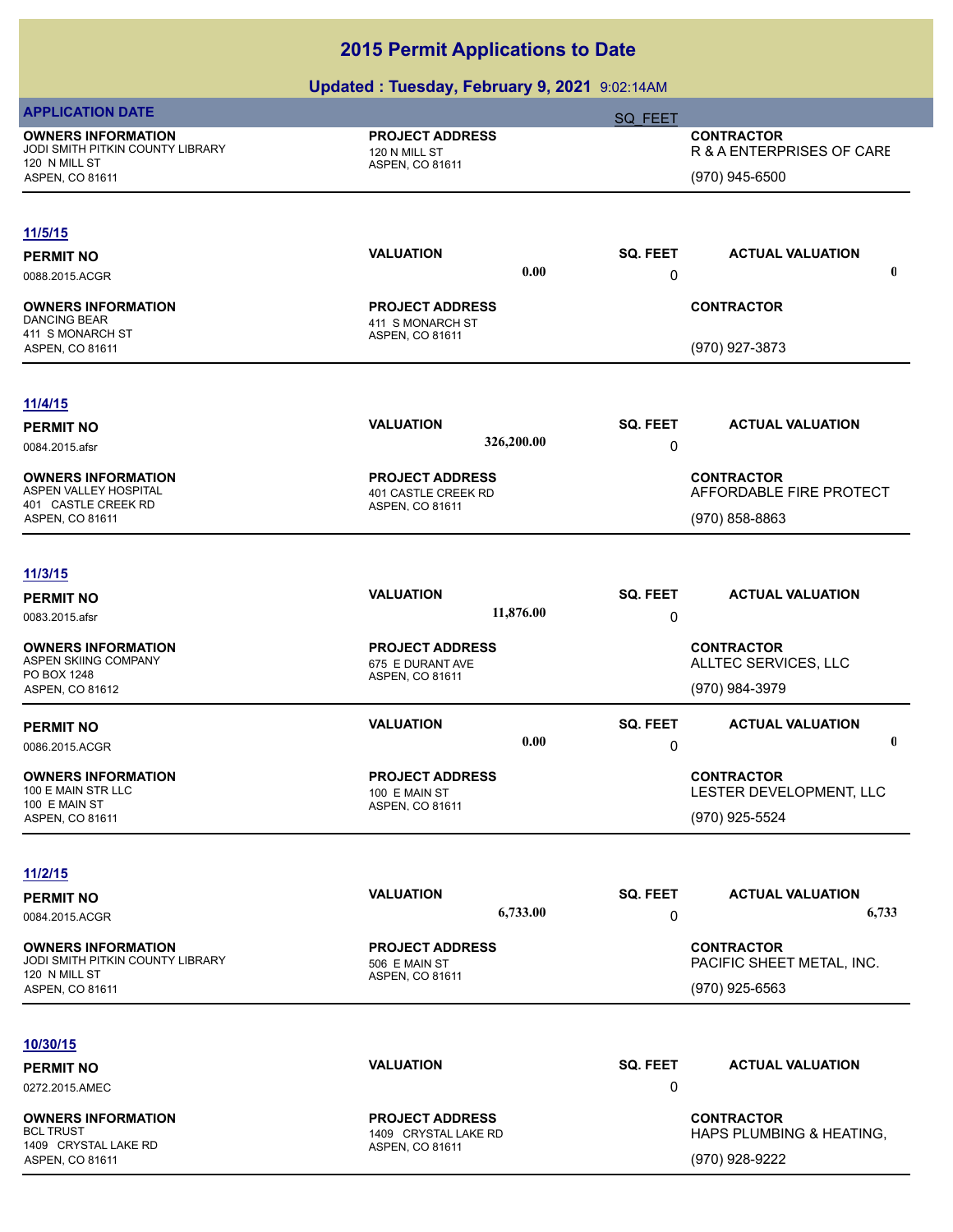|                                                                    | Updated: Tuesday, February 9, 2021 9:02:14AM |                 |                                               |
|--------------------------------------------------------------------|----------------------------------------------|-----------------|-----------------------------------------------|
| <b>APPLICATION DATE</b>                                            |                                              | <b>SQ FEET</b>  |                                               |
| <b>PERMIT NO</b>                                                   | <b>VALUATION</b>                             | SQ. FEET        | <b>ACTUAL VALUATION</b>                       |
| 0164.2015.ASPL                                                     |                                              | 0               |                                               |
| <b>OWNERS INFORMATION</b>                                          | <b>PROJECT ADDRESS</b>                       |                 | <b>CONTRACTOR</b>                             |
| <b>BCL TRUST</b><br>1409 CRYSTAL LAKE RD                           | 1409 CRYSTAL LAKE RD<br>ASPEN, CO 81611      |                 | HAPS PLUMBING & HEATING,                      |
| ASPEN, CO 81611                                                    |                                              |                 | (970) 928-9222                                |
| 10/28/15                                                           |                                              |                 |                                               |
| <b>PERMIT NO</b>                                                   | <b>VALUATION</b>                             | SQ. FEET        | <b>ACTUAL VALUATION</b>                       |
| 0271.2015.AMEC                                                     | 65,611.00                                    | 0               |                                               |
| <b>OWNERS INFORMATION</b><br>MWTK SNOWBUNNY LANE LLC               | <b>PROJECT ADDRESS</b><br>1260 SNOWBUNNY LN  |                 | <b>CONTRACTOR</b><br>CHENEY PLUMBING & HEATIN |
| 1325 SIERRA VISTA                                                  | ASPEN, CO 81611                              |                 |                                               |
| ASPEN, CO 81611                                                    |                                              |                 | (970) 963-0275                                |
| <b>PERMIT NO</b>                                                   | <b>VALUATION</b>                             | SQ. FEET        | <b>ACTUAL VALUATION</b>                       |
| 0163.2015.ASPL                                                     | 125,551.00                                   | 0               |                                               |
| <b>OWNERS INFORMATION</b><br>MWTK SNOWBUNNY LANE LLC               | <b>PROJECT ADDRESS</b><br>1260 SNOWBUNNY LN  |                 | <b>CONTRACTOR</b><br>CHENEY PLUMBING & HEATIN |
| 1325 SIERRA VISTA<br>ASPEN, CO 81611                               | ASPEN, CO 81611                              |                 | (970) 963-0275                                |
|                                                                    |                                              |                 |                                               |
| 10/27/15                                                           |                                              |                 |                                               |
| <b>PERMIT NO</b>                                                   | <b>VALUATION</b>                             | SQ. FEET        | <b>ACTUAL VALUATION</b>                       |
| 0274.2015.AELE                                                     | 800.00                                       | 0               |                                               |
| <b>OWNERS INFORMATION</b>                                          | <b>PROJECT ADDRESS</b>                       |                 | <b>CONTRACTOR</b>                             |
| <b>ALLEN HODGES</b>                                                | 1475 SIERRA VISTA DR                         |                 | WHEELER HOLDINGS, INC                         |
| 1475 SIERRA VISTA DR<br>ASPEN, CO 81611                            | ASPEN, CO 81611                              |                 |                                               |
| <b>PERMIT NO</b>                                                   | <b>VALUATION</b>                             | SQ. FEET        | <b>ACTUAL VALUATION</b>                       |
| 0149.2015.ARGR                                                     | 0.00                                         | 0               | $\mathbf 0$                                   |
|                                                                    |                                              |                 |                                               |
| <b>OWNERS INFORMATION</b><br>JAMES LILLIE MGR ASPEN FLAT ROOF, LLC | <b>PROJECT ADDRESS</b><br>1300 RED BUTTE DR  |                 | <b>CONTRACTOR</b>                             |
| 1300 RED BUTTE DR                                                  | ASPEN, CO 81611                              |                 |                                               |
| ASPEN, CO 81611                                                    |                                              |                 |                                               |
| 10/22/15                                                           |                                              |                 |                                               |
| <b>PERMIT NO</b>                                                   | <b>VALUATION</b>                             | SQ. FEET        | <b>ACTUAL VALUATION</b>                       |
| 0081.2015.afsr                                                     | 383,891.00                                   | 0               |                                               |
| <b>OWNERS INFORMATION</b>                                          | <b>PROJECT ADDRESS</b>                       |                 | <b>CONTRACTOR</b>                             |
| ASPEN VALLEY HOSPITAL<br>401 CASTLE CREEK RD                       | 401 CASTLE CREEK RD<br>ASPEN, CO 81611       |                 |                                               |
| ASPEN, CO 81611                                                    |                                              |                 | $(360)$ 421-2460                              |
|                                                                    |                                              |                 |                                               |
| 10/21/15                                                           |                                              |                 |                                               |
| <b>PERMIT NO</b>                                                   | <b>VALUATION</b>                             | <b>SQ. FEET</b> | <b>ACTUAL VALUATION</b>                       |
| 0010.2015.ACBU                                                     | 250,000.00                                   | 0               | 250,000                                       |
| <b>OWNERS INFORMATION</b><br>CITY OF ASPEN WATER DEPT              | <b>PROJECT ADDRESS</b><br>500 DOOLITTLE DR   |                 | <b>CONTRACTOR</b>                             |
| 500 DOOLITTLE DR<br>ASPEN, CO 81611                                | ASPEN, CO 81611                              |                 | (970) 920-3702                                |
|                                                                    |                                              |                 |                                               |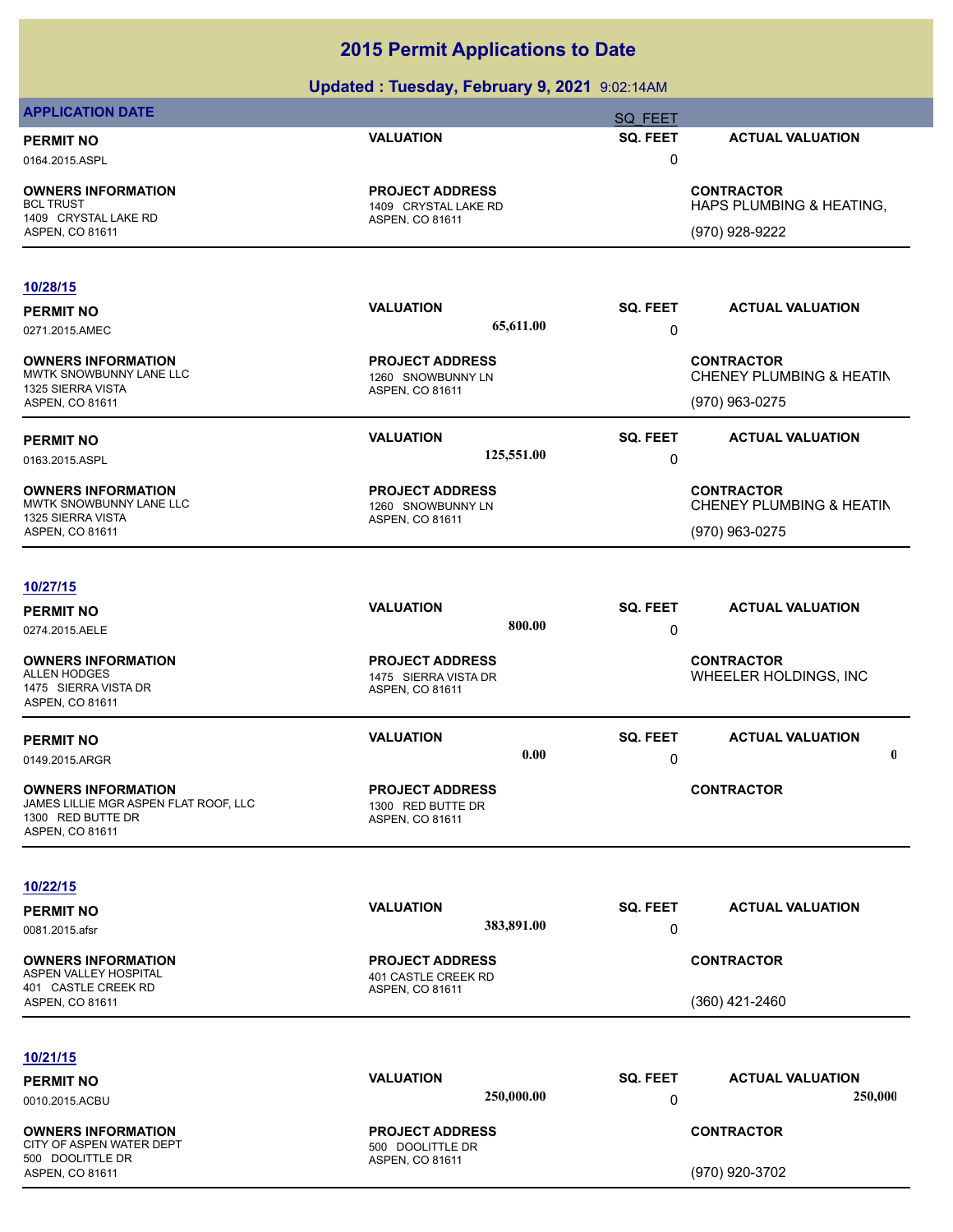## **Updated : Tuesday, February 9, 2021** 9:02:14AM

## **APPLICATION DATE** SQ\_FEET SOLUTION OF THE SQ\_FEET SQ\_FEET SQ\_FEET SQ\_FEET

| 10/20/15                                                                                   |                                                               |                 |                                              |
|--------------------------------------------------------------------------------------------|---------------------------------------------------------------|-----------------|----------------------------------------------|
| <b>PERMIT NO</b>                                                                           | <b>VALUATION</b>                                              | <b>SQ. FEET</b> | <b>ACTUAL VALUATION</b>                      |
| 0266.2015.AELE                                                                             | 800.00                                                        | 0               |                                              |
| <b>OWNERS INFORMATION</b><br>100 E MAIN STR LLC<br>100 E MAIN ST                           | <b>PROJECT ADDRESS</b><br>100 E MAIN ST<br>ASPEN, CO 81611    |                 | <b>CONTRACTOR</b><br>TIM DYER ELECTRIC, INC. |
| ASPEN, CO 81611                                                                            |                                                               |                 | (970) 945-2430                               |
| <b>PERMIT NO</b>                                                                           | <b>VALUATION</b><br>30,000.00                                 | <b>SQ. FEET</b> | <b>ACTUAL VALUATION</b>                      |
| 0267.2015.AELE                                                                             |                                                               | 0               |                                              |
| <b>OWNERS INFORMATION</b><br>100 E MAIN STR LLC<br>100 E MAIN ST                           | <b>PROJECT ADDRESS</b><br>100 E MAIN ST                       |                 | <b>CONTRACTOR</b><br>TIM DYER ELECTRIC, INC. |
| ASPEN, CO 81611                                                                            | ASPEN, CO 81611                                               |                 | (970) 945-2430                               |
| <b>PERMIT NO</b>                                                                           | <b>VALUATION</b><br>20,000.00                                 | SQ. FEET        | <b>ACTUAL VALUATION</b>                      |
| 0268.2015.AELE                                                                             |                                                               | 0               |                                              |
| <b>OWNERS INFORMATION</b><br>100 E MAIN STR LLC                                            | <b>PROJECT ADDRESS</b><br>100 E MAIN ST                       |                 | <b>CONTRACTOR</b><br>TIM DYER ELECTRIC, INC. |
| 100 E MAIN ST<br>ASPEN, CO 81611                                                           | ASPEN, CO 81611                                               |                 | (970) 945-2430                               |
| <b>PERMIT NO</b>                                                                           | <b>VALUATION</b>                                              | <b>SQ. FEET</b> | <b>ACTUAL VALUATION</b>                      |
| 0159.2015.ASPL                                                                             | 100,000.00                                                    | 0               |                                              |
| <b>OWNERS INFORMATION</b><br>100 E MAIN STR LLC                                            | <b>PROJECT ADDRESS</b><br>100 E MAIN ST                       |                 | <b>CONTRACTOR</b><br>JCR MECHANICAL INC      |
| 100 E MAIN ST<br>ASPEN, CO 81611                                                           | ASPEN, CO 81611                                               |                 | (970) 523-1151                               |
| <b>PERMIT NO</b>                                                                           | <b>VALUATION</b>                                              | <b>SQ. FEET</b> | <b>ACTUAL VALUATION</b>                      |
| 0157.2015.ASPL                                                                             |                                                               | 0               |                                              |
| <b>OWNERS INFORMATION</b><br><b>ASPEN SKIING COMPANY</b><br>PO BOX 1248<br>ASPEN, CO 81612 | <b>PROJECT ADDRESS</b><br>675 E DURANT AVE<br>ASPEN, CO 81611 |                 | <b>CONTRACTOR</b><br>NEWBERRY GENERAL CONTF  |
| <b>PERMIT NO</b>                                                                           | <b>VALUATION</b>                                              | SQ. FEET        | <b>ACTUAL VALUATION</b>                      |
| 0079.2015.afsr                                                                             | 2,000.00                                                      | 0               |                                              |
| <b>OWNERS INFORMATION</b><br><b>ASPEN SKIING COMPANY</b><br>PO BOX 1248<br>ASPEN, CO 81612 | <b>PROJECT ADDRESS</b><br>675 E DURANT AVE<br>ASPEN, CO 81611 |                 | <b>CONTRACTOR</b><br>WATTS PROPERTY SERVICES |
| <b>PERMIT NO</b>                                                                           | <b>VALUATION</b>                                              | <b>SQ. FEET</b> | <b>ACTUAL VALUATION</b>                      |
| 0265.2015.AELE                                                                             | 1,200.00                                                      | 0               |                                              |
| <b>OWNERS INFORMATION</b><br>100 E MAIN STR LLC<br>100 E MAIN ST<br>ASPEN, CO 81611        | <b>PROJECT ADDRESS</b><br>100 E MAIN ST<br>ASPEN, CO 81611    |                 | <b>CONTRACTOR</b><br>HTM .COM                |

#### **10/16/15**

0255.2015.AMEC 0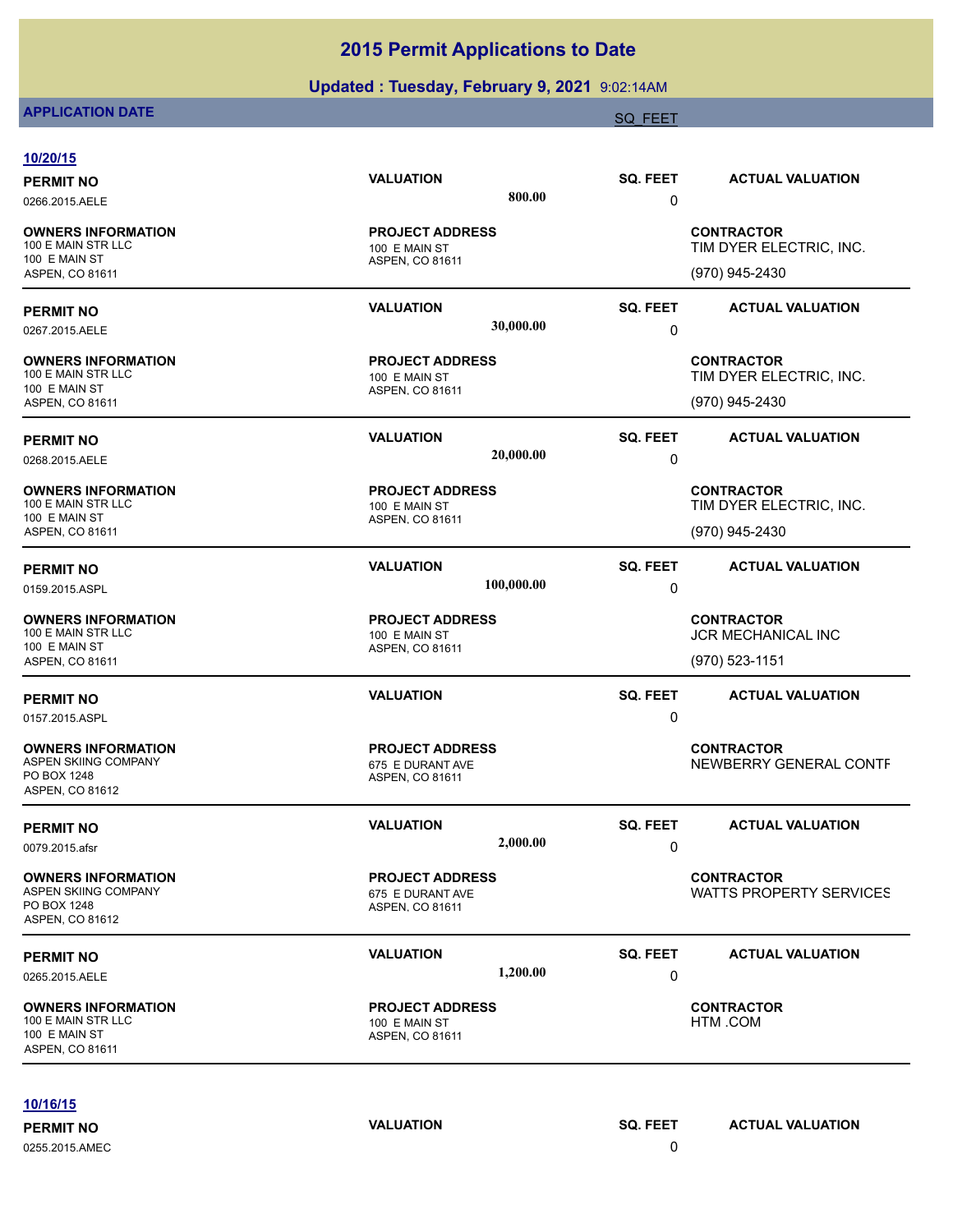| <b>APPLICATION DATE</b>                                                                                      | ,,<br>.                                                       | SQ FEET                                                         |
|--------------------------------------------------------------------------------------------------------------|---------------------------------------------------------------|-----------------------------------------------------------------|
| <b>OWNERS INFORMATION</b><br>SANDEEP SACHDEVA<br>814 W BLEEKER ST<br>ASPEN, CO 81611                         | <b>PROJECT ADDRESS</b><br>814 W BLEEKER ST<br>ASPEN, CO 81611 | <b>CONTRACTOR</b><br>TRANE US, INC                              |
| 10/15/15<br><b>PERMIT NO</b>                                                                                 | <b>VALUATION</b>                                              | SQ. FEET<br><b>ACTUAL VALUATION</b>                             |
| 0252.2015.AMEC                                                                                               | 11,442.00                                                     | 0                                                               |
| <b>OWNERS INFORMATION</b><br>BROOKS JOHN A & LORRAINE M<br>720 W BLEEKER ST<br>ASPEN, CO 81611               | <b>PROJECT ADDRESS</b><br>720 W BLEEKER ST<br>ASPEN, CO 81611 | <b>CONTRACTOR</b><br>CLIMATE CONTROL COMPANY<br>(970) 945-2326  |
| <b>PERMIT NO</b><br>0255.2015.AELE                                                                           | <b>VALUATION</b><br>2,500.00                                  | <b>SQ. FEET</b><br><b>ACTUAL VALUATION</b><br>0                 |
| <b>OWNERS INFORMATION</b><br>ASPEN SQUARE CONDOMINIUM ASSOC<br>617 E COOPER AVE<br>ASPEN, CO 81611           | <b>PROJECT ADDRESS</b><br>617 E COOPER AVE<br>ASPEN, CO 81611 | <b>CONTRACTOR</b><br>TIM DYER ELECTRIC, INC.<br>(970) 945-2430  |
| 10/13/15                                                                                                     |                                                               |                                                                 |
| <b>PERMIT NO</b><br>0142.2015.ARGR                                                                           | <b>VALUATION</b><br>0.00                                      | <b>SQ. FEET</b><br><b>ACTUAL VALUATION</b><br>$\mathbf 0$<br>0  |
| <b>OWNERS INFORMATION</b><br>OBERMEYER PLACE<br>510 E HYMAN AVE<br>ASPEN, CO 81611                           | <b>PROJECT ADDRESS</b><br>601 RIO GRAND<br>ASPEN, CO 81612    | <b>CONTRACTOR</b><br>(970) 927-3873                             |
| <b>PERMIT NO</b>                                                                                             | <b>VALUATION</b><br>27,000.00                                 | <b>SQ. FEET</b><br><b>ACTUAL VALUATION</b><br>27,000<br>0       |
| 0140.2015.ARGR<br><b>OWNERS INFORMATION</b><br><b>LARRY SALITERMAN</b><br>100 ROBINSON RD<br>ASPEN, CO 81611 | <b>PROJECT ADDRESS</b><br>603 S GARMISCH<br>ASPEN, CO 81611   | <b>CONTRACTOR</b>                                               |
| 10/12/15                                                                                                     |                                                               |                                                                 |
| <b>PERMIT NO</b><br>0242.2015.AMEC                                                                           | <b>VALUATION</b>                                              | SQ. FEET<br><b>ACTUAL VALUATION</b><br>0                        |
| <b>OWNERS INFORMATION</b><br>ASPEN SKIING COMPANY<br>PO BOX 1248<br>ASPEN, CO 81612                          | <b>PROJECT ADDRESS</b><br>675 E DURANT AVE<br>ASPEN, CO 81611 | <b>CONTRACTOR</b><br>NEWBERRY GENERAL CONTF                     |
| 10/7/15                                                                                                      |                                                               |                                                                 |
| <b>PERMIT NO</b><br>0061.2015.ACBK                                                                           | <b>VALUATION</b><br>20,000.00                                 | SQ. FEET<br><b>ACTUAL VALUATION</b><br>20,000<br>0              |
| <b>OWNERS INFORMATION</b><br>AJAX HOLDINGS C/O MASON MORSE<br>514 E HYMAN AVE<br>ASPEN, CO 81611             | <b>PROJECT ADDRESS</b><br>419 E HYMAN AVE<br>ASPEN, CO 81611  | <b>CONTRACTOR</b><br>KAEGEBEIN FINE HOMEBUILD<br>(970) 379-6228 |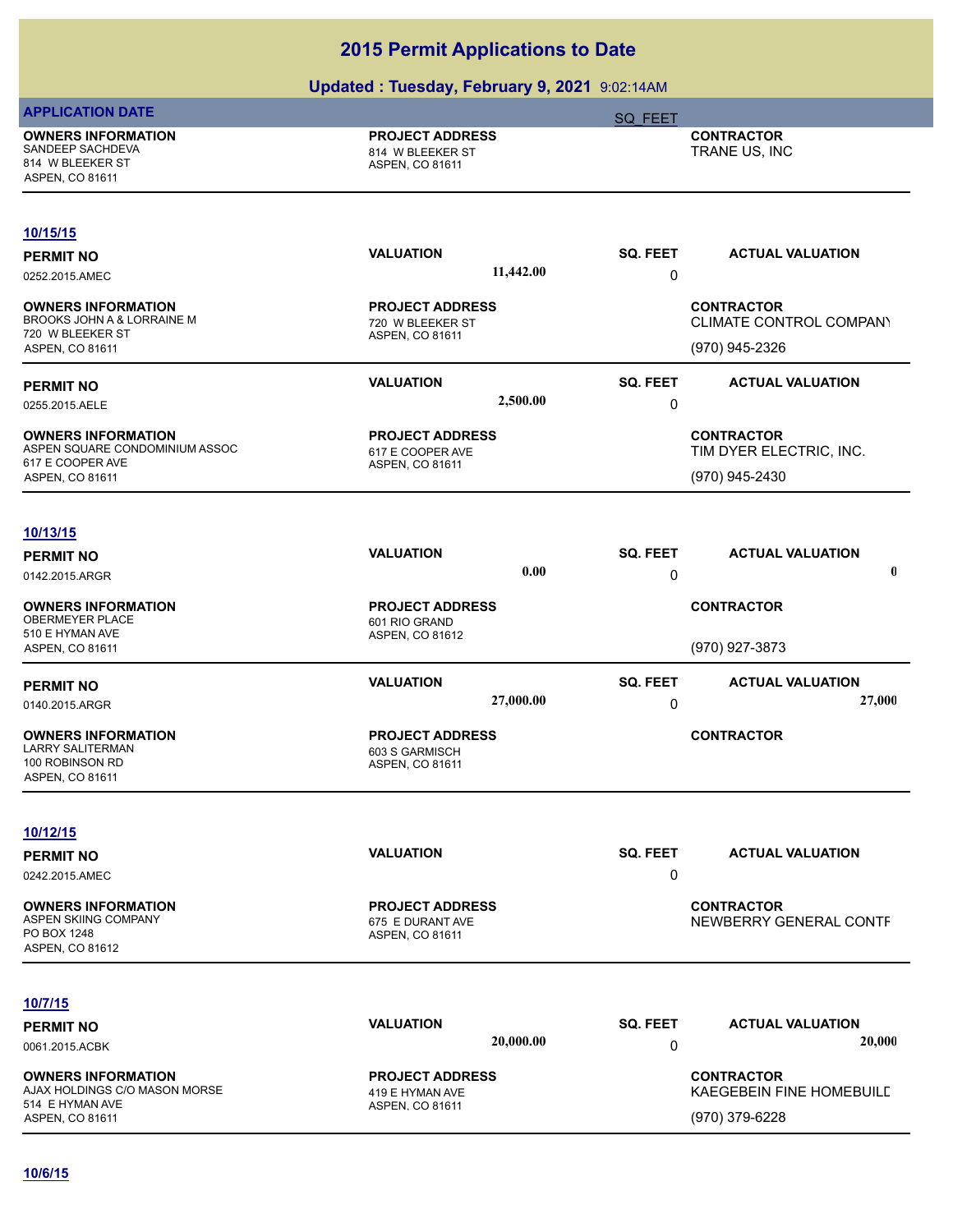|                                                                                                            | Opualtu . Tutsuay, I tufual y J, ZUZT 9.02.14AM                |                                  |                                                            |
|------------------------------------------------------------------------------------------------------------|----------------------------------------------------------------|----------------------------------|------------------------------------------------------------|
| <b>APPLICATION DATE</b>                                                                                    |                                                                | <b>SQ FEET</b>                   |                                                            |
| <b>PERMIT NO</b><br>0070.2015.tent                                                                         | <b>VALUATION</b>                                               | SQ. FEET<br>0                    | <b>ACTUAL VALUATION</b>                                    |
| <b>OWNERS INFORMATION</b><br><b>ASPEN MEADOWS LOT 4</b><br>801 CASTLE CRK<br>ASPEN, CO 81611               | <b>PROJECT ADDRESS</b><br>845 MEADOW LN<br>ASPEN, CO 81611     |                                  | <b>CONTRACTOR</b><br><b>K2 BUILDING GROUP</b>              |
| <u>10/5/15</u>                                                                                             |                                                                |                                  |                                                            |
| <b>PERMIT NO</b>                                                                                           | <b>VALUATION</b>                                               | SQ. FEET                         | <b>ACTUAL VALUATION</b>                                    |
| 0248.2015.AELE                                                                                             |                                                                | 78,000.00<br>0                   |                                                            |
| <b>OWNERS INFORMATION</b><br>JAMES LILLIE MGR ASPEN FLAT ROOF, LLC<br>1300 RED BUTTE DR<br>ASPEN, CO 81611 | <b>PROJECT ADDRESS</b><br>1300 RED BUTTE DR<br>ASPEN, CO 81611 |                                  | <b>CONTRACTOR</b><br>AJAX ELECTRIC, INC.<br>(970) 925-9473 |
|                                                                                                            |                                                                |                                  |                                                            |
| <b>PERMIT NO</b><br>0249.2015.AELE                                                                         | <b>VALUATION</b>                                               | <b>SQ. FEET</b><br>500.00<br>0   | <b>ACTUAL VALUATION</b>                                    |
| <b>OWNERS INFORMATION</b>                                                                                  | <b>PROJECT ADDRESS</b>                                         |                                  | <b>CONTRACTOR</b>                                          |
| DAVID & TERRI JUNGQUIST<br>123 MAPLE LN                                                                    | 123 MAPLE LN<br>ASPEN, CO 81611                                |                                  | AJAX ELECTRIC, INC.                                        |
| ASPEN, CO 81611                                                                                            |                                                                |                                  | (970) 925-9473                                             |
| <b>PERMIT NO</b>                                                                                           | <b>VALUATION</b>                                               | <b>SQ. FEET</b>                  | <b>ACTUAL VALUATION</b>                                    |
| 0250.2015.AELE                                                                                             |                                                                | 500.00<br>0                      |                                                            |
| <b>OWNERS INFORMATION</b><br><b>UTOPIA LIVING LLC</b>                                                      | <b>PROJECT ADDRESS</b><br>219 S THIRD ST                       |                                  | <b>CONTRACTOR</b><br>R & A ENTERPRISES OF CARE             |
| 219 S THIRD ST                                                                                             | ASPEN, CO 81611                                                |                                  | (970) 945-6500                                             |
| ASPEN, CO 81611                                                                                            |                                                                |                                  |                                                            |
| <b>PERMIT NO</b>                                                                                           | <b>VALUATION</b>                                               | <b>SQ. FEET</b><br>0.00          | <b>ACTUAL VALUATION</b><br>$\mathbf 0$                     |
| 0135.2015.ARGR                                                                                             |                                                                | 0                                |                                                            |
| <b>OWNERS INFORMATION</b><br>601 W HALLAM, LLC                                                             | <b>PROJECT ADDRESS</b><br>601 W HALLAM ST                      |                                  | <b>CONTRACTOR</b><br>WHIPPLE & BREWSTER CORF               |
| 400 E HYMAN AVE<br>ASPEN, CO 81611                                                                         | ASPEN, CO 81611                                                |                                  | (970) 920-4428                                             |
|                                                                                                            |                                                                |                                  |                                                            |
| <b>PERMIT NO</b><br>0060.2015.ACBK                                                                         | <b>VALUATION</b>                                               | <b>SQ. FEET</b><br>4,000.00<br>0 | <b>ACTUAL VALUATION</b><br>4,000                           |
| <b>OWNERS INFORMATION</b>                                                                                  | <b>PROJECT ADDRESS</b>                                         |                                  | <b>CONTRACTOR</b>                                          |
| JODI SMITH PITKIN COUNTY LIBRARY<br>120 N MILL ST<br>ASPEN, CO 81611                                       | 405 CASTLE CREEK RD<br>ASPEN, CO 81611                         |                                  | PITKIN COUNTY GOVERNMEN<br>(970) 920-5211                  |
| <b>PERMIT NO</b><br>0236.2015.AMEC                                                                         | <b>VALUATION</b>                                               | SQ. FEET<br>0                    | <b>ACTUAL VALUATION</b>                                    |
| <b>OWNERS INFORMATION</b><br>DAVID & TERRI JUNGQUIST                                                       | <b>PROJECT ADDRESS</b><br>123 MAPLE LN                         |                                  | <b>CONTRACTOR</b><br>CHAD HUCK HEATING & PLUM              |
| 123 MAPLE LN<br>ASPEN, CO 81611                                                                            | ASPEN, CO 81611                                                |                                  | (970) 984-0858                                             |
| <b>PERMIT NO</b>                                                                                           | <b>VALUATION</b>                                               | <b>SQ. FEET</b><br>0             | <b>ACTUAL VALUATION</b>                                    |
| 0146.2015.ASPL                                                                                             |                                                                |                                  |                                                            |
| <b>OWNERS INFORMATION</b><br>DAVID & TERRI JUNGQUIST<br>123 MAPLE LN                                       | <b>PROJECT ADDRESS</b><br>123 MAPLE LN<br>ASPEN, CO 81611      |                                  | <b>CONTRACTOR</b><br>CHAD HUCK HEATING & PLUM              |
| ASPEN, CO 81611                                                                                            |                                                                |                                  | (970) 984-0858                                             |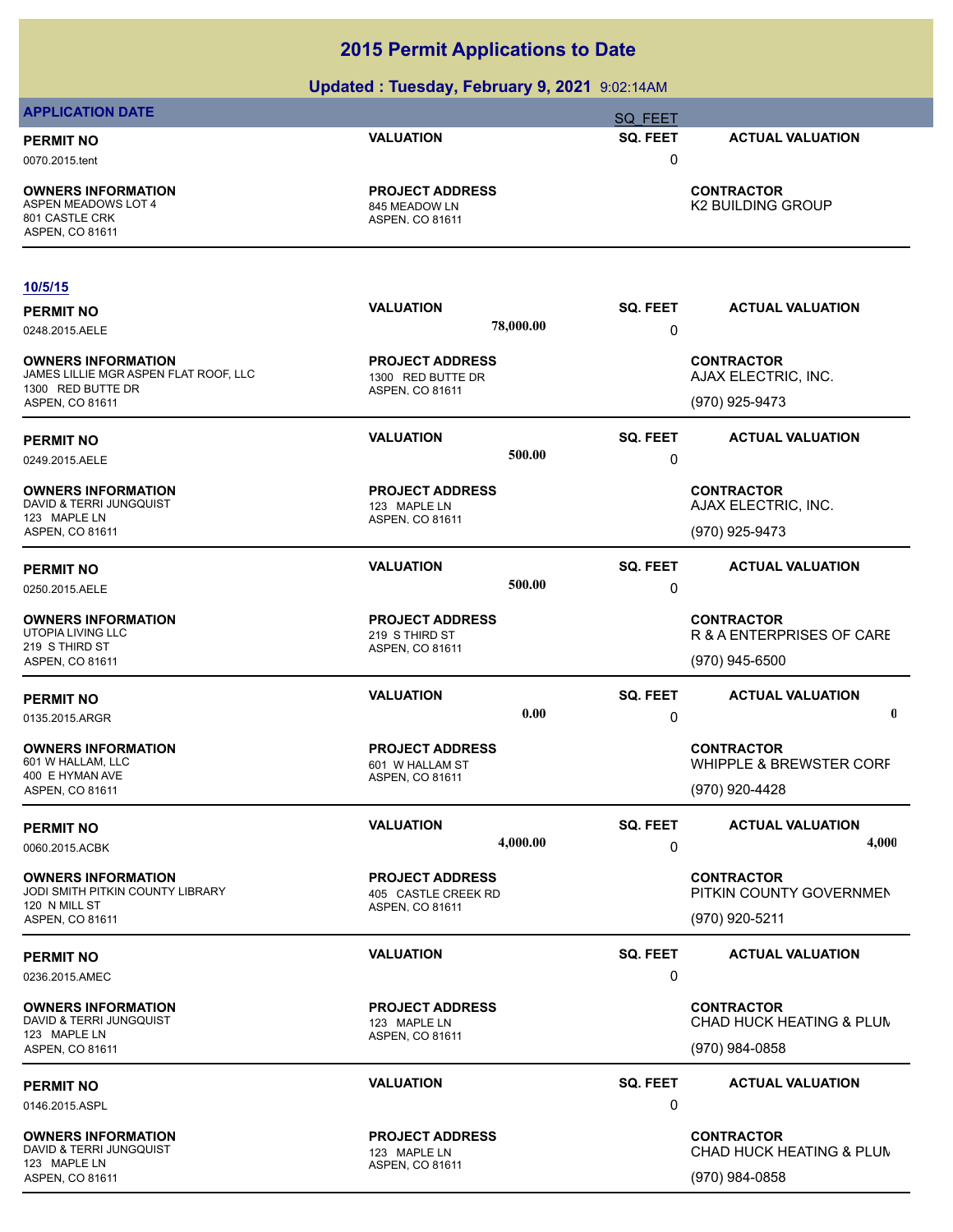## **Updated : Tuesday, February 9, 2021** 9:02:14AM

# **APPLICATION DATE** SOLUTION CONTINUES AND A SOLUTION OF THE SAME SOLUTION OF THE SAME SOLUTION OF THE SAME SOLUTION

| 10/2/15                                                                              |                                                                   |                 |                                                                 |
|--------------------------------------------------------------------------------------|-------------------------------------------------------------------|-----------------|-----------------------------------------------------------------|
| <b>PERMIT NO</b>                                                                     | <b>VALUATION</b>                                                  | <b>SQ. FEET</b> | <b>ACTUAL VALUATION</b>                                         |
| 0133.2015.ARGR                                                                       | 5,000.00                                                          | 0               | 5,000                                                           |
| <b>OWNERS INFORMATION</b><br>ASPEN GK LLC<br>PO BOX 640                              | <b>PROJECT ADDRESS</b><br>615 W SMUGGLER ST                       |                 | <b>CONTRACTOR</b><br>S & S CONSTRUCTION                         |
| ASPEN, CO 81612                                                                      | ASPEN, CO 81611                                                   |                 | (970) 618-7318                                                  |
| <b>PERMIT NO</b>                                                                     | <b>VALUATION</b>                                                  | SQ. FEET        | <b>ACTUAL VALUATION</b>                                         |
| 0009.2015.ACBU                                                                       | 0.00                                                              | 0               | $\mathbf 0$                                                     |
| <b>OWNERS INFORMATION</b><br>ASPEN CLUB                                              | <b>PROJECT ADDRESS</b><br><b>1450 UTE AVE</b>                     |                 | <b>CONTRACTOR</b>                                               |
| 1450 CRYSTAL LAKE RD<br>ASPEN, CO 81611-2072                                         | ASPEN, CO 81611                                                   |                 | (970) 379-7016                                                  |
| 9/30/15                                                                              |                                                                   |                 |                                                                 |
| <b>PERMIT NO</b>                                                                     | <b>VALUATION</b>                                                  | SQ. FEET        | <b>ACTUAL VALUATION</b>                                         |
| 0066.2015.tent                                                                       |                                                                   | 0               |                                                                 |
| <b>OWNERS INFORMATION</b><br>SKI CO<br>675 E DURANT AVE<br>ASPEN, CO 81611           | <b>PROJECT ADDRESS</b><br>0 WAGNER PARK<br>ASPEN, CO 81611        |                 | <b>CONTRACTOR</b><br>K2 BUILDING GROUP                          |
| 9/28/15                                                                              |                                                                   |                 |                                                                 |
| <b>PERMIT NO</b>                                                                     | <b>VALUATION</b>                                                  | SQ. FEET        | <b>ACTUAL VALUATION</b>                                         |
| 0238.2015.AELE                                                                       | 8,491.00                                                          | 0               |                                                                 |
| <b>OWNERS INFORMATION</b><br>ASPEN SKIING COMPANY<br>PO BOX 1248                     | <b>PROJECT ADDRESS</b><br>675 E DURANT AVE                        |                 | <b>CONTRACTOR</b><br>R & A ENTERPRISES OF CARE                  |
| ASPEN, CO 81612                                                                      | ASPEN, CO 81611                                                   |                 | (970) 945-6500                                                  |
| <b>PERMIT NO</b>                                                                     | <b>VALUATION</b>                                                  | <b>SQ. FEET</b> | <b>ACTUAL VALUATION</b>                                         |
| 0139.2015.ASPL                                                                       | 85,000.00                                                         | 0               |                                                                 |
| <b>OWNERS INFORMATION</b><br>ALLEN HODGES<br>1475 SIERRA VISTA DR<br>ASPEN, CO 81611 | <b>PROJECT ADDRESS</b><br>1475 SIERRA VISTA DR<br>ASPEN, CO 81611 |                 | <b>CONTRACTOR</b><br>JIM HOUG PLUMBING & HEAT<br>(970) 945-5569 |
|                                                                                      | <b>VALUATION</b>                                                  | SQ. FEET        | <b>ACTUAL VALUATION</b>                                         |
| <b>PERMIT NO</b><br>0230.2015.AMEC                                                   | 48,000.00                                                         | 0               |                                                                 |
| <b>OWNERS INFORMATION</b><br>ALLEN HODGES<br>1475 SIERRA VISTA DR                    | <b>PROJECT ADDRESS</b><br>1475 SIERRA VISTA DR<br>ASPEN, CO 81611 |                 | <b>CONTRACTOR</b><br>JIM HOUG PLUMBING & HEAT                   |
| ASPEN, CO 81611                                                                      |                                                                   |                 | (970) 945-5569                                                  |
| 9/25/15                                                                              |                                                                   |                 |                                                                 |
| <b>PERMIT NO</b>                                                                     | <b>VALUATION</b>                                                  | <b>SQ. FEET</b> | <b>ACTUAL VALUATION</b>                                         |
| 0225.2015.AMEC                                                                       |                                                                   | 0               |                                                                 |
| <b>OWNERS INFORMATION</b><br>RALPH P MELVILLE                                        | <b>PROJECT ADDRESS</b><br>1290 SNOWBUNNY LN                       |                 | <b>CONTRACTOR</b><br>COLLINS PLUMBING AND HOT                   |
| 1290 SNOWBUNNY LN<br>ASPEN, CO 81611                                                 | ASPEN, CO 81611                                                   |                 | (970) 963-1055                                                  |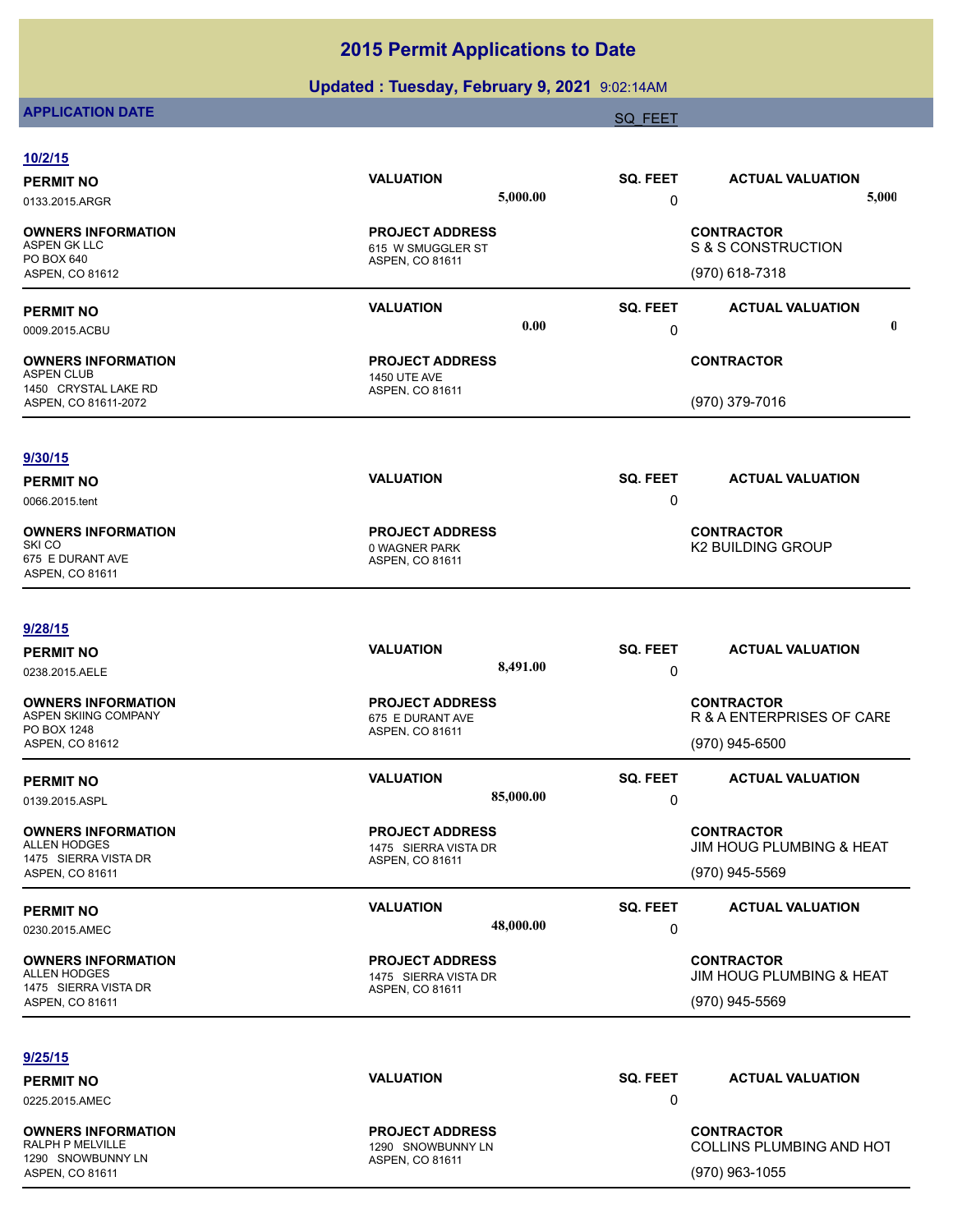|                                                                | $m$ . The case $m$ , $m$ and $m$ and $m$ and $m$ |                 |                                                |
|----------------------------------------------------------------|--------------------------------------------------|-----------------|------------------------------------------------|
| <b>APPLICATION DATE</b>                                        |                                                  | <b>SQ FEET</b>  |                                                |
| <b>PERMIT NO</b>                                               | <b>VALUATION</b>                                 | SQ. FEET        | <b>ACTUAL VALUATION</b>                        |
| 0223.2015.AMEC                                                 | 14,375.00                                        | $\mathbf 0$     |                                                |
| <b>OWNERS INFORMATION</b>                                      | <b>PROJECT ADDRESS</b>                           |                 | <b>CONTRACTOR</b>                              |
| <b>DULDNER KURT P</b>                                          | 700 E HYMAN AVE                                  |                 | R & H MECHANICAL LLC                           |
| 708 E HYMAN AVE<br>ASPEN, CO 81611                             | ASPEN, CO 81611                                  |                 | (970) 328-2699                                 |
|                                                                |                                                  |                 |                                                |
| 9/24/15                                                        |                                                  |                 |                                                |
| <b>PERMIT NO</b>                                               | <b>VALUATION</b>                                 | SQ. FEET        | <b>ACTUAL VALUATION</b>                        |
| 0059.2015.ACBK                                                 | 788,165.00                                       | 0               | 788,165                                        |
|                                                                |                                                  |                 |                                                |
| <b>OWNERS INFORMATION</b><br>JEREMY FLUG, PARTNER FURNGULF LTD | <b>PROJECT ADDRESS</b><br>616 E HYMAN AVE        |                 | <b>CONTRACTOR</b><br>SCHLUMBERGER CONSTRUC     |
| 616 E HYMAN AVE                                                | ASPEN, CO 81611                                  |                 |                                                |
| ASPEN, CO 81611                                                |                                                  |                 | (970) 925-8360                                 |
| 9/22/15                                                        |                                                  |                 |                                                |
|                                                                | <b>VALUATION</b>                                 | SQ. FEET        | <b>ACTUAL VALUATION</b>                        |
| <b>PERMIT NO</b>                                               | 18,566.00                                        | 0               |                                                |
| 0072.2015.afsr                                                 |                                                  |                 |                                                |
| <b>OWNERS INFORMATION</b>                                      | <b>PROJECT ADDRESS</b>                           |                 | <b>CONTRACTOR</b>                              |
| 601 W HALLAM, LLC<br>400 E HYMAN AVE                           | 601 W HALLAM ST<br>ASPEN, CO 81611               |                 | ALL-STATE FIRE PROTECTION                      |
| ASPEN, CO 81611                                                |                                                  |                 | $(303)$ 288-3901                               |
| <b>PERMIT NO</b>                                               | <b>VALUATION</b>                                 | <b>SQ. FEET</b> | <b>ACTUAL VALUATION</b>                        |
| 0232.2015.AELE                                                 | 3,000.00                                         | 0               |                                                |
| <b>OWNERS INFORMATION</b>                                      | <b>PROJECT ADDRESS</b>                           |                 | <b>CONTRACTOR</b>                              |
| TSSCCA, INC                                                    | 117 S SPRING ST                                  |                 | SUNWEST ELECTRIC, INC.                         |
| 117 S SPRING ST<br>ASPEN, CO 81611                             | ASPEN, CO 81611                                  |                 | (970) 927-6738                                 |
|                                                                |                                                  |                 |                                                |
| 9/16/15                                                        |                                                  |                 |                                                |
| <b>PERMIT NO</b>                                               | <b>VALUATION</b>                                 | SQ. FEET        | <b>ACTUAL VALUATION</b>                        |
| 0008.2015.ACBU                                                 | 0.00                                             | 0               | 0                                              |
|                                                                |                                                  |                 |                                                |
| <b>OWNERS INFORMATION</b><br>JODI SMITH PITKIN COUNTY LIBRARY  | <b>PROJECT ADDRESS</b><br>120 N MILL ST          |                 | <b>CONTRACTOR</b><br>FCI CONSTRUCTORS, INC     |
| 120 N MILL ST                                                  | ASPEN, CO 81611                                  |                 |                                                |
| ASPEN, CO 81611                                                |                                                  |                 | (970) 434-9093                                 |
| <b>PERMIT NO</b>                                               | <b>VALUATION</b>                                 | SQ. FEET        | <b>ACTUAL VALUATION</b>                        |
| 0212.2015.AMEC                                                 |                                                  | 0               |                                                |
|                                                                |                                                  |                 |                                                |
| <b>OWNERS INFORMATION</b><br>ALPINE BANK ASPEN                 | <b>PROJECT ADDRESS</b><br>600 EAST HOPKINS       |                 | <b>CONTRACTOR</b><br><b>MATTHEW FRIESLEBEN</b> |
| PO BOX 350                                                     | ASPEN, CO 81611                                  |                 |                                                |
| <b>BASALT, CO 81621</b>                                        |                                                  |                 |                                                |
|                                                                |                                                  |                 |                                                |
| 9/10/15                                                        |                                                  |                 |                                                |
| <b>PERMIT NO</b>                                               | <b>VALUATION</b>                                 | SQ. FEET        | <b>ACTUAL VALUATION</b>                        |
| 0226.2015.AELE                                                 | 1,500.00                                         | 0               |                                                |
| <b>OWNERS INFORMATION</b>                                      | <b>PROJECT ADDRESS</b>                           |                 | <b>CONTRACTOR</b>                              |
| <b>SKIMMING LLC</b>                                            | 191 SKIMMING LN                                  |                 | SOLID WIRE, INC.                               |
| 604 W MAIN ST<br>ASPEN, CO 81611                               | ASPEN, CO 81611                                  |                 | (970) 984-0712                                 |
|                                                                |                                                  |                 |                                                |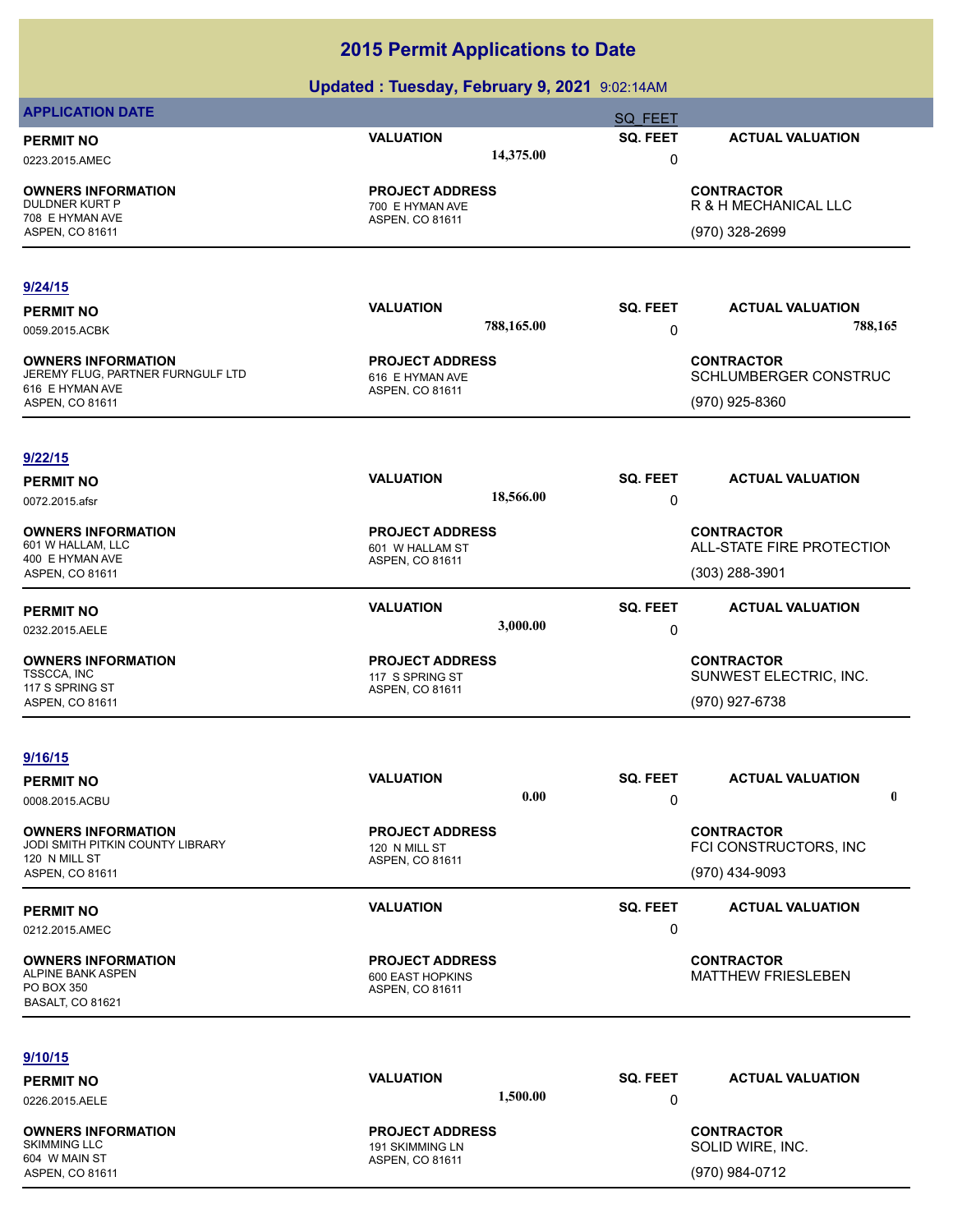## **Updated : Tuesday, February 9, 2021** 9:02:14AM

# **APPLICATION DATE** SOLUTION CONTINUES AND A SOLUTION OF THE SAME SOLUTION OF THE SAME SOLUTION OF THE SAME SOLUTION

| 9/8/15                                                                                                           |                                                                |                         |                                                                  |
|------------------------------------------------------------------------------------------------------------------|----------------------------------------------------------------|-------------------------|------------------------------------------------------------------|
| <b>PERMIT NO</b><br>0206.2015.AMEC                                                                               | <b>VALUATION</b>                                               | SQ. FEET<br>0           | <b>ACTUAL VALUATION</b>                                          |
| <b>OWNERS INFORMATION</b><br><b>TOM DALY</b><br>1590 HOMESTAKE DR<br>ASPEN, CO 81611                             | <b>PROJECT ADDRESS</b><br>555 E DURANT AVE<br>ASPEN, CO 81611  |                         | <b>CONTRACTOR</b><br><b>VALLEY MECHANICAL</b><br>(970) 704-9766  |
| <b>PERMIT NO</b><br>0063.2015.tent                                                                               | <b>VALUATION</b>                                               | <b>SQ. FEET</b><br>0    | <b>ACTUAL VALUATION</b>                                          |
| <b>OWNERS INFORMATION</b><br><b>HENRY FREDERICK B</b><br>100 W HALLAM ST<br>ASPEN, CO 81611                      | <b>PROJECT ADDRESS</b><br>100 E HALLAM ST<br>ASPEN, CO 81611   |                         | <b>CONTRACTOR</b><br><b>K2 BUILDING GROUP</b>                    |
| 9/3/15<br><b>PERMIT NO</b><br>0219.2015.AELE                                                                     | <b>VALUATION</b>                                               | SQ. FEET<br>700.00<br>0 | <b>ACTUAL VALUATION</b>                                          |
| <b>OWNERS INFORMATION</b><br><b>TOM DALY</b><br>1590 HOMESTAKE DR<br>ASPEN, CO 81611                             | <b>PROJECT ADDRESS</b><br>555 E DURANT AVE<br>ASPEN, CO 81611  |                         | <b>CONTRACTOR</b><br>R & A ENTERPRISES OF CARE<br>(970) 945-6500 |
| 9/1/15<br><b>PERMIT NO</b><br>0121.2015.ASPL                                                                     | <b>VALUATION</b>                                               | SQ. FEET<br>0           | <b>ACTUAL VALUATION</b>                                          |
| <b>OWNERS INFORMATION</b><br><b>CURTIS JAMES L</b><br>300 E HYMAN AVE<br>ASPEN, CO 81611                         | <b>PROJECT ADDRESS</b><br>411 PEARL CT<br>ASPEN, CO 81611      |                         | <b>CONTRACTOR</b><br>(970) 928-9738                              |
| <b>PERMIT NO</b><br>0066.2015.afsr                                                                               | <b>VALUATION</b><br>10,000.00                                  | SQ. FEET<br>0           | <b>ACTUAL VALUATION</b>                                          |
| <b>OWNERS INFORMATION</b><br>RALPH P MELVILLE<br>1290 SNOWBUNNY LN<br><b>ASPEN, CO 81611</b>                     | <b>PROJECT ADDRESS</b><br>1290 SNOWBUNNY LN<br>ASPEN, CO 81611 |                         | <b>CONTRACTOR</b><br>WATTS PROPERTY SERVICES                     |
| 8/31/15<br><b>PERMIT NO</b>                                                                                      | <b>VALUATION</b>                                               | SQ. FEET                | <b>ACTUAL VALUATION</b>                                          |
| 0148.2015.ARBK<br><b>OWNERS INFORMATION</b><br>BALD MOUNTAIN DEVELOPMENT LLC<br>132 W MAIN ST<br>ASPEN, CO 81611 | <b>PROJECT ADDRESS</b><br>121 JUAN ST<br>ASPEN, CO 81611       | 0.00<br>0               | $\mathbf 0$<br><b>CONTRACTOR</b><br><b>EXCALIBUR</b>             |
| <b>PERMIT NO</b><br>0147.2015.ARBK                                                                               | <b>VALUATION</b>                                               | SQ. FEET<br>0.00<br>0   | <b>ACTUAL VALUATION</b><br>$\mathbf 0$                           |
| <b>OWNERS INFORMATION</b><br>BALD MOUNTAIN DEVELOPMENT LLC<br>132 W MAIN ST<br>ASPEN, CO 81611                   | <b>PROJECT ADDRESS</b><br>755 S ASPEN ST<br>ASPEN, CO 81611    |                         | <b>CONTRACTOR</b><br><b>EXCALIBUR</b>                            |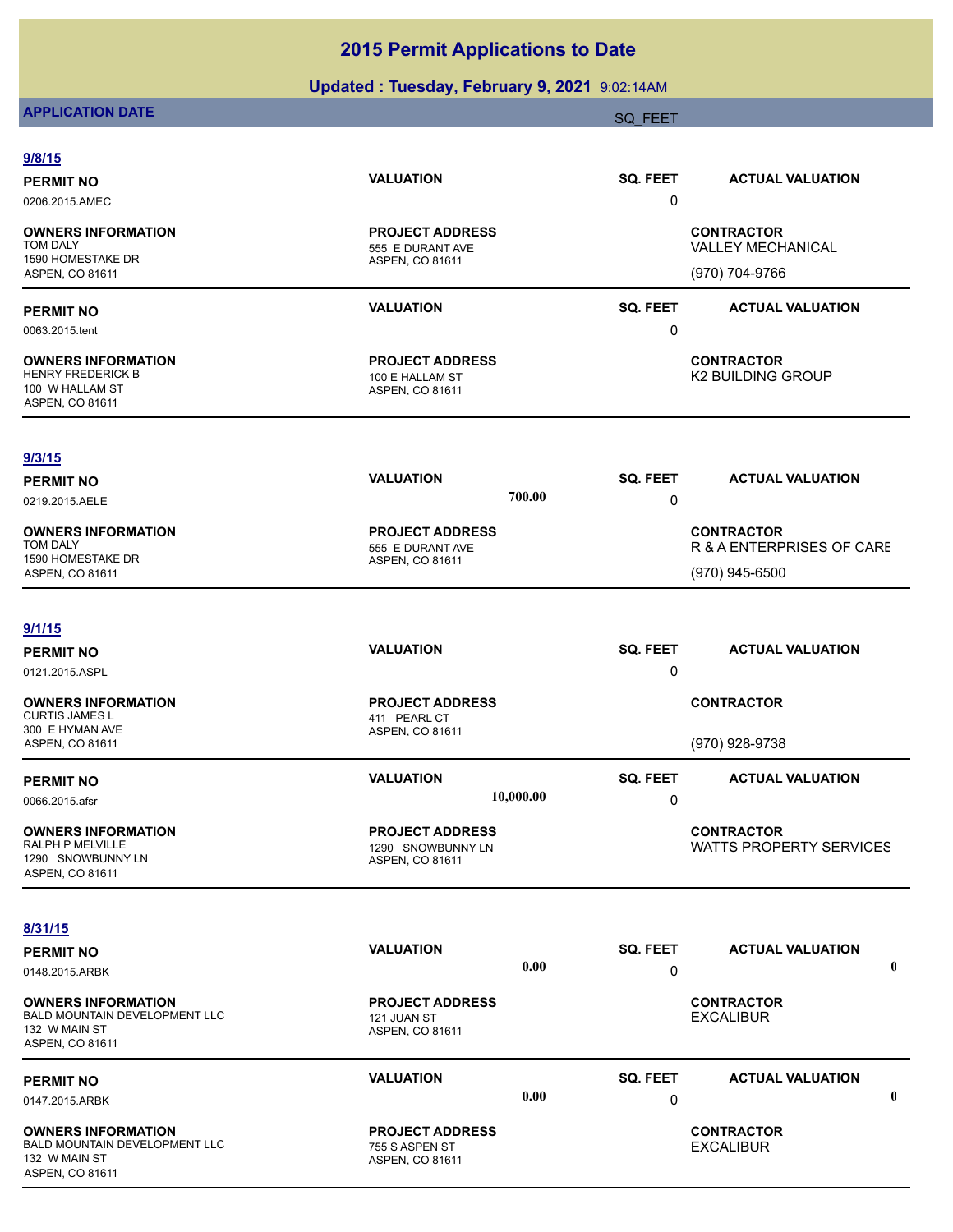|                                                                                                       | . .<br>- -                                                  |                 |                                               |
|-------------------------------------------------------------------------------------------------------|-------------------------------------------------------------|-----------------|-----------------------------------------------|
| <b>APPLICATION DATE</b>                                                                               |                                                             | <b>SQ FEET</b>  |                                               |
| <b>PERMIT NO</b>                                                                                      | <b>VALUATION</b>                                            | <b>SQ. FEET</b> | <b>ACTUAL VALUATION</b>                       |
| 0146.2015.ARBK                                                                                        | 0.00                                                        | 0               | $\mathbf 0$                                   |
| <b>OWNERS INFORMATION</b><br><b>BALD MOUNTAIN DEVELOPMENT LLC</b><br>132 W MAIN ST<br>ASPEN, CO 81611 | <b>PROJECT ADDRESS</b><br>717 S ASPEN ST<br>ASPEN, CO 81611 |                 | <b>CONTRACTOR</b><br><b>EXCALIBUR</b>         |
|                                                                                                       |                                                             |                 |                                               |
| 8/28/15                                                                                               |                                                             |                 |                                               |
| <b>PERMIT NO</b>                                                                                      | <b>VALUATION</b>                                            | <b>SQ. FEET</b> | <b>ACTUAL VALUATION</b>                       |
| 0142.2015.ARBK                                                                                        | 26,950,544.00                                               | 0               | 26,950,544                                    |
| <b>OWNERS INFORMATION</b><br><b>BALD MOUNTAIN DEVELOPMENT LLC</b><br>132 W MAIN ST<br>ASPEN, CO 81611 | <b>PROJECT ADDRESS</b><br>695 S ASPEN ST<br>ASPEN, CO 81611 |                 | <b>CONTRACTOR</b><br><b>EXCALIBUR</b>         |
| <b>PERMIT NO</b>                                                                                      | <b>VALUATION</b>                                            | <b>SQ. FEET</b> | <b>ACTUAL VALUATION</b>                       |
| 0032.2015.ARBU                                                                                        | 20,000.00                                                   | 0               | 20,000                                        |
| <b>OWNERS INFORMATION</b><br>DAVID & TERRI JUNGQUIST<br>123 MAPLE LN<br>ASPEN, CO 81611               | <b>PROJECT ADDRESS</b><br>123 MAPLE LN<br>ASPEN, CO 81611   |                 | <b>CONTRACTOR</b><br>AFFORDABLE MECHANICAL, I |
| 8/27/15                                                                                               |                                                             |                 |                                               |
| <b>PERMIT NO</b>                                                                                      | <b>VALUATION</b>                                            | <b>SQ. FEET</b> | <b>ACTUAL VALUATION</b>                       |
| 0116.2015.ASPL                                                                                        |                                                             | 0               |                                               |
|                                                                                                       |                                                             |                 |                                               |
| <b>OWNERS INFORMATION</b><br><b>BCL TRUST</b>                                                         | <b>PROJECT ADDRESS</b><br>1409 CRYSTAL LAKE RD              |                 | <b>CONTRACTOR</b><br>MAULDIN PLUMBING AND HE  |
| 1409 CRYSTAL LAKE RD                                                                                  | ASPEN, CO 81611                                             |                 | (970) 945-7016                                |
| ASPEN, CO 81611                                                                                       |                                                             |                 |                                               |
| 8/26/15                                                                                               |                                                             |                 |                                               |
| <b>PERMIT NO</b>                                                                                      | <b>VALUATION</b>                                            | SQ. FEET        | <b>ACTUAL VALUATION</b>                       |
| 0199.2015.AMEC                                                                                        | 12,319.00                                                   | 0               |                                               |
|                                                                                                       |                                                             |                 |                                               |
| <b>OWNERS INFORMATION</b><br>MINDY & JEFF HILDEBRAND                                                  | <b>PROJECT ADDRESS</b><br>1103 WATERS AVE                   |                 | <b>CONTRACTOR</b><br>CLIMATE CONTROL COMPANY  |
| 1103 WATERS AVE<br>ASPEN, CO 81611                                                                    | ASPEN, CO 81611                                             |                 | (970) 945-2326                                |
|                                                                                                       |                                                             |                 |                                               |
| <b>PERMIT NO</b>                                                                                      | <b>VALUATION</b>                                            | <b>SQ. FEET</b> | <b>ACTUAL VALUATION</b>                       |
| 0030.2015.ARBU                                                                                        | 45,000.00                                                   | 0               | 45,000                                        |
| <b>OWNERS INFORMATION</b>                                                                             | <b>PROJECT ADDRESS</b>                                      |                 | <b>CONTRACTOR</b>                             |
| <b>ROBERT RITCHIE</b><br>701 W FRANCIS ST                                                             | 701 W FRANCIS ST<br>ASPEN, CO 81611                         |                 | LEGACY HOMES OF ASPEN, II                     |
| ASPEN, CO 81611                                                                                       |                                                             |                 | (970) 704-1950                                |
|                                                                                                       | <b>VALUATION</b>                                            | <b>SQ. FEET</b> | <b>ACTUAL VALUATION</b>                       |
| <b>PERMIT NO</b><br>0207.2015.AELE                                                                    | 10,000.00                                                   | 0               |                                               |
|                                                                                                       |                                                             |                 |                                               |
| <b>OWNERS INFORMATION</b><br>ALPINE BANK ASPEN                                                        | <b>PROJECT ADDRESS</b><br>600 E HOPKINS                     |                 | <b>CONTRACTOR</b>                             |
| PO BOX 350<br><b>BASALT, CO 81621</b>                                                                 | ASPEN, CO 81611                                             |                 | (970) 925-8839                                |
|                                                                                                       |                                                             |                 |                                               |
| <b>PERMIT NO</b>                                                                                      | <b>VALUATION</b>                                            | <b>SQ. FEET</b> | <b>ACTUAL VALUATION</b>                       |
| 0197.2015.AMEC                                                                                        |                                                             | 0               |                                               |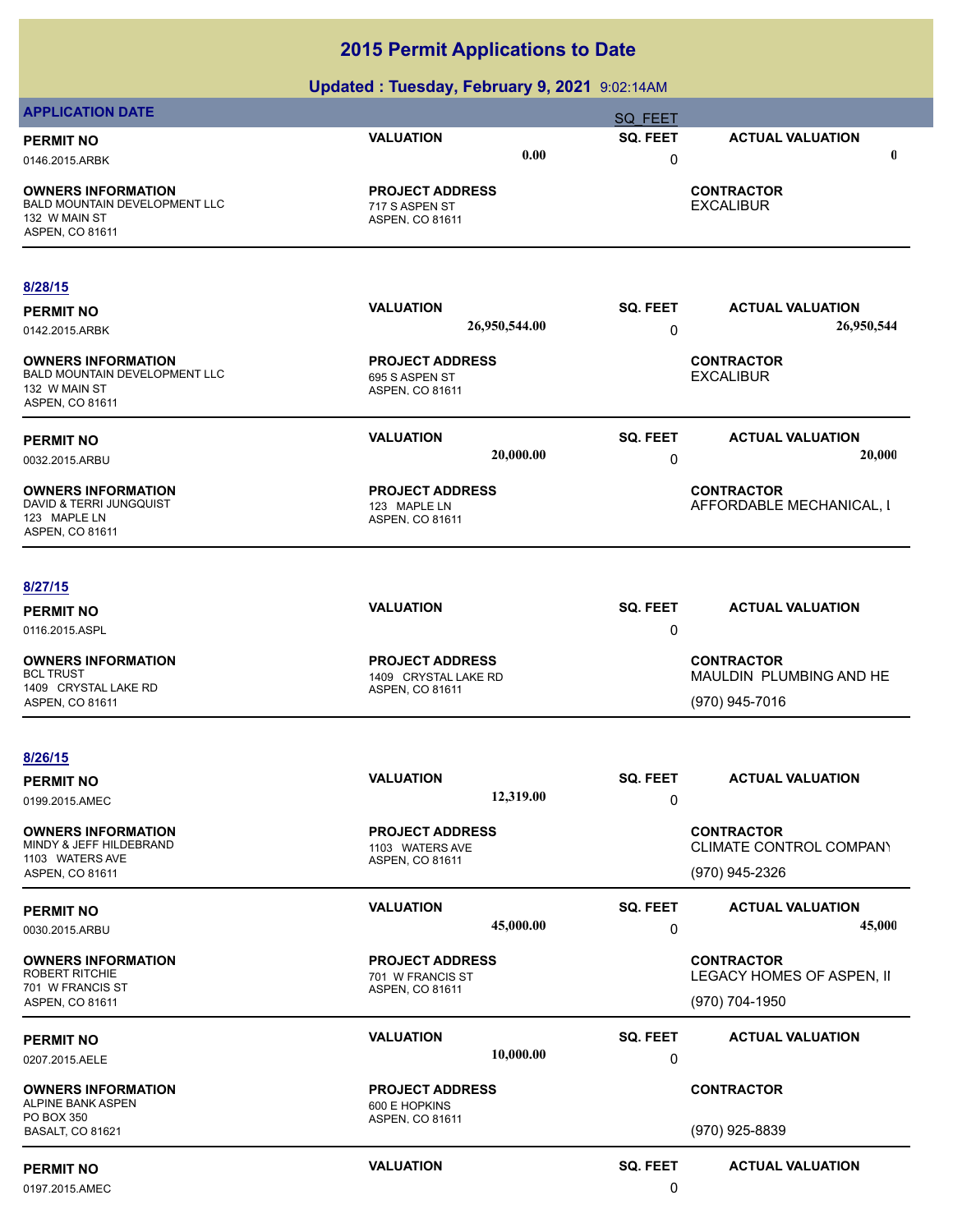#### **Updated : Tuesday, February 9, 2021** 9:02:14AM

| <b>APPLICATION DATE</b>                                                                       |                                                               | SQ FEET              |                                                 |
|-----------------------------------------------------------------------------------------------|---------------------------------------------------------------|----------------------|-------------------------------------------------|
| <b>OWNERS INFORMATION</b><br>HIGHLANDS ASPEN SKIING COMPANY<br>PO BOX 1248<br>ASPEN, CO 81612 | <b>PROJECT ADDRESS</b><br>611 E DURANT AVE<br>ASPEN, CO 81611 |                      | <b>CONTRACTOR</b><br>NEWBERRY GENERAL CONTF     |
| <b>PERMIT NO</b><br>0064.2015.afsr                                                            | <b>VALUATION</b><br>42,900.00                                 | SQ. FEET<br>0        | <b>ACTUAL VALUATION</b>                         |
| <b>OWNERS INFORMATION</b><br>JODI SMITH PITKIN COUNTY LIBRARY<br>120 N MILL ST                | <b>PROJECT ADDRESS</b><br>120 N MILL ST<br>ASPEN, CO 81611    |                      | <b>CONTRACTOR</b>                               |
| ASPEN, CO 81611                                                                               |                                                               |                      | (303) 562-2000                                  |
| 8/25/15                                                                                       |                                                               |                      |                                                 |
| <b>PERMIT NO</b><br>0061.2015.tent                                                            | <b>VALUATION</b>                                              | SQ. FEET<br>0        | <b>ACTUAL VALUATION</b>                         |
| <b>OWNERS INFORMATION</b><br>HOLDEN-MAROLT BARN<br>801 CASTLE CRK<br>ASPEN, CO 81611          | <b>PROJECT ADDRESS</b><br>40180 HWY 82<br>ASPEN, CO 81611     |                      | <b>CONTRACTOR</b><br><b>K2 BUILDING GROUP</b>   |
| 8/24/15                                                                                       |                                                               |                      |                                                 |
| <b>PERMIT NO</b><br>0204.2015.AELE                                                            | <b>VALUATION</b><br>19,999.00                                 | SQ. FEET<br>0        | <b>ACTUAL VALUATION</b>                         |
| <b>OWNERS INFORMATION</b><br>TOM DALY                                                         | <b>PROJECT ADDRESS</b><br>555 E DURANT AVE                    |                      | <b>CONTRACTOR</b><br><b>MTRICITY, LTD</b>       |
| 1590 HOMESTAKE DR<br>ASPEN, CO 81611                                                          | ASPEN, CO 81611-1856                                          |                      | (970) 923-4730                                  |
| 8/21/15                                                                                       |                                                               |                      |                                                 |
| <b>PERMIT NO</b>                                                                              | <b>VALUATION</b>                                              | <b>SQ. FEET</b>      | <b>ACTUAL VALUATION</b>                         |
| 0196.2015.AMEC                                                                                | 7,620.00                                                      | 0                    |                                                 |
| <b>OWNERS INFORMATION</b><br><b>MILTON ZALE</b>                                               | <b>PROJECT ADDRESS</b><br>190 PARK AVE                        |                      | <b>CONTRACTOR</b><br>M&W INVESTMENTS            |
| 190 PARK AVE<br>ASPEN, CO 81611                                                               | ASPEN, CO 81611                                               |                      | (970) 963-3598                                  |
| <b>PERMIT NO</b><br>0194.2015.AMEC                                                            | <b>VALUATION</b><br>15,700.00                                 | <b>SQ. FEET</b><br>0 | <b>ACTUAL VALUATION</b>                         |
| <b>OWNERS INFORMATION</b><br>601 W HALLAM, LLC                                                | <b>PROJECT ADDRESS</b><br>601 W HALLAM ST                     |                      | <b>CONTRACTOR</b><br><b>M&amp;W INVESTMENTS</b> |
| 400 E HYMAN AVE<br>ASPEN, CO 81611                                                            | ASPEN, CO 81611                                               |                      | (970) 963-3598                                  |
| <b>PERMIT NO</b>                                                                              | <b>VALUATION</b><br>20,000.00                                 | SQ. FEET             | <b>ACTUAL VALUATION</b><br>20,000               |
| 0047.2015.ACBK                                                                                |                                                               | 0                    |                                                 |
| <b>OWNERS INFORMATION</b><br>ASPEN COMMUNITY CHURCH<br>200 E BLEEKER ST                       | <b>PROJECT ADDRESS</b><br>200 E BLEEKER ST<br>ASPEN, CO 81611 |                      | <b>CONTRACTOR</b>                               |
| ASPEN, CO 81611                                                                               |                                                               |                      | (970) 927-0414                                  |

**PERMIT NO CONSISTENT OF CONSISTING CONSISTING VALUATION**<br>  $\begin{array}{ccc}\n 0.657.2015. afsr & & \\
 & & 0.572015. afsr & \\
\end{array}$ 

0057.2015.afsr **15,780.00** 0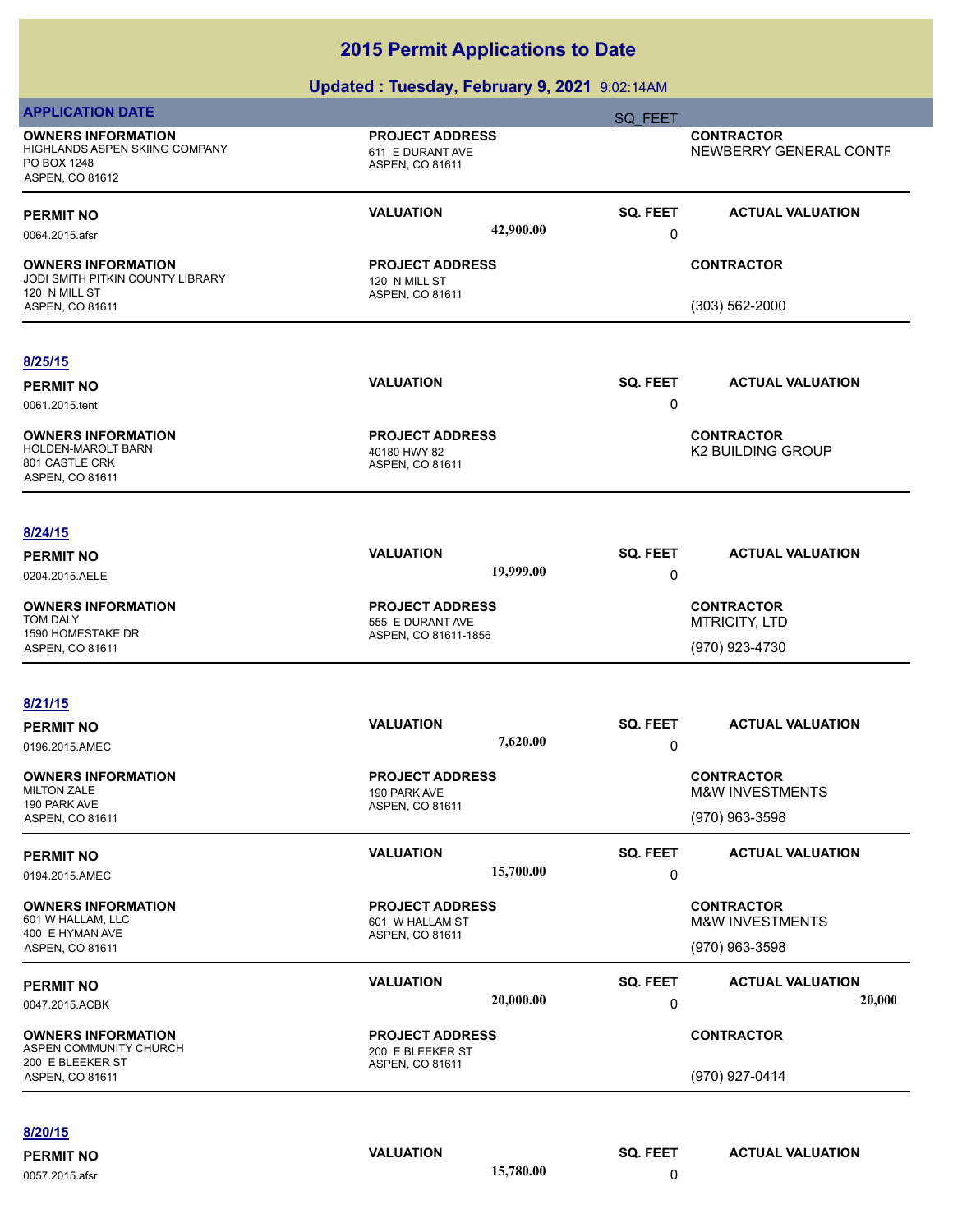| <b>APPLICATION DATE</b>                                                                         |                                                                  | SQ FEET                                                          |
|-------------------------------------------------------------------------------------------------|------------------------------------------------------------------|------------------------------------------------------------------|
| <b>OWNERS INFORMATION</b><br>100 E MAIN STR LLC<br>100 E MAIN ST<br>ASPEN, CO 81611             | <b>PROJECT ADDRESS</b><br>100 E MAIN ST<br>ASPEN, CO 81611       | <b>CONTRACTOR</b><br>EXCEL FIRE PROTECTION, IN<br>(970) 434-4803 |
| <b>PERMIT NO</b><br>0058.2015.afsr                                                              | <b>VALUATION</b><br>15,780.00                                    | SQ. FEET<br><b>ACTUAL VALUATION</b><br>0                         |
| <b>OWNERS INFORMATION</b><br>100 E MAIN STR LLC<br>100 E MAIN ST<br>ASPEN, CO 81611             | <b>PROJECT ADDRESS</b><br>100 E MAIN ST<br>ASPEN, CO 81611       | <b>CONTRACTOR</b><br>EXCEL FIRE PROTECTION, IN<br>(970) 434-4803 |
| <b>PERMIT NO</b><br>0203.2015.AELE                                                              | <b>VALUATION</b><br>1,600.00                                     | SQ. FEET<br><b>ACTUAL VALUATION</b><br>0                         |
| <b>OWNERS INFORMATION</b><br><b>CURTIS JAMES L</b><br>300 E HYMAN AVE<br><b>ASPEN, CO 81611</b> | <b>PROJECT ADDRESS</b><br>411 PEARL CT<br>ASPEN, CO 81611        | <b>CONTRACTOR</b><br>TWIN PEAKS ELECTRIC, INC.<br>(970) 927-3920 |
| 8/18/15<br><b>PERMIT NO</b><br>0135.2015.ARBK                                                   | <b>VALUATION</b><br>250,000.00                                   | SQ. FEET<br><b>ACTUAL VALUATION</b><br>250,000<br>0              |
| <b>OWNERS INFORMATION</b><br><b>FISCHER SISTIE</b><br>820 ROARING FORK RD<br>ASPEN, CO 81611    | <b>PROJECT ADDRESS</b><br>820 ROARING FORK RD<br>ASPEN, CO 81611 | <b>CONTRACTOR</b><br>SCHLUMBERGER CONSTRUC<br>(970) 925-8360     |
| <b>PERMIT NO</b><br>0058.2015.tent                                                              | <b>VALUATION</b>                                                 | SQ. FEET<br><b>ACTUAL VALUATION</b><br>0                         |
| <b>OWNERS INFORMATION</b><br><b>HICKORY HOUSE</b><br>730 W MAIN ST<br>ASPEN, CO 81611           | <b>PROJECT ADDRESS</b><br>315 E DEAN ST<br>ASPEN, CO 81611       | <b>CONTRACTOR</b>                                                |
| <b>PERMIT NO</b><br>0059.2015.tent                                                              | <b>VALUATION</b>                                                 | SQ. FEET<br><b>ACTUAL VALUATION</b><br>$\mathbf{0}$              |
| <b>OWNERS INFORMATION</b><br><b>MARTHA MADSEN</b><br>608 W HOPKINS AVE<br>ASPEN, CO 81611       | <b>PROJECT ADDRESS</b><br>625 E BLEEKER<br>ASPEN, CO 81611       | <b>CONTRACTOR</b>                                                |
| 8/11/15<br><b>PERMIT NO</b><br>0106.2015.ARGR                                                   | <b>VALUATION</b><br>0.00                                         | SQ. FEET<br><b>ACTUAL VALUATION</b><br>0                         |
| <b>OWNERS INFORMATION</b><br>CK PITCO ASSOCIATES, LLC<br>64 PITKIN WAY<br>ASPEN, CO 81611       | <b>PROJECT ADDRESS</b><br>64 PITKIN WAY<br>ASPEN, CO 81611       | <b>CONTRACTOR</b><br>HANSEN CONSTRUCTION, INC<br>(970) 920-1558  |
| <b>PERMIT NO</b><br>0054.2015.afsr                                                              | <b>VALUATION</b><br>1,000.00                                     | SQ. FEET<br><b>ACTUAL VALUATION</b><br>0                         |
| <b>OWNERS INFORMATION</b><br>HIGHLANDS ASPEN SKIING COMPANY<br>PO BOX 1248<br>ASPEN, CO 81612   | <b>PROJECT ADDRESS</b><br>611 E DURANT AVE<br>ASPEN, CO 81611    | <b>CONTRACTOR</b><br>ALLTEC SERVICES, LLC<br>(970) 984-3979      |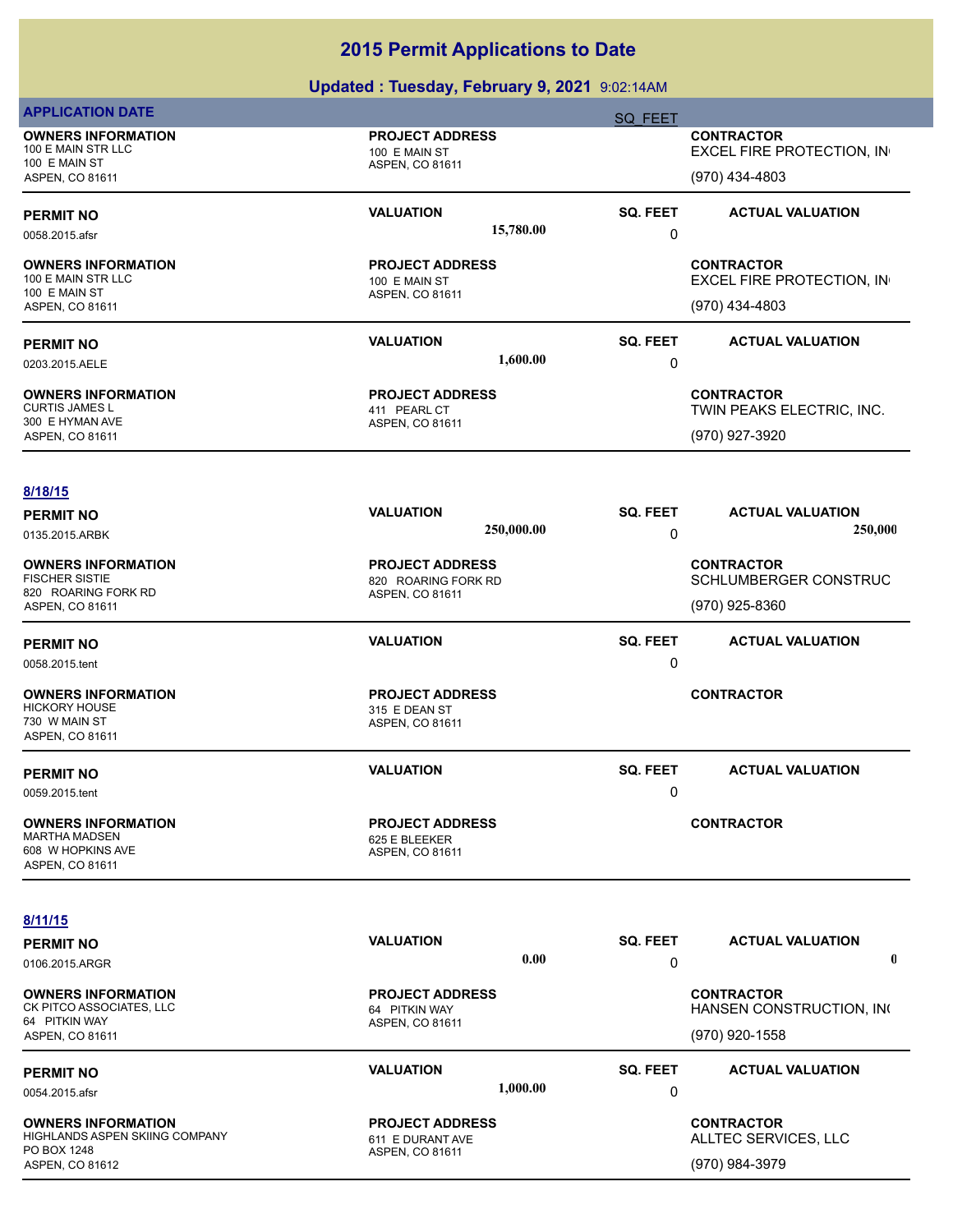|                                                                                                  | Updated: Tuesday, February 9, 2021 9:02:14AM                   |                       |                                                                   |
|--------------------------------------------------------------------------------------------------|----------------------------------------------------------------|-----------------------|-------------------------------------------------------------------|
| <b>APPLICATION DATE</b>                                                                          |                                                                | <b>SQ FEET</b>        |                                                                   |
| 8/10/15                                                                                          |                                                                |                       |                                                                   |
| <b>PERMIT NO</b><br>0190.2015.AMEC                                                               | <b>VALUATION</b><br>2,587.00                                   | SQ. FEET<br>0         | <b>ACTUAL VALUATION</b>                                           |
| <b>OWNERS INFORMATION</b><br>LEAH JOY ZELL & RALP WANGER<br>930 W SMUGGLER ST<br>ASPEN, CO 81611 | <b>PROJECT ADDRESS</b><br>930 W SMUGGLER ST<br>ASPEN, CO 81611 |                       | <b>CONTRACTOR</b><br>JIM HAGELAND CONSTRUCTI                      |
| 8/6/15                                                                                           |                                                                |                       |                                                                   |
| <b>PERMIT NO</b><br>0130.2015.ARBK                                                               | <b>VALUATION</b><br>12,500,000.00                              | SQ. FEET<br>$\pmb{0}$ | <b>ACTUAL VALUATION</b><br>12,500,000                             |
| <b>OWNERS INFORMATION</b><br>CK PITCO ASSOCIATES, LLC<br>64 PITKIN WAY                           | <b>PROJECT ADDRESS</b><br>64 PITKIN WAY<br>ASPEN, CO 81611     |                       | <b>CONTRACTOR</b><br>HANSEN CONSTRUCTION, INC                     |
| ASPEN, CO 81611                                                                                  |                                                                |                       | (970) 920-1558                                                    |
| <b>PERMIT NO</b><br>0053.2015.afsr                                                               | <b>VALUATION</b><br>10,122.00                                  | SQ. FEET<br>$\pmb{0}$ | <b>ACTUAL VALUATION</b>                                           |
| <b>OWNERS INFORMATION</b><br>JODI SMITH PITKIN COUNTY LIBRARY                                    | <b>PROJECT ADDRESS</b><br>120 N MILL ST                        |                       | <b>CONTRACTOR</b><br><b>COMMERCIAL SPECIALISTS, I</b>             |
| 120 N MILL ST<br>ASPEN, CO 81611                                                                 | ASPEN, CO 81611                                                |                       | (970) 241-0268                                                    |
| 8/5/15                                                                                           |                                                                |                       |                                                                   |
| <b>PERMIT NO</b><br>0183.2015.AMEC                                                               | <b>VALUATION</b>                                               | SQ. FEET<br>0         | <b>ACTUAL VALUATION</b>                                           |
| <b>OWNERS INFORMATION</b><br>OATES CHERIE G<br>1205 RIVERSIDE DR<br>ASPEN, CO 81611              | <b>PROJECT ADDRESS</b><br>1205 RIVERSIDE DR<br>ASPEN, CO 81611 |                       | <b>CONTRACTOR</b><br>VALLEY HEATING SERVICE, IN<br>(970) 927-4328 |
| 8/3/15                                                                                           |                                                                |                       |                                                                   |
| <b>PERMIT NO</b><br>0102.2015.ARGR                                                               | <b>VALUATION</b><br>0.00                                       | SQ. FEET<br>0         | <b>ACTUAL VALUATION</b><br>$\mathbf 0$                            |
| <b>OWNERS INFORMATION</b><br>JEWISH RESRC CTR CHABAD OF ASP<br>435 W MAIN ST<br>ASPEN, CO 81611  | <b>PROJECT ADDRESS</b><br>435 W MAIN<br>ASPEN, CO 81611        |                       | <b>CONTRACTOR</b><br>D C RIENKS CUSTOM CONSTI<br>(970) 948-7437   |
| <b>PERMIT NO</b><br>0187.2015.AELE                                                               | <b>VALUATION</b><br>7,000.00                                   | SQ. FEET<br>0         | <b>ACTUAL VALUATION</b>                                           |
| <b>OWNERS INFORMATION</b><br>OATES CHERIE G<br>1205 RIVERSIDE DR<br>ASPEN, CO 81611              | <b>PROJECT ADDRESS</b><br>1205 RIVERSIDE DR<br>ASPEN, CO 81611 |                       | <b>CONTRACTOR</b>                                                 |
| 7/30/15                                                                                          |                                                                |                       |                                                                   |
| <b>PERMIT NO</b>                                                                                 | <b>VALUATION</b>                                               | SQ. FEET              | <b>ACTUAL VALUATION</b>                                           |
| 0044.2015.ACBK                                                                                   | 1,000.00                                                       | 0                     | 1,000                                                             |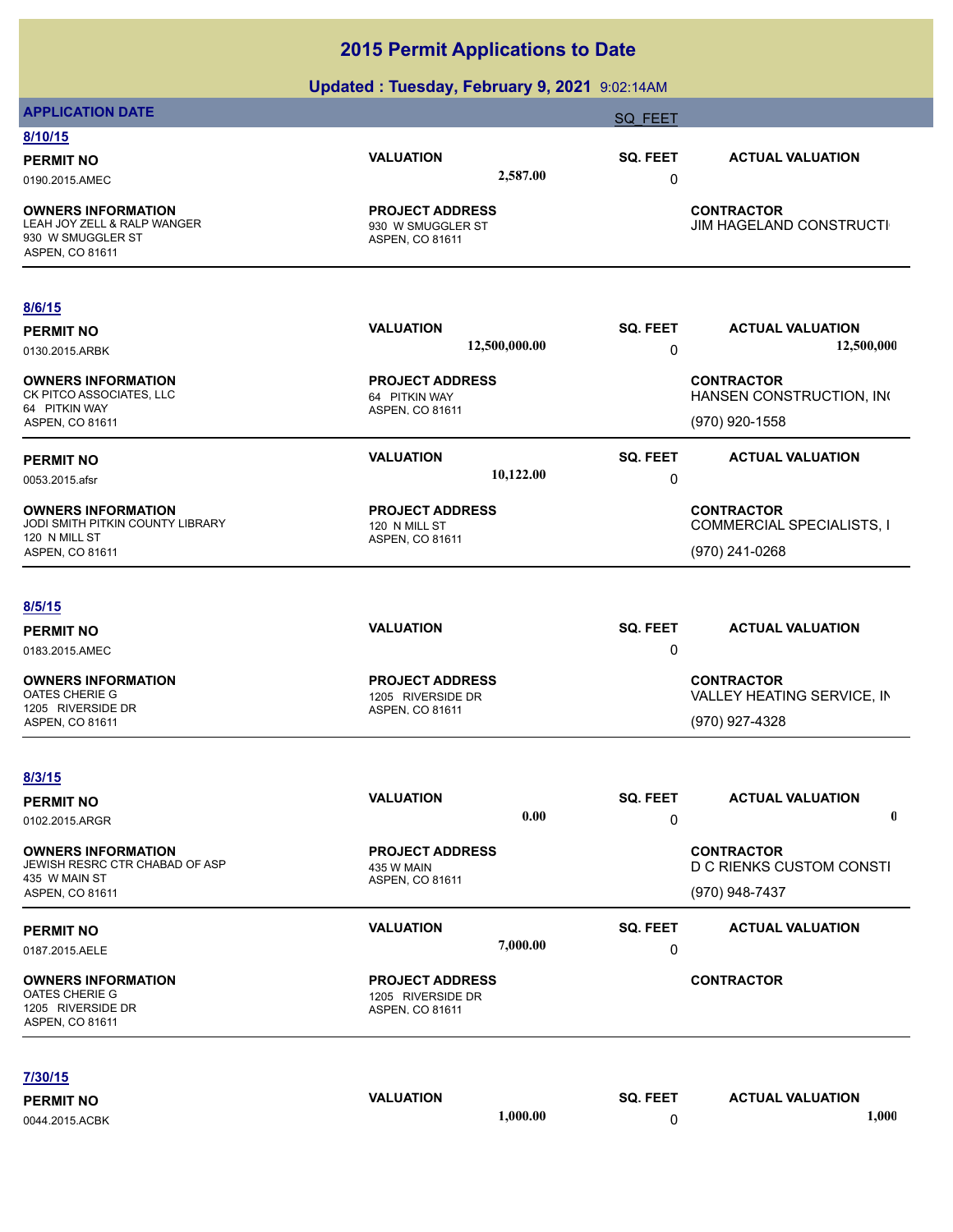|                                                                                | <u>2000 - 2000 Augustus III et al. (2000 - 2000 - 2000 - 2000 - 2000 - 2000 - 2000 - 2000 - 2000 - 2000 - 2000 - </u> |                 |                                                     |
|--------------------------------------------------------------------------------|-----------------------------------------------------------------------------------------------------------------------|-----------------|-----------------------------------------------------|
| <b>APPLICATION DATE</b>                                                        |                                                                                                                       | <b>SQ FEET</b>  |                                                     |
| <b>OWNERS INFORMATION</b><br>TOM DALY<br>1590 HOMESTAKE DR                     | <b>PROJECT ADDRESS</b><br>555 E DURANT AVE<br>ASPEN, CO 81611                                                         |                 | <b>CONTRACTOR</b><br><b>CASTLE CREEK CONSTRUCTI</b> |
| ASPEN, CO 81611                                                                |                                                                                                                       |                 | (970) 963-6165                                      |
| 7/29/15                                                                        |                                                                                                                       |                 |                                                     |
| <b>PERMIT NO</b>                                                               | <b>VALUATION</b>                                                                                                      | SQ. FEET        | <b>ACTUAL VALUATION</b>                             |
| 0185.2015.AELE                                                                 | 12,000.00                                                                                                             | 0               |                                                     |
| <b>OWNERS INFORMATION</b><br>JODI SMITH PITKIN COUNTY LIBRARY<br>120 N MILL ST | <b>PROJECT ADDRESS</b><br>120 N MILL ST<br>ASPEN, CO 81611                                                            |                 | <b>CONTRACTOR</b><br>R & A ENTERPRISES OF CARE      |
| ASPEN, CO 81611                                                                |                                                                                                                       |                 | (970) 945-6500                                      |
| 7/28/15                                                                        |                                                                                                                       |                 |                                                     |
| <b>PERMIT NO</b>                                                               | <b>VALUATION</b>                                                                                                      | SQ. FEET        | <b>ACTUAL VALUATION</b>                             |
| 0169.2015.AMEC                                                                 | 8,426.00                                                                                                              | 0               |                                                     |
| <b>OWNERS INFORMATION</b>                                                      | <b>PROJECT ADDRESS</b>                                                                                                |                 | <b>CONTRACTOR</b>                                   |
| ALEX & SCOTT KENDRICK<br>1025 WATERS AVE                                       | 1025 WATERS AVE<br>ASPEN, CO 81611                                                                                    |                 | CLIMATE CONTROL COMPANY                             |
| ASPEN, CO 81611                                                                |                                                                                                                       |                 | (970) 945-2326                                      |
| <b>PERMIT NO</b>                                                               | <b>VALUATION</b>                                                                                                      | SQ. FEET        | <b>ACTUAL VALUATION</b>                             |
| 0184.2015.AELE                                                                 | 2,500.00                                                                                                              | 0               |                                                     |
| <b>OWNERS INFORMATION</b>                                                      | <b>PROJECT ADDRESS</b>                                                                                                |                 | <b>CONTRACTOR</b>                                   |
| JODI SMITH PITKIN COUNTY LIBRARY<br>120 N MILL ST                              | 120 N MILL ST<br>ASPEN, CO 81611                                                                                      |                 | R & A ENTERPRISES OF CARE                           |
| ASPEN, CO 81611                                                                |                                                                                                                       |                 | (970) 945-6500                                      |
| <b>PERMIT NO</b>                                                               | <b>VALUATION</b>                                                                                                      | SQ. FEET        | <b>ACTUAL VALUATION</b>                             |
| 0019.2015.ARED                                                                 |                                                                                                                       | $\mathbf 0$     |                                                     |
| <b>OWNERS INFORMATION</b><br>RALPH P MELVILLE                                  | <b>PROJECT ADDRESS</b>                                                                                                |                 | <b>CONTRACTOR</b>                                   |
| 1290 SNOWBUNNY LN                                                              | 1290 SNOWBUNNY LN<br>ASPEN, CO 81611                                                                                  |                 |                                                     |
| ASPEN, CO 81611                                                                |                                                                                                                       |                 | (970) 920-3702                                      |
| <b>PERMIT NO</b>                                                               | <b>VALUATION</b>                                                                                                      | <b>SQ. FEET</b> | <b>ACTUAL VALUATION</b>                             |
| 0172.2015.AMEC                                                                 | 4,421.00                                                                                                              | 0               |                                                     |
| <b>OWNERS INFORMATION</b>                                                      | <b>PROJECT ADDRESS</b>                                                                                                |                 | <b>CONTRACTOR</b>                                   |
| ASPEN VALLEY HOSPITAL<br>401 CASTLE CREEK RD                                   | 401 CASTLE CREEK RD<br>ASPEN, CO 81611                                                                                |                 | <b>DOWN HOME FURNISHINGS &amp;</b>                  |
| ASPEN, CO 81611                                                                |                                                                                                                       |                 |                                                     |
| <u>7/27/15</u>                                                                 |                                                                                                                       |                 |                                                     |
| <b>PERMIT NO</b>                                                               | <b>VALUATION</b>                                                                                                      | SQ. FEET        | <b>ACTUAL VALUATION</b>                             |
| 0042.2015.ACBK                                                                 | 500,000.00                                                                                                            | 0               | 500,000                                             |
| <b>OWNERS INFORMATION</b>                                                      | <b>PROJECT ADDRESS</b>                                                                                                |                 | <b>CONTRACTOR</b>                                   |
| ASPEN SKIING COMPANY<br>PO BOX 1248                                            | 675 E DURANT AVE<br>ASPEN, CO 81611                                                                                   |                 | ASPEN SKIING COMPANY                                |
| ASPEN, CO 81612                                                                |                                                                                                                       |                 | (970) 925-1220                                      |
| <b>PERMIT NO</b>                                                               | <b>VALUATION</b>                                                                                                      | <b>SQ. FEET</b> | <b>ACTUAL VALUATION</b>                             |
| 0051.2015.afsr                                                                 | 1,000.00                                                                                                              | $\mathbf 0$     |                                                     |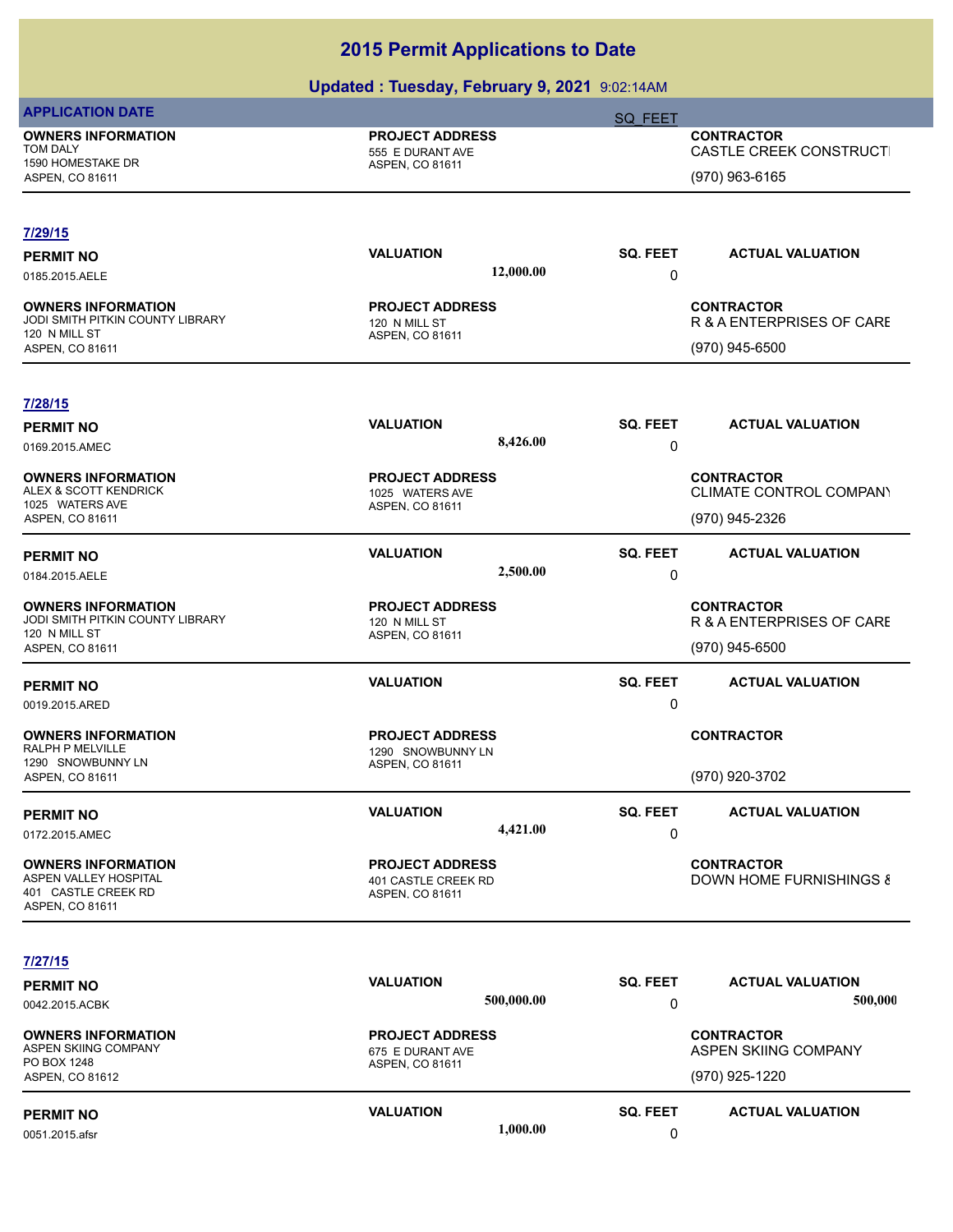|                                                                                               | $m$ and $m$ is a company of the same $m$ and $m$ and $m$ and $m$ |                      |                                                                   |
|-----------------------------------------------------------------------------------------------|------------------------------------------------------------------|----------------------|-------------------------------------------------------------------|
| <b>APPLICATION DATE</b>                                                                       |                                                                  | <b>SQ FEET</b>       |                                                                   |
| <b>OWNERS INFORMATION</b><br>HIGHLANDS ASPEN SKIING COMPANY<br>PO BOX 1248<br>ASPEN, CO 81612 | <b>PROJECT ADDRESS</b><br>611 E DURANT AVE<br>ASPEN, CO 81611    |                      | <b>CONTRACTOR</b><br>WATTS PROPERTY SERVICES                      |
| 7/24/15                                                                                       |                                                                  |                      |                                                                   |
| <b>PERMIT NO</b><br>0167.2015.AMEC                                                            | <b>VALUATION</b><br>5,190.00                                     | <b>SQ. FEET</b><br>0 | <b>ACTUAL VALUATION</b>                                           |
| <b>OWNERS INFORMATION</b><br><b>BEHRHORST DAVID G</b><br>1235 RIVERSIDE DR<br>ASPEN, CO 81611 | <b>PROJECT ADDRESS</b><br>1235 RIVERSIDE DR<br>ASPEN, CO 81611   |                      | <b>CONTRACTOR</b><br><b>M&amp;W INVESTMENTS</b><br>(970) 963-3598 |
| 7/23/15<br><b>PERMIT NO</b>                                                                   | <b>VALUATION</b>                                                 | <b>SQ. FEET</b>      | <b>ACTUAL VALUATION</b>                                           |
| 0098.2015.ARGR                                                                                | 45,000.00                                                        | 0                    | 45,000                                                            |
| <b>OWNERS INFORMATION</b><br>COMMON GROUND HOA: MICK IRELAN                                   | <b>PROJECT ADDRESS</b><br>701 INDEPENDENCE PL                    |                      | <b>CONTRACTOR</b>                                                 |
| 701 INDEPENDENCE PL<br>ASPEN, CO 81611                                                        | ASPEN, CO 81611                                                  |                      | (970) 927-9119                                                    |
| 7/20/15                                                                                       |                                                                  |                      |                                                                   |
| <b>PERMIT NO</b><br>0164.2015.AMEC                                                            | <b>VALUATION</b><br>419,260.00                                   | <b>SQ. FEET</b><br>0 | <b>ACTUAL VALUATION</b>                                           |
| <b>OWNERS INFORMATION</b><br>JODI SMITH PITKIN COUNTY LIBRARY                                 | <b>PROJECT ADDRESS</b><br>120 N MILL ST                          |                      | <b>CONTRACTOR</b>                                                 |
| 120 N MILL ST<br>ASPEN, CO 81611                                                              | ASPEN, CO 81611                                                  |                      | (303) 670-3707                                                    |
| <b>PERMIT NO</b><br>0104.2015.ASPL                                                            | <b>VALUATION</b><br>304,907.00                                   | <b>SQ. FEET</b><br>0 | <b>ACTUAL VALUATION</b>                                           |
| <b>OWNERS INFORMATION</b><br>JODI SMITH PITKIN COUNTY LIBRARY                                 | <b>PROJECT ADDRESS</b><br>120 N MILL ST                          |                      | <b>CONTRACTOR</b>                                                 |
| 120 N MILL ST<br>ASPEN, CO 81611                                                              | ASPEN, CO 81611                                                  |                      | (303) 670-3707                                                    |
| 7/16/15                                                                                       |                                                                  |                      |                                                                   |
| <b>PERMIT NO</b><br>0014.2015.land                                                            | <b>VALUATION</b>                                                 | <b>SQ. FEET</b><br>0 | <b>ACTUAL VALUATION</b>                                           |
| <b>OWNERS INFORMATION</b><br>JOHN M & KAREN L THOMPSON                                        | <b>PROJECT ADDRESS</b><br>1481/1483 SIERRA VISTA DR              |                      | <b>CONTRACTOR</b><br>DAVIS CONSTRUCTION COMF                      |
| 1481/1483 SIERRA VISTA DR<br>ASPEN, CO 81611                                                  | ASPEN, CO 81611                                                  |                      | (970) 927-9700                                                    |
| <b>PERMIT NO</b><br>0177.2015.AELE                                                            | <b>VALUATION</b><br>330,000.00                                   | <b>SQ. FEET</b><br>0 | <b>ACTUAL VALUATION</b>                                           |
| <b>OWNERS INFORMATION</b><br>JODI SMITH PITKIN COUNTY LIBRARY<br>120 N MILL ST                | <b>PROJECT ADDRESS</b><br>120 N MILL ST<br>ASPEN, CO 81611       |                      | <b>CONTRACTOR</b><br>R & A ENTERPRISES OF CARE                    |
| ASPEN, CO 81611<br><b>PERMIT NO</b>                                                           | <b>VALUATION</b>                                                 | <b>SQ. FEET</b>      | (970) 945-6500<br><b>ACTUAL VALUATION</b>                         |
| 0176.2015.AELE                                                                                | 500.00                                                           | 0                    |                                                                   |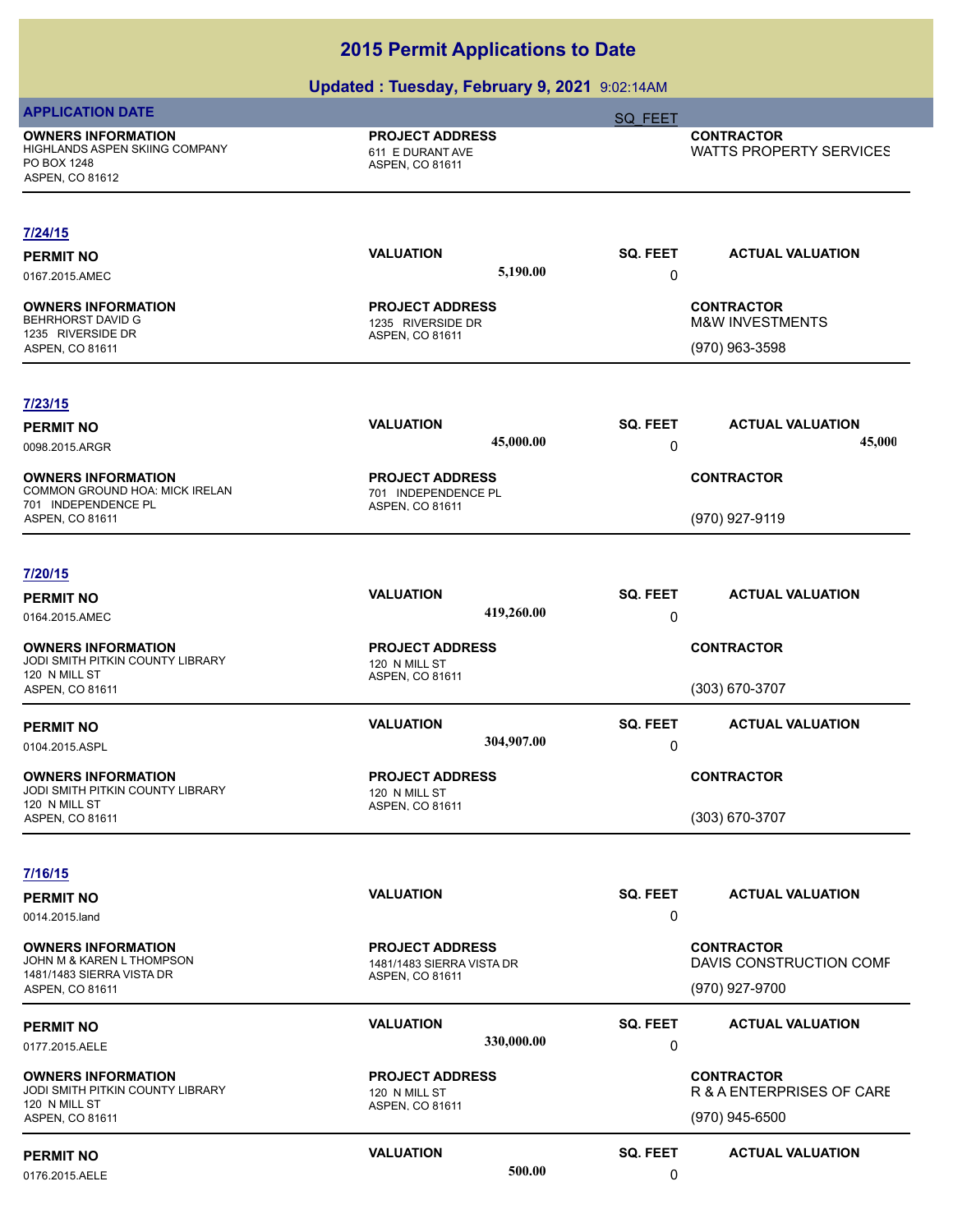| <b>OWNERS INFORMATION</b><br><b>PROJECT ADDRESS</b><br><b>CONTRACTOR</b><br>DAVIS I G JR<br><b>MTRICITY, LTD</b><br>1095 UTE AVE<br>1095 UTE AVE<br>ASPEN, CO 81611<br>(970) 923-4730<br>ASPEN, CO 81611<br><b>VALUATION</b><br>SQ. FEET<br><b>ACTUAL VALUATION</b><br>0.00<br>0<br>0097.2015.ARGR<br><b>CONTRACTOR</b><br><b>OWNERS INFORMATION</b><br><b>PROJECT ADDRESS</b><br>SANDEEP SACHDEVA<br>814 W BLEEKER ST<br>814 W BLEEKER ST<br>ASPEN, CO 81611<br>(970) 544-7002<br>ASPEN, CO 81611<br><b>VALUATION</b><br><b>SQ. FEET</b><br><b>ACTUAL VALUATION</b><br><b>PERMIT NO</b><br>0<br>0051.2015.tent<br><b>PROJECT ADDRESS</b><br><b>CONTRACTOR</b><br><b>OWNERS INFORMATION</b><br>WHEELER OPERA HOUSE<br>320 E HYMAN AVE<br>320 E HYMAN AVE<br>ASPEN, CO 81611<br>ASPEN, CO 81611<br>7/15/15<br><b>VALUATION</b><br><b>SQ. FEET</b><br><b>ACTUAL VALUATION</b><br><b>PERMIT NO</b><br>29,117.00<br>29,117<br>0<br>0096.2015.ARGR<br><b>OWNERS INFORMATION</b><br><b>CONTRACTOR</b><br><b>PROJECT ADDRESS</b><br>POTVIN SALLY ALLEN<br>WILLIAM H BAKER CONSTRU(<br>320 W BLEEKER ST<br>320 W BLEEKER ST<br>ASPEN, CO 81611<br>(970) 925-2391<br>ASPEN, CO 81611<br><b>VALUATION</b><br>SQ. FEET<br><b>ACTUAL VALUATION</b><br><b>PERMIT NO</b><br>60,000.00<br>60,000<br>0<br>0108.2015.ARBK<br><b>PROJECT ADDRESS</b><br><b>CONTRACTOR</b><br><b>OWNERS INFORMATION</b><br>SANDEEP SACHDEVA<br>814 W BLEEKER ST<br>814 W BLEEKER ST<br>ASPEN, CO 81611<br>(970) 544-7002<br>ASPEN, CO 81611<br>7/13/15<br><b>VALUATION</b><br>SQ. FEET<br><b>ACTUAL VALUATION</b><br><b>PERMIT NO</b><br>3,669.00<br>0<br>0046.2015.afsr<br><b>OWNERS INFORMATION</b><br><b>PROJECT ADDRESS</b><br><b>CONTRACTOR</b><br>ASPEN VALLEY HOSPITAL<br>Y ELECTRIC<br>401 CASTLE CREEK RD<br>401 CASTLE CREEK RD<br>ASPEN, CO 81611<br>ASPEN, CO 81611<br><b>VALUATION</b><br>SQ. FEET<br><b>ACTUAL VALUATION</b><br><b>PERMIT NO</b><br>28,342.00<br>0<br>0047.2015.afsr<br><b>CONTRACTOR</b><br><b>OWNERS INFORMATION</b><br><b>PROJECT ADDRESS</b><br>ASPEN VALLEY HOSPITAL<br>Y ELECTRIC<br>401 CASTLE CREEK RD<br>401 CASTLE CREEK RD<br>ASPEN, CO 81611<br>ASPEN, CO 81611<br>7/10/15 | <b>APPLICATION DATE</b> |                  | SQ FEET  |                         |             |
|-----------------------------------------------------------------------------------------------------------------------------------------------------------------------------------------------------------------------------------------------------------------------------------------------------------------------------------------------------------------------------------------------------------------------------------------------------------------------------------------------------------------------------------------------------------------------------------------------------------------------------------------------------------------------------------------------------------------------------------------------------------------------------------------------------------------------------------------------------------------------------------------------------------------------------------------------------------------------------------------------------------------------------------------------------------------------------------------------------------------------------------------------------------------------------------------------------------------------------------------------------------------------------------------------------------------------------------------------------------------------------------------------------------------------------------------------------------------------------------------------------------------------------------------------------------------------------------------------------------------------------------------------------------------------------------------------------------------------------------------------------------------------------------------------------------------------------------------------------------------------------------------------------------------------------------------------------------------------------------------------------------------------------------------------------------------------------------------------------------------------------------------------------------------------------------|-------------------------|------------------|----------|-------------------------|-------------|
| <b>PERMIT NO</b>                                                                                                                                                                                                                                                                                                                                                                                                                                                                                                                                                                                                                                                                                                                                                                                                                                                                                                                                                                                                                                                                                                                                                                                                                                                                                                                                                                                                                                                                                                                                                                                                                                                                                                                                                                                                                                                                                                                                                                                                                                                                                                                                                                  |                         |                  |          |                         |             |
|                                                                                                                                                                                                                                                                                                                                                                                                                                                                                                                                                                                                                                                                                                                                                                                                                                                                                                                                                                                                                                                                                                                                                                                                                                                                                                                                                                                                                                                                                                                                                                                                                                                                                                                                                                                                                                                                                                                                                                                                                                                                                                                                                                                   |                         |                  |          |                         |             |
|                                                                                                                                                                                                                                                                                                                                                                                                                                                                                                                                                                                                                                                                                                                                                                                                                                                                                                                                                                                                                                                                                                                                                                                                                                                                                                                                                                                                                                                                                                                                                                                                                                                                                                                                                                                                                                                                                                                                                                                                                                                                                                                                                                                   |                         |                  |          |                         | $\mathbf 0$ |
|                                                                                                                                                                                                                                                                                                                                                                                                                                                                                                                                                                                                                                                                                                                                                                                                                                                                                                                                                                                                                                                                                                                                                                                                                                                                                                                                                                                                                                                                                                                                                                                                                                                                                                                                                                                                                                                                                                                                                                                                                                                                                                                                                                                   |                         |                  |          |                         |             |
|                                                                                                                                                                                                                                                                                                                                                                                                                                                                                                                                                                                                                                                                                                                                                                                                                                                                                                                                                                                                                                                                                                                                                                                                                                                                                                                                                                                                                                                                                                                                                                                                                                                                                                                                                                                                                                                                                                                                                                                                                                                                                                                                                                                   |                         |                  |          |                         |             |
|                                                                                                                                                                                                                                                                                                                                                                                                                                                                                                                                                                                                                                                                                                                                                                                                                                                                                                                                                                                                                                                                                                                                                                                                                                                                                                                                                                                                                                                                                                                                                                                                                                                                                                                                                                                                                                                                                                                                                                                                                                                                                                                                                                                   |                         |                  |          |                         |             |
|                                                                                                                                                                                                                                                                                                                                                                                                                                                                                                                                                                                                                                                                                                                                                                                                                                                                                                                                                                                                                                                                                                                                                                                                                                                                                                                                                                                                                                                                                                                                                                                                                                                                                                                                                                                                                                                                                                                                                                                                                                                                                                                                                                                   |                         |                  |          |                         |             |
|                                                                                                                                                                                                                                                                                                                                                                                                                                                                                                                                                                                                                                                                                                                                                                                                                                                                                                                                                                                                                                                                                                                                                                                                                                                                                                                                                                                                                                                                                                                                                                                                                                                                                                                                                                                                                                                                                                                                                                                                                                                                                                                                                                                   |                         |                  |          |                         |             |
|                                                                                                                                                                                                                                                                                                                                                                                                                                                                                                                                                                                                                                                                                                                                                                                                                                                                                                                                                                                                                                                                                                                                                                                                                                                                                                                                                                                                                                                                                                                                                                                                                                                                                                                                                                                                                                                                                                                                                                                                                                                                                                                                                                                   |                         |                  |          |                         |             |
|                                                                                                                                                                                                                                                                                                                                                                                                                                                                                                                                                                                                                                                                                                                                                                                                                                                                                                                                                                                                                                                                                                                                                                                                                                                                                                                                                                                                                                                                                                                                                                                                                                                                                                                                                                                                                                                                                                                                                                                                                                                                                                                                                                                   |                         |                  |          |                         |             |
|                                                                                                                                                                                                                                                                                                                                                                                                                                                                                                                                                                                                                                                                                                                                                                                                                                                                                                                                                                                                                                                                                                                                                                                                                                                                                                                                                                                                                                                                                                                                                                                                                                                                                                                                                                                                                                                                                                                                                                                                                                                                                                                                                                                   |                         |                  |          |                         |             |
|                                                                                                                                                                                                                                                                                                                                                                                                                                                                                                                                                                                                                                                                                                                                                                                                                                                                                                                                                                                                                                                                                                                                                                                                                                                                                                                                                                                                                                                                                                                                                                                                                                                                                                                                                                                                                                                                                                                                                                                                                                                                                                                                                                                   |                         |                  |          |                         |             |
|                                                                                                                                                                                                                                                                                                                                                                                                                                                                                                                                                                                                                                                                                                                                                                                                                                                                                                                                                                                                                                                                                                                                                                                                                                                                                                                                                                                                                                                                                                                                                                                                                                                                                                                                                                                                                                                                                                                                                                                                                                                                                                                                                                                   |                         |                  |          |                         |             |
|                                                                                                                                                                                                                                                                                                                                                                                                                                                                                                                                                                                                                                                                                                                                                                                                                                                                                                                                                                                                                                                                                                                                                                                                                                                                                                                                                                                                                                                                                                                                                                                                                                                                                                                                                                                                                                                                                                                                                                                                                                                                                                                                                                                   |                         |                  |          |                         |             |
|                                                                                                                                                                                                                                                                                                                                                                                                                                                                                                                                                                                                                                                                                                                                                                                                                                                                                                                                                                                                                                                                                                                                                                                                                                                                                                                                                                                                                                                                                                                                                                                                                                                                                                                                                                                                                                                                                                                                                                                                                                                                                                                                                                                   |                         |                  |          |                         |             |
|                                                                                                                                                                                                                                                                                                                                                                                                                                                                                                                                                                                                                                                                                                                                                                                                                                                                                                                                                                                                                                                                                                                                                                                                                                                                                                                                                                                                                                                                                                                                                                                                                                                                                                                                                                                                                                                                                                                                                                                                                                                                                                                                                                                   |                         |                  |          |                         |             |
|                                                                                                                                                                                                                                                                                                                                                                                                                                                                                                                                                                                                                                                                                                                                                                                                                                                                                                                                                                                                                                                                                                                                                                                                                                                                                                                                                                                                                                                                                                                                                                                                                                                                                                                                                                                                                                                                                                                                                                                                                                                                                                                                                                                   |                         |                  |          |                         |             |
|                                                                                                                                                                                                                                                                                                                                                                                                                                                                                                                                                                                                                                                                                                                                                                                                                                                                                                                                                                                                                                                                                                                                                                                                                                                                                                                                                                                                                                                                                                                                                                                                                                                                                                                                                                                                                                                                                                                                                                                                                                                                                                                                                                                   |                         |                  |          |                         |             |
|                                                                                                                                                                                                                                                                                                                                                                                                                                                                                                                                                                                                                                                                                                                                                                                                                                                                                                                                                                                                                                                                                                                                                                                                                                                                                                                                                                                                                                                                                                                                                                                                                                                                                                                                                                                                                                                                                                                                                                                                                                                                                                                                                                                   |                         |                  |          |                         |             |
|                                                                                                                                                                                                                                                                                                                                                                                                                                                                                                                                                                                                                                                                                                                                                                                                                                                                                                                                                                                                                                                                                                                                                                                                                                                                                                                                                                                                                                                                                                                                                                                                                                                                                                                                                                                                                                                                                                                                                                                                                                                                                                                                                                                   |                         |                  |          |                         |             |
|                                                                                                                                                                                                                                                                                                                                                                                                                                                                                                                                                                                                                                                                                                                                                                                                                                                                                                                                                                                                                                                                                                                                                                                                                                                                                                                                                                                                                                                                                                                                                                                                                                                                                                                                                                                                                                                                                                                                                                                                                                                                                                                                                                                   |                         |                  |          |                         |             |
|                                                                                                                                                                                                                                                                                                                                                                                                                                                                                                                                                                                                                                                                                                                                                                                                                                                                                                                                                                                                                                                                                                                                                                                                                                                                                                                                                                                                                                                                                                                                                                                                                                                                                                                                                                                                                                                                                                                                                                                                                                                                                                                                                                                   |                         |                  |          |                         |             |
|                                                                                                                                                                                                                                                                                                                                                                                                                                                                                                                                                                                                                                                                                                                                                                                                                                                                                                                                                                                                                                                                                                                                                                                                                                                                                                                                                                                                                                                                                                                                                                                                                                                                                                                                                                                                                                                                                                                                                                                                                                                                                                                                                                                   |                         |                  |          |                         |             |
|                                                                                                                                                                                                                                                                                                                                                                                                                                                                                                                                                                                                                                                                                                                                                                                                                                                                                                                                                                                                                                                                                                                                                                                                                                                                                                                                                                                                                                                                                                                                                                                                                                                                                                                                                                                                                                                                                                                                                                                                                                                                                                                                                                                   |                         |                  |          |                         |             |
| 3,380.00<br>0<br>0151.2015.AMEC                                                                                                                                                                                                                                                                                                                                                                                                                                                                                                                                                                                                                                                                                                                                                                                                                                                                                                                                                                                                                                                                                                                                                                                                                                                                                                                                                                                                                                                                                                                                                                                                                                                                                                                                                                                                                                                                                                                                                                                                                                                                                                                                                   | <b>PERMIT NO</b>        | <b>VALUATION</b> | SQ. FEET | <b>ACTUAL VALUATION</b> |             |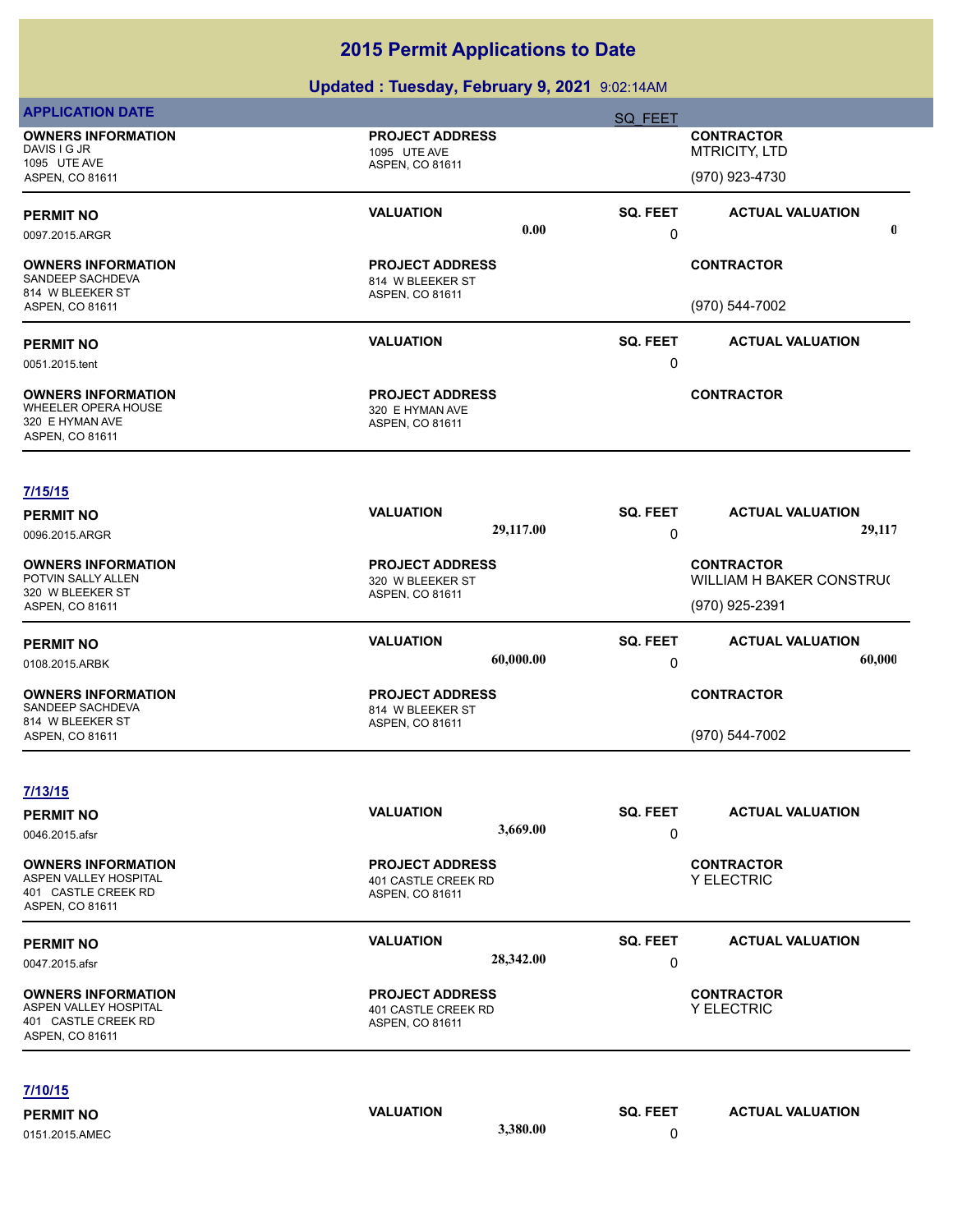| SQ FEET<br><b>OWNERS INFORMATION</b><br><b>PROJECT ADDRESS</b><br><b>CONTRACTOR</b>                                                                                                                                        |             |  |
|----------------------------------------------------------------------------------------------------------------------------------------------------------------------------------------------------------------------------|-------------|--|
| DAVIS I G JR<br>CLIMATE CONTROL COMPANY<br>1095 UTE AVE<br>1095 UTE AVE<br>ASPEN, CO 81611<br>(970) 945-2326<br>ASPEN, CO 81611                                                                                            |             |  |
| <b>VALUATION</b><br>SQ. FEET<br><b>ACTUAL VALUATION</b><br><b>PERMIT NO</b><br>0.00<br>0<br>0092.2015.ARGR                                                                                                                 | $\mathbf 0$ |  |
| <b>CONTRACTOR</b><br><b>OWNERS INFORMATION</b><br><b>PROJECT ADDRESS</b><br>KELLY MAY COYTE PEAK, LLC<br>706 W MAIN ST<br>814 W BLEEKER ST<br>ASPEN, CO 81611                                                              |             |  |
| (970) 927-9119<br>ASPEN, CO 81611                                                                                                                                                                                          |             |  |
| 7/8/15                                                                                                                                                                                                                     |             |  |
| <b>VALUATION</b><br>SQ. FEET<br><b>ACTUAL VALUATION</b><br><b>PERMIT NO</b><br>0<br>0145.2015.AMEC                                                                                                                         |             |  |
| <b>PROJECT ADDRESS</b><br><b>CONTRACTOR</b><br><b>OWNERS INFORMATION</b><br>RALPH P MELVILLE<br>COLLINS PLUMBING AND HOT<br>1290 SNOWBUNNY LN<br>1290 SNOWBUNNY LN<br>ASPEN, CO 81611<br>(970) 963-1055<br>ASPEN, CO 81611 |             |  |
| <b>VALUATION</b><br>SQ. FEET<br><b>ACTUAL VALUATION</b><br><b>PERMIT NO</b><br>0<br>0048.2015.tent                                                                                                                         |             |  |
| <b>CONTRACTOR</b><br><b>OWNERS INFORMATION</b><br><b>PROJECT ADDRESS</b><br>PATTERSON PAUL T & PATRICIA O<br>499 MEADOWOOD DR<br>499 MEADOWOOD DR<br>ASPEN, CO 81611<br>ASPEN, CO 81611                                    |             |  |
| 7/7/15                                                                                                                                                                                                                     |             |  |
| <b>VALUATION</b><br>SQ. FEET<br><b>ACTUAL VALUATION</b><br><b>PERMIT NO</b><br>0<br>0042.2015.tent                                                                                                                         |             |  |
| <b>PROJECT ADDRESS</b><br><b>CONTRACTOR</b><br><b>OWNERS INFORMATION</b><br>HOLDEN-MAROLT BARN<br><b>K2 BUILDING GROUP</b><br>40180 HYW 82 HOLDEN MARLOT E<br>801 CASTLE CRK<br>ASPEN, CO 81611<br>ASPEN, CO 81611         |             |  |
| 7/6/15                                                                                                                                                                                                                     |             |  |
| <b>VALUATION</b><br>SQ. FEET<br><b>ACTUAL VALUATION</b><br><b>PERMIT NO</b><br>15,000.00<br>0<br>0020.2015.ARBU                                                                                                            | 15,000      |  |
| <b>OWNERS INFORMATION</b><br><b>PROJECT ADDRESS</b><br><b>CONTRACTOR</b><br>DAVID ROTH 605 W BLEEKER, LLC<br><b>BRIKOR ASSOCIATES, INC</b><br>605 W BLEEKER ST<br>201 N MILL ST<br>ASPEN, CO 81611                         |             |  |
| (970) 923-3088<br><b>ASPEN, CO 81611</b>                                                                                                                                                                                   |             |  |
| <b>VALUATION</b><br><b>SQ. FEET</b><br><b>ACTUAL VALUATION</b><br><b>PERMIT NO</b><br>5,000.00                                                                                                                             | 5,000       |  |
| 0<br>0051.2015.ACGR                                                                                                                                                                                                        |             |  |
| <b>OWNERS INFORMATION</b><br><b>PROJECT ADDRESS</b><br><b>CONTRACTOR</b><br><b>ASPEN MTN RESCUE</b><br><b>COMPASS CONSTRUCTION M</b><br>630 W MAIN ST<br>630 W MAIN ST<br>ASPEN, CO 81611<br>ASPEN, CO 81611               |             |  |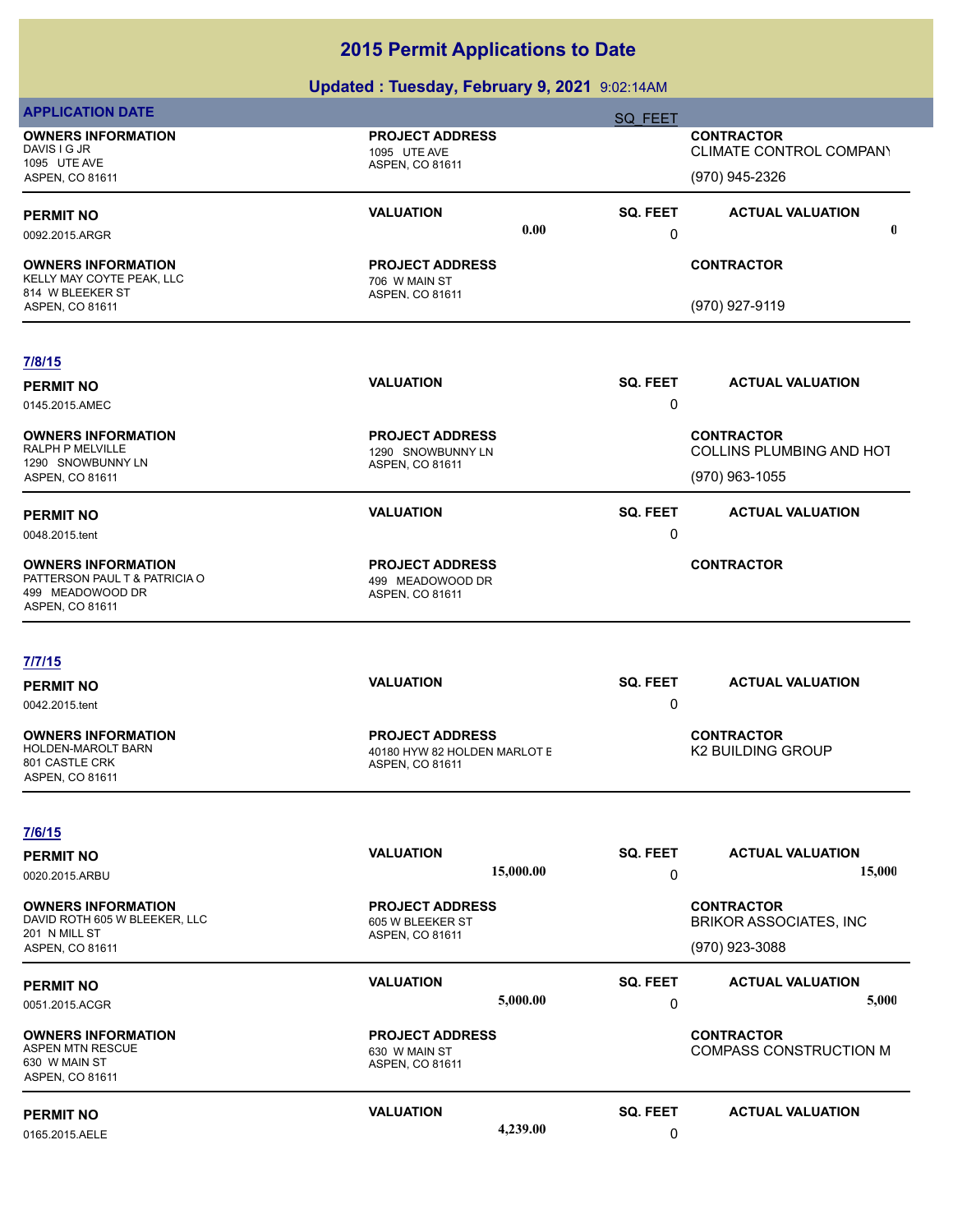| <b>APPLICATION DATE</b>                                                              |                                                                  | SQ FEET                                    |   |  |
|--------------------------------------------------------------------------------------|------------------------------------------------------------------|--------------------------------------------|---|--|
| <b>OWNERS INFORMATION</b><br>ASPEN VALLEY HOSPITAL<br>401 CASTLE CREEK RD            | <b>PROJECT ADDRESS</b><br>401 CASTLE CREEK RD<br>ASPEN, CO 81611 | <b>CONTRACTOR</b>                          |   |  |
| ASPEN, CO 81611                                                                      |                                                                  | (360) 421-2460                             |   |  |
| <b>PERMIT NO</b><br>0166.2015.AELE                                                   | <b>VALUATION</b><br>1,732,239.00                                 | SQ. FEET<br><b>ACTUAL VALUATION</b><br>0   |   |  |
| <b>OWNERS INFORMATION</b><br>ASPEN VALLEY HOSPITAL<br>401 CASTLE CREEK RD            | <b>PROJECT ADDRESS</b><br>401 CASTLE CREEK RD<br>ASPEN, CO 81611 | <b>CONTRACTOR</b>                          |   |  |
| ASPEN, CO 81611                                                                      |                                                                  | (360) 421-2460                             |   |  |
|                                                                                      |                                                                  |                                            |   |  |
| 7/2/15                                                                               |                                                                  |                                            |   |  |
| <b>PERMIT NO</b>                                                                     | <b>VALUATION</b>                                                 | SQ. FEET<br><b>ACTUAL VALUATION</b>        |   |  |
| 0089.2015.ARGR                                                                       | 0.00                                                             | 0                                          | 0 |  |
| <b>OWNERS INFORMATION</b><br><b>HALLAM LLC</b><br>101 E HALLAM ST<br>ASPEN, CO 81611 | <b>PROJECT ADDRESS</b><br>101 E HALLAM ST<br>ASPEN, CO 81611     | <b>CONTRACTOR</b>                          |   |  |
|                                                                                      |                                                                  |                                            |   |  |
| 6/29/15                                                                              | <b>VALUATION</b>                                                 | <b>SQ. FEET</b><br><b>ACTUAL VALUATION</b> |   |  |
| <b>PERMIT NO</b><br>0135.2015.AMEC                                                   | 16,570.00                                                        | 0                                          |   |  |
| <b>OWNERS INFORMATION</b>                                                            | <b>PROJECT ADDRESS</b>                                           | <b>CONTRACTOR</b>                          |   |  |
| AJAX HOLDINGS C/O MASON MORSE<br>514 E HYMAN AVE                                     | 559 RACE ALY                                                     | <b>M&amp;W INVESTMENTS</b>                 |   |  |
| ASPEN, CO 81611                                                                      | ASPEN, CO 81611                                                  | (970) 963-3598                             |   |  |
|                                                                                      |                                                                  |                                            |   |  |
| 6/26/15                                                                              |                                                                  |                                            |   |  |
| <b>PERMIT NO</b><br>0091.2015.ASPL                                                   | <b>VALUATION</b><br>1,821,366.00                                 | SQ. FEET<br><b>ACTUAL VALUATION</b><br>0   |   |  |
| <b>OWNERS INFORMATION</b>                                                            | <b>PROJECT ADDRESS</b>                                           | <b>CONTRACTOR</b>                          |   |  |
| ASPEN VALLEY HOSPITAL<br>401 CASTLE CREEK RD                                         | 401 CASTLE CREEK RD<br>ASPEN, CO 81611                           | FALCON PLUMBING & HEATIN                   |   |  |
| ASPEN, CO 81611                                                                      |                                                                  | (970) 434-0556                             |   |  |
| <b>PERMIT NO</b>                                                                     | <b>VALUATION</b>                                                 | <b>SQ. FEET</b><br><b>ACTUAL VALUATION</b> |   |  |
| 0158.2015.AELE                                                                       | 2,000.00                                                         | 0                                          |   |  |
| <b>OWNERS INFORMATION</b><br>DAVIS I G JR                                            | <b>PROJECT ADDRESS</b><br>1095 UTE AVE                           | <b>CONTRACTOR</b>                          |   |  |
| 1095 UTE AVE<br>ASPEN, CO 81611                                                      | ASPEN, CO 81611                                                  | (970) 927-3873                             |   |  |
|                                                                                      |                                                                  |                                            |   |  |
| 6/24/15                                                                              | <b>VALUATION</b>                                                 | SQ. FEET<br><b>ACTUAL VALUATION</b>        |   |  |
| <b>PERMIT NO</b><br>0155.2015.AELE                                                   | 500.00                                                           | 0                                          |   |  |
| <b>OWNERS INFORMATION</b>                                                            | <b>PROJECT ADDRESS</b>                                           | <b>CONTRACTOR</b>                          |   |  |
| JEWISH RESRC CTR CHABAD OF ASP<br>435 W MAIN ST                                      | 435 W MAIN ST<br>ASPEN, CO 81611                                 | R & A ENTERPRISES OF CARE                  |   |  |
| ASPEN, CO 81611                                                                      |                                                                  | (970) 945-6500                             |   |  |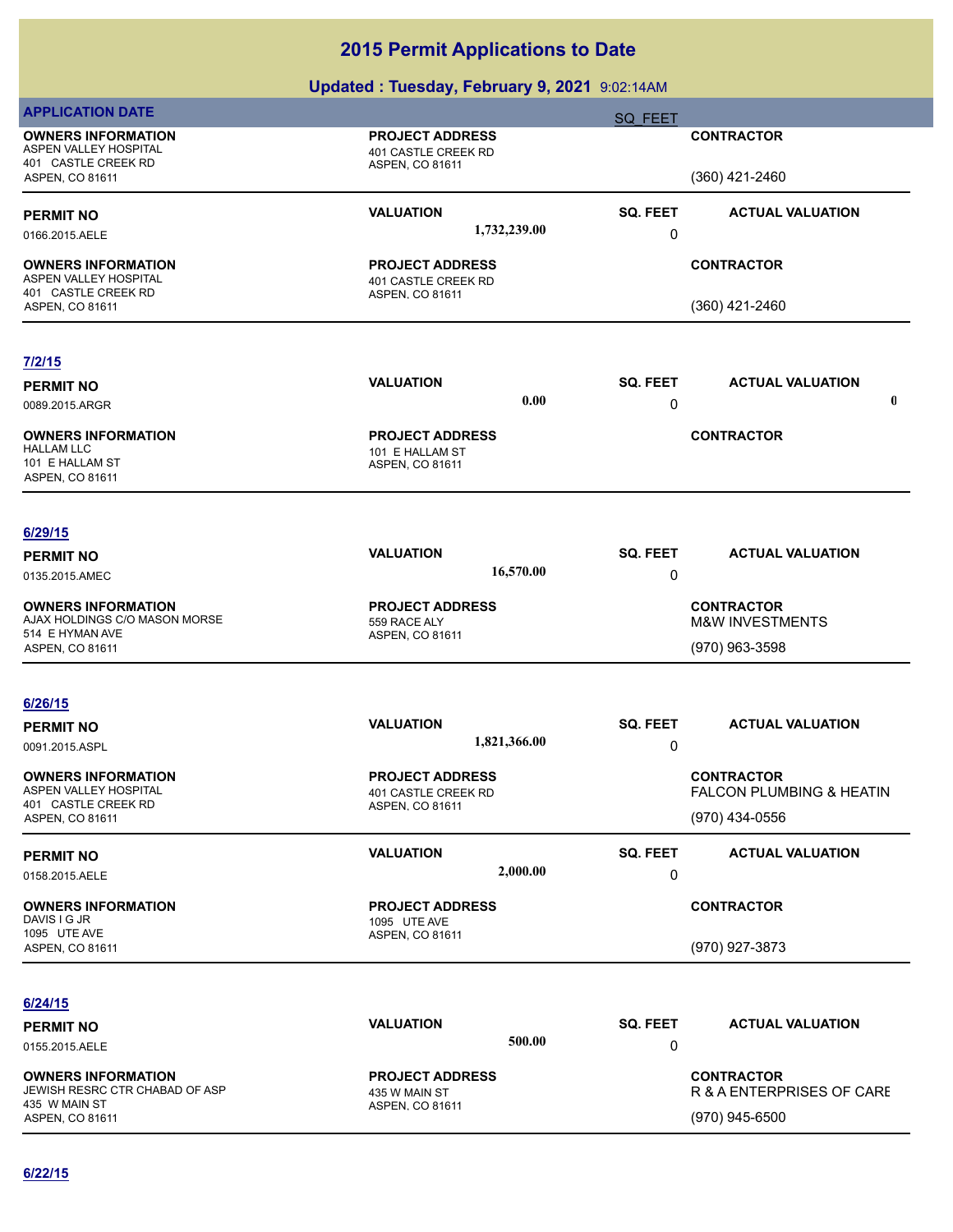### **Updated : Tuesday, February 9, 2021** 9:02:14AM

| <b>APPLICATION DATE</b>                                                                 |                                                                           | <b>SQ FEET</b>  |                                                |
|-----------------------------------------------------------------------------------------|---------------------------------------------------------------------------|-----------------|------------------------------------------------|
| <b>PERMIT NO</b>                                                                        | <b>VALUATION</b>                                                          | SQ. FEET        | <b>ACTUAL VALUATION</b>                        |
| 0039.2015.tent                                                                          |                                                                           | 0               |                                                |
| <b>OWNERS INFORMATION</b><br>ASPEN MEADOWS LOT 4<br>801 CASTLE CRK<br>ASPEN, CO 81611   | <b>PROJECT ADDRESS</b><br>845 MEADOWS DRIVE THE ATLAN'<br>ASPEN, CO 81611 |                 | <b>CONTRACTOR</b><br><b>K2 BUILDING GROUP</b>  |
| 6/19/15                                                                                 |                                                                           |                 |                                                |
| <b>PERMIT NO</b>                                                                        | <b>VALUATION</b>                                                          | SQ. FEET        | <b>ACTUAL VALUATION</b>                        |
| 0035.2015.tent                                                                          |                                                                           | 0               |                                                |
| <b>OWNERS INFORMATION</b><br>ASPEN HIGH SCHOOL<br>235 HIGH SCHOOL RD<br>ASPEN, CO 81611 | <b>PROJECT ADDRESS</b><br>235 HIGH SCHOOL RD<br>ASPEN, CO 81611           |                 | <b>CONTRACTOR</b>                              |
| 6/16/15                                                                                 |                                                                           |                 |                                                |
| <b>PERMIT NO</b>                                                                        | <b>VALUATION</b>                                                          | <b>SQ. FEET</b> | <b>ACTUAL VALUATION</b>                        |
| 0151.2015.AELE                                                                          | 17,300.00                                                                 | 0               |                                                |
| <b>OWNERS INFORMATION</b><br>HIGHLANDS ASPEN SKIING COMPANY                             | <b>PROJECT ADDRESS</b><br>611 E DURANT AVE                                |                 | <b>CONTRACTOR</b><br>R & A ENTERPRISES OF CARE |
| PO BOX 1248<br>ASPEN, CO 81612                                                          | ASPEN, CO 81611                                                           |                 | $(970)$ 945-6500                               |
|                                                                                         |                                                                           |                 |                                                |
| 6/12/15                                                                                 |                                                                           |                 |                                                |
| <b>PERMIT NO</b>                                                                        | <b>VALUATION</b>                                                          | SQ. FEET        | <b>ACTUAL VALUATION</b>                        |
| 0029.2015.tent                                                                          |                                                                           | 0               |                                                |
| <b>OWNERS INFORMATION</b><br><b>HERRON PARK</b><br>801 CASTLE CRK<br>ASPEN, CO 81611    | <b>PROJECT ADDRESS</b><br>0 HERRON PARK, NEALE AVE<br>ASPEN, CO 81611     |                 | <b>CONTRACTOR</b>                              |
| <b>PERMIT NO</b>                                                                        | <b>VALUATION</b>                                                          | SQ. FEET        | <b>ACTUAL VALUATION</b>                        |
| 0027.2015.tent                                                                          |                                                                           | 0               |                                                |
| <b>OWNERS INFORMATION</b><br><b>DANCING BEAR</b><br>411 S MONARCH ST<br>ASPEN, CO 81611 | <b>PROJECT ADDRESS</b><br>411 S MONARCH ST<br>ASPEN, CO 81611             |                 | <b>CONTRACTOR</b>                              |
| 6/11/15                                                                                 |                                                                           |                 |                                                |
| <b>PERMIT NO</b>                                                                        | <b>VALUATION</b>                                                          | SQ. FEET        | <b>ACTUAL VALUATION</b>                        |
| 0026.2015.tent                                                                          |                                                                           | 0               |                                                |
| <b>OWNERS INFORMATION</b><br>ST REGIS CHEF'S CLUB<br>315 E DEAN ST<br>ASPEN, CO 81611   | <b>PROJECT ADDRESS</b><br>315 E DEAN ST<br>ASPEN, CO 81611                |                 | <b>CONTRACTOR</b>                              |
| 6/10/15                                                                                 |                                                                           |                 |                                                |
| <b>PERMIT NO</b>                                                                        | <b>VALUATION</b>                                                          | SQ. FEET        | <b>ACTUAL VALUATION</b>                        |
|                                                                                         |                                                                           |                 |                                                |

0024.2015.tent 0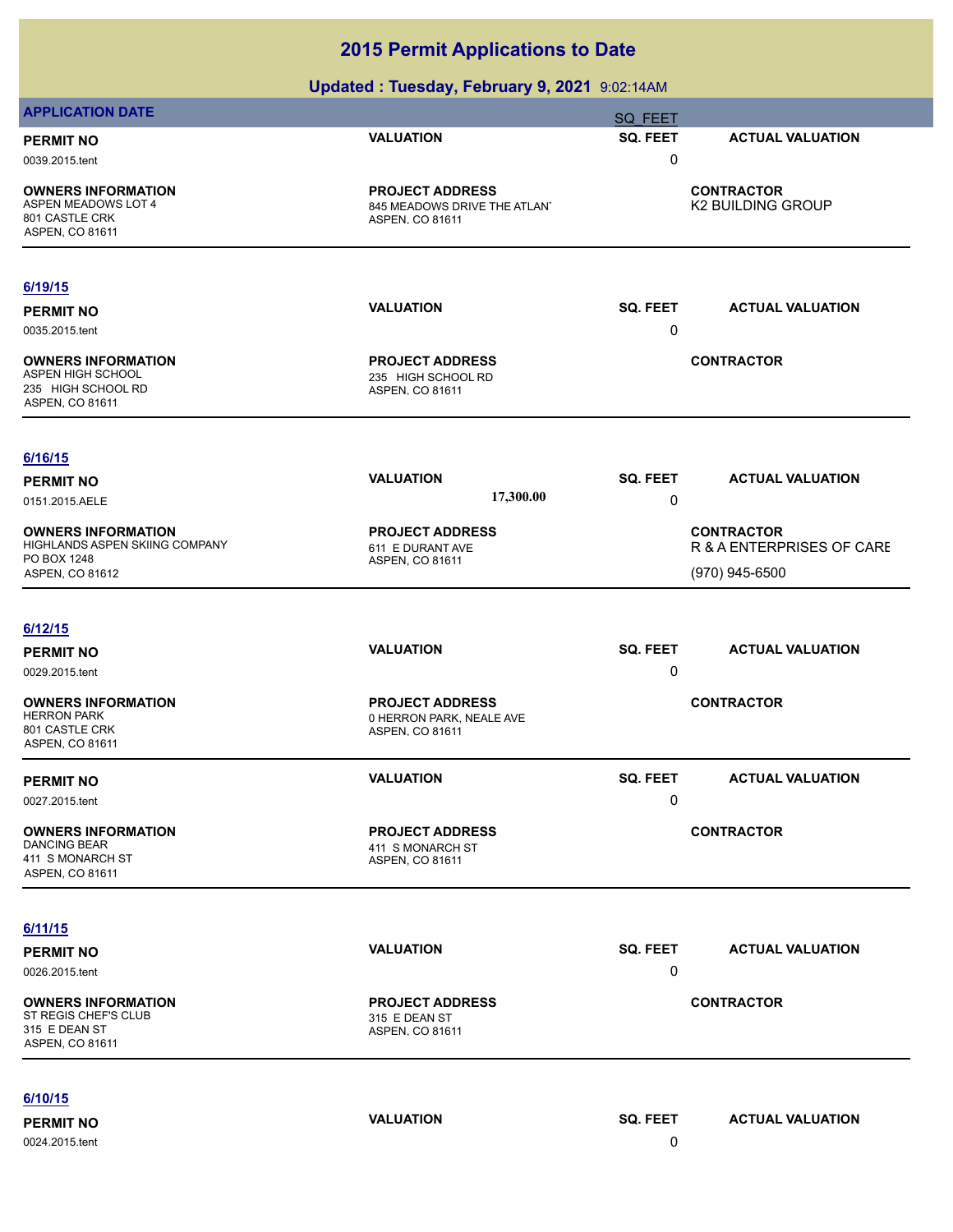| <b>APPLICATION DATE</b>                                                                            |                                                                | <b>SQ FEET</b>       |                                                                 |  |
|----------------------------------------------------------------------------------------------------|----------------------------------------------------------------|----------------------|-----------------------------------------------------------------|--|
| <b>OWNERS INFORMATION</b><br>ASPEN SKIING COMPANY<br>PO BOX 1248<br>ASPEN, CO 81612                | <b>PROJECT ADDRESS</b><br>675 E DURANT AVE<br>ASPEN, CO 81611  |                      | <b>CONTRACTOR</b>                                               |  |
| 6/9/15<br><b>PERMIT NO</b><br>0086.2015.ASPL                                                       | <b>VALUATION</b>                                               | SQ. FEET<br>0        | <b>ACTUAL VALUATION</b>                                         |  |
| <b>OWNERS INFORMATION</b><br>RALPH P MELVILLE<br>1290 SNOWBUNNY LN<br>ASPEN, CO 81611              | <b>PROJECT ADDRESS</b><br>1290 SNOWBUNNY LN<br>ASPEN, CO 81611 |                      | <b>CONTRACTOR</b><br>COLLINS PLUMBING AND HOT<br>(970) 963-1055 |  |
| <b>PERMIT NO</b><br>0004.2015.ACBU                                                                 | <b>VALUATION</b><br>$0.00\,$                                   | SQ. FEET<br>0        | <b>ACTUAL VALUATION</b><br>$\mathbf 0$                          |  |
| <b>OWNERS INFORMATION</b><br>JODI SMITH PITKIN COUNTY LIBRARY<br>120 N MILL ST<br>ASPEN, CO 81611  | <b>PROJECT ADDRESS</b><br>120 N MILL ST<br>ASPEN, CO 81611     |                      | <b>CONTRACTOR</b><br>FCI CONSTRUCTORS, INC<br>(970) 434-9093    |  |
| 6/8/15<br><b>PERMIT NO</b><br>0145.2015.AELE                                                       | <b>VALUATION</b><br>4,500.00                                   | SQ. FEET<br>0        | <b>ACTUAL VALUATION</b>                                         |  |
| <b>OWNERS INFORMATION</b><br>ASPEN SQUARE CONDOMINIUM ASSOC<br>617 E COOPER AVE<br>ASPEN, CO 81611 | <b>PROJECT ADDRESS</b><br>617 E COOPER AVE<br>ASPEN, CO 81611  |                      | <b>CONTRACTOR</b>                                               |  |
| 6/4/15<br><b>PERMIT NO</b><br>0116.2015.AMEC                                                       | <b>VALUATION</b><br>48,790.00                                  | SQ. FEET<br>0        | <b>ACTUAL VALUATION</b>                                         |  |
| <b>OWNERS INFORMATION</b><br>BLEEKER MILL DEVELOPMENTS, LLC<br>201 N MILL ST<br>ASPEN, CO 81611    | <b>PROJECT ADDRESS</b><br>201 N MILL ST<br>ASPEN, CO 81611     |                      | <b>CONTRACTOR</b><br>M&W INVESTMENTS<br>(970) 963-3598          |  |
| 6/2/15<br><b>PERMIT NO</b><br>0040.2015.ACGR                                                       | <b>VALUATION</b><br>0.00                                       | SQ. FEET<br>0        | <b>ACTUAL VALUATION</b><br>$\mathbf 0$                          |  |
| <b>OWNERS INFORMATION</b><br>HIGHLANDS ASPEN SKIING COMPANY<br>PO BOX 1248<br>ASPEN, CO 81612      | <b>PROJECT ADDRESS</b><br>611 E DURANT AVE<br>ASPEN, CO 81611  |                      | <b>CONTRACTOR</b><br>ASPEN SKIING COMPANY<br>(970) 925-1220     |  |
| <b>PERMIT NO</b><br>0114.2015.AMEC                                                                 | <b>VALUATION</b><br>35,000.00                                  | <b>SQ. FEET</b><br>0 | <b>ACTUAL VALUATION</b>                                         |  |
| <b>OWNERS INFORMATION</b><br>BLEEKER MILL DEVELOPMENTS, LLC<br>201 N MILL ST<br>ASPEN, CO 81611    | <b>PROJECT ADDRESS</b><br>201 N MILL ST<br>ASPEN, CO 81611     |                      | <b>CONTRACTOR</b><br>ASPEN SOLAR, INC<br>(970) 925-3659         |  |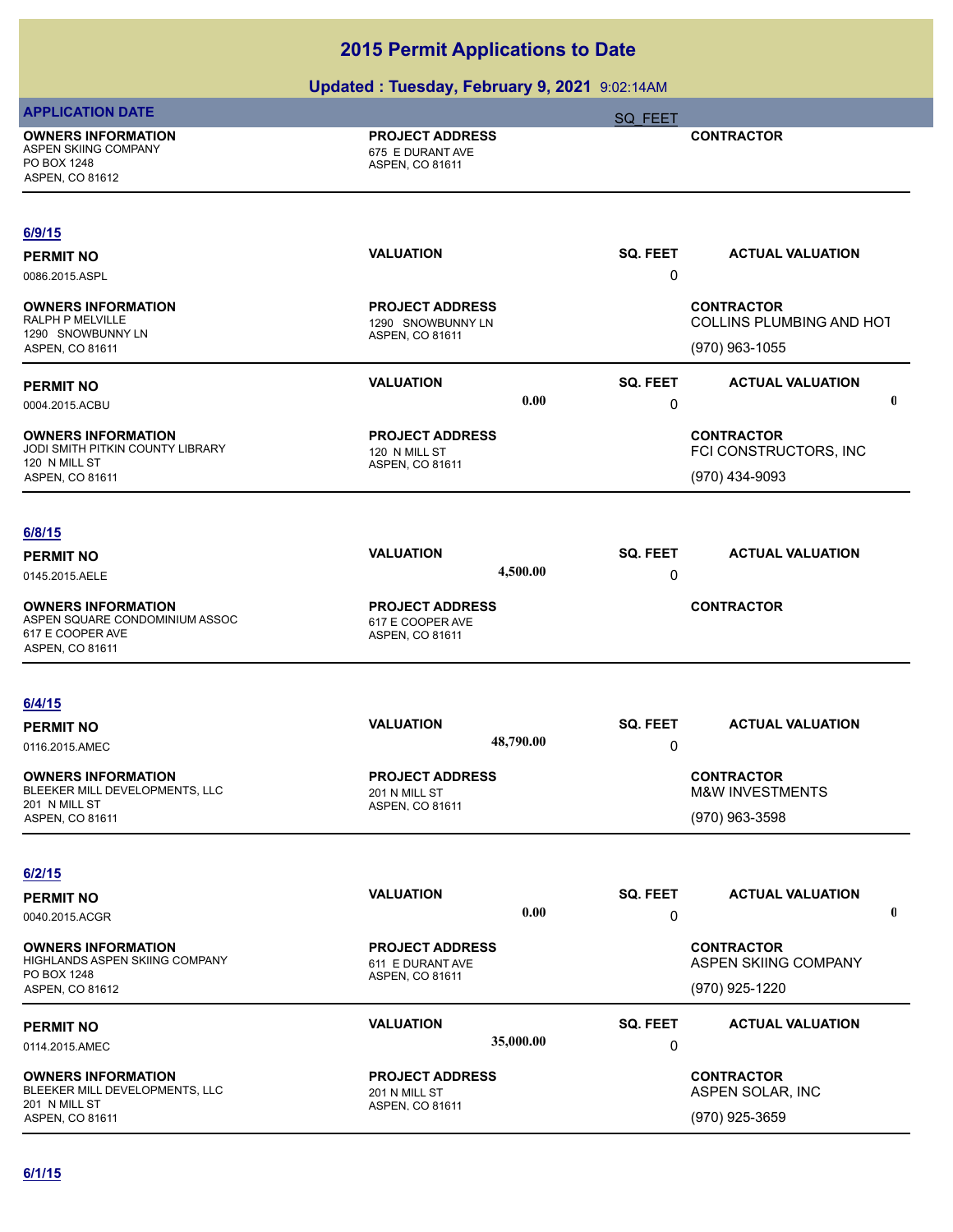| <b>APPLICATION DATE</b>                                                                                    |                                                                      | SQ FEET           |                         |
|------------------------------------------------------------------------------------------------------------|----------------------------------------------------------------------|-------------------|-------------------------|
| <b>PERMIT NO</b>                                                                                           | <b>VALUATION</b>                                                     | SQ. FEET          | <b>ACTUAL VALUATION</b> |
| 0014.2015.tent                                                                                             |                                                                      | 0                 |                         |
| <b>OWNERS INFORMATION</b><br>ASPEN HISTORICAL SOCIETY                                                      | <b>PROJECT ADDRESS</b><br>620 E BLEEKER                              |                   | <b>CONTRACTOR</b>       |
| 620 W BLEEKER ST<br>ASPEN, CO 81611                                                                        | ASPEN, CO 81611                                                      |                   |                         |
| <b>PERMIT NO</b>                                                                                           | <b>VALUATION</b>                                                     | <b>SQ. FEET</b>   | <b>ACTUAL VALUATION</b> |
| 0023.2015.tent                                                                                             |                                                                      | 0                 |                         |
| <b>OWNERS INFORMATION</b><br>ACRA                                                                          | <b>PROJECT ADDRESS</b>                                               |                   | <b>CONTRACTOR</b>       |
| 425 RIO GRANDE PL<br>ASPEN, CO 81611                                                                       | 425 RIO GRANDE PL<br>ASPEN, CO 81611                                 |                   |                         |
| <b>PERMIT NO</b>                                                                                           | <b>VALUATION</b>                                                     | <b>SQ. FEET</b>   | <b>ACTUAL VALUATION</b> |
| 0015.2015.tent                                                                                             |                                                                      | 0                 |                         |
| <b>OWNERS INFORMATION</b><br>ST REGIS ASPEN HOTEL                                                          | <b>PROJECT ADDRESS</b><br>315 E DEAN ST                              |                   | <b>CONTRACTOR</b>       |
| 315 E DEAN ST<br>ASPEN, CO 81611                                                                           | ASPEN, CO 81611                                                      |                   |                         |
| <b>PERMIT NO</b>                                                                                           | <b>VALUATION</b>                                                     | <b>SQ. FEET</b>   | <b>ACTUAL VALUATION</b> |
| 0016.2015.tent                                                                                             |                                                                      | 0                 |                         |
| <b>OWNERS INFORMATION</b><br>ST REGIS ASPEN HOTEL                                                          | <b>PROJECT ADDRESS</b><br>315 E DEAN ST                              |                   | <b>CONTRACTOR</b>       |
| 315 E DEAN ST<br>ASPEN, CO 81611                                                                           | ASPEN, CO 81611                                                      |                   |                         |
| <b>PERMIT NO</b>                                                                                           | <b>VALUATION</b>                                                     | <b>SQ. FEET</b>   | <b>ACTUAL VALUATION</b> |
| 0022.2015.tent                                                                                             |                                                                      | 0                 |                         |
| <b>OWNERS INFORMATION</b><br>THE LITTLE NELL HOTEL<br>675 E DURANT AVE<br>ASPEN, CO 81611                  | <b>PROJECT ADDRESS</b><br>675 E DURANT AVE<br>ASPEN, CO 81611        | <b>CONTRACTOR</b> |                         |
| <b>PERMIT NO</b>                                                                                           | <b>VALUATION</b>                                                     | SQ. FEET          | <b>ACTUAL VALUATION</b> |
| 0021.2015.tent                                                                                             |                                                                      | 0                 |                         |
| <b>OWNERS INFORMATION</b><br>SILVER CIRCLE ICE RINK<br>433 E DURANT AVE<br>ASPEN, CO 81611                 | <b>PROJECT ADDRESS</b><br>433 E DURANT AVE<br><b>ASPEN, CO 81611</b> | <b>CONTRACTOR</b> |                         |
| <b>PERMIT NO</b>                                                                                           | <b>VALUATION</b>                                                     | <b>SQ. FEET</b>   | <b>ACTUAL VALUATION</b> |
| 0020.2015.tent                                                                                             |                                                                      | 0                 |                         |
| <b>OWNERS INFORMATION</b><br>ASPEN ART MUSEUM<br>590 N MILL ST<br>ASPEN, CO 81611                          | <b>PROJECT ADDRESS</b><br>590 N MILL ST<br>ASPEN, CO 81611           |                   | <b>CONTRACTOR</b>       |
| <b>PERMIT NO</b>                                                                                           | <b>VALUATION</b>                                                     | SQ. FEET          | <b>ACTUAL VALUATION</b> |
| 0078.2015.ARBK                                                                                             | 900,000.00                                                           | 0                 | 900,000                 |
| <b>OWNERS INFORMATION</b><br>JAMES LILLIE MGR ASPEN FLAT ROOF, LLC<br>1300 RED BUTTE DR<br>ASPEN, CO 81611 | <b>PROJECT ADDRESS</b><br>1300 RED BUTTE DR<br>ASPEN, CO 81611       |                   | <b>CONTRACTOR</b>       |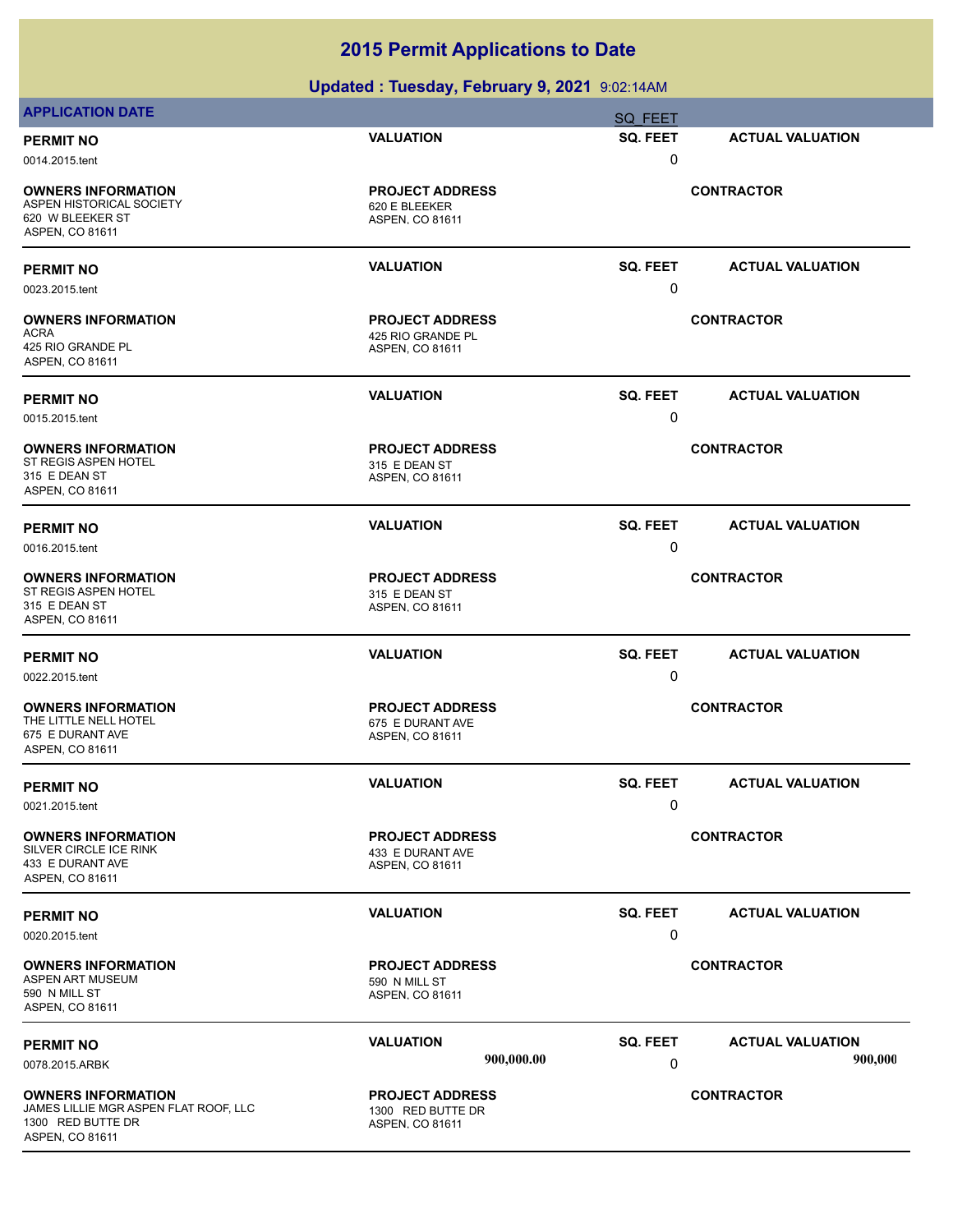| <b>APPLICATION DATE</b>                                                                                    |                                                                             | <b>SQ FEET</b> |                                                                            |
|------------------------------------------------------------------------------------------------------------|-----------------------------------------------------------------------------|----------------|----------------------------------------------------------------------------|
| <b>PERMIT NO</b>                                                                                           | <b>VALUATION</b>                                                            | SQ. FEET       | <b>ACTUAL VALUATION</b>                                                    |
| 0039.2015.ACGR                                                                                             | 0.00                                                                        | 0              | $\mathbf 0$                                                                |
| <b>OWNERS INFORMATION</b><br>BLEEKER MILL DEVELOPMENTS, LLC<br>201 N MILL ST<br>ASPEN, CO 81611            | <b>PROJECT ADDRESS</b><br>201 N MILL ST<br>ASPEN, CO 81611                  |                | <b>CONTRACTOR</b>                                                          |
| 5/28/15                                                                                                    |                                                                             |                |                                                                            |
| <b>PERMIT NO</b><br>0013.2015.tent                                                                         | <b>VALUATION</b>                                                            | SQ. FEET<br>0  | <b>ACTUAL VALUATION</b>                                                    |
| <b>OWNERS INFORMATION</b><br>ASPEN MUSIC FESTIVAL & SCHOOL<br>2 MUSIC SCHOOL RD<br>ASPEN, CO 81611         | <b>PROJECT ADDRESS</b><br>960 N THIRD ST - BENEDICT MUSI<br>ASPEN, CO 81611 |                | <b>CONTRACTOR</b>                                                          |
| 5/26/15                                                                                                    |                                                                             |                |                                                                            |
| <b>PERMIT NO</b><br>0128.2015.AELE                                                                         | <b>VALUATION</b><br>2,876.00                                                | SQ. FEET<br>0  | <b>ACTUAL VALUATION</b>                                                    |
| <b>OWNERS INFORMATION</b><br>JODI SMITH PITKIN COUNTY LIBRARY                                              | <b>PROJECT ADDRESS</b><br>120 N MILL ST                                     |                | <b>CONTRACTOR</b><br>R & A ENTERPRISES OF CARE                             |
| 120 N MILL ST<br>ASPEN, CO 81611                                                                           | ASPEN, CO 81611                                                             |                | (970) 945-6500                                                             |
| 5/20/15                                                                                                    |                                                                             |                |                                                                            |
| <b>PERMIT NO</b><br>0105.2015.AMEC                                                                         | <b>VALUATION</b>                                                            | SQ. FEET<br>0  | <b>ACTUAL VALUATION</b>                                                    |
| <b>OWNERS INFORMATION</b><br><b>THOMAS &amp; MARION APPLEQUIST</b><br>610 S WEST END ST<br>ASPEN, CO 81611 | <b>PROJECT ADDRESS</b><br>610 S WEST END ST<br>ASPEN, CO 81611              |                | <b>CONTRACTOR</b><br><b>CONKLIN CONSTRUCTION</b><br>(970) 927-9685         |
| <b>PERMIT NO</b><br>0075.2015.ASPL                                                                         | <b>VALUATION</b>                                                            | SQ. FEET<br>0  | <b>ACTUAL VALUATION</b>                                                    |
| <b>OWNERS INFORMATION</b><br>THOMAS & MARION APPLEQUIST<br>610 S WEST END ST<br>ASPEN, CO 81611            | <b>PROJECT ADDRESS</b><br>610 S WEST END ST<br>ASPEN, CO 81611              |                | <b>CONTRACTOR</b><br><b>NEW AGE PLUMBING &amp; HEATI</b><br>(970) 928-7320 |
| 5/19/15                                                                                                    |                                                                             |                |                                                                            |
| <b>PERMIT NO</b>                                                                                           | <b>VALUATION</b>                                                            | SQ. FEET       | <b>ACTUAL VALUATION</b>                                                    |
| 0014.2015.ARBU                                                                                             | 27,000.00                                                                   | 0              | 27,000                                                                     |
| <b>OWNERS INFORMATION</b><br><b>CURTIS JAMES L</b><br>300 E HYMAN AVE                                      | <b>PROJECT ADDRESS</b><br>411 PEARL CT<br>ASPEN, CO 81611                   |                | <b>CONTRACTOR</b><br>VALLEY BUILDERS, INC.                                 |
| ASPEN, CO 81611                                                                                            |                                                                             |                | (970) 927-3787                                                             |
| <b>PERMIT NO</b><br>0032.2015.ACBK                                                                         | <b>VALUATION</b><br>200,000.00                                              | SQ. FEET<br>0  | <b>ACTUAL VALUATION</b><br>200,000                                         |
| <b>OWNERS INFORMATION</b><br>ASPEN VALLEY SKI CLUB<br>300 ASPEN VALLEY SKI CLUB DR<br>ASPEN, CO 81611      | <b>PROJECT ADDRESS</b><br>300 AVSC DR<br>ASPEN, CO 81611                    |                | <b>CONTRACTOR</b><br>REGAN CONSTRUCTION, INC<br>(970) 923-0010             |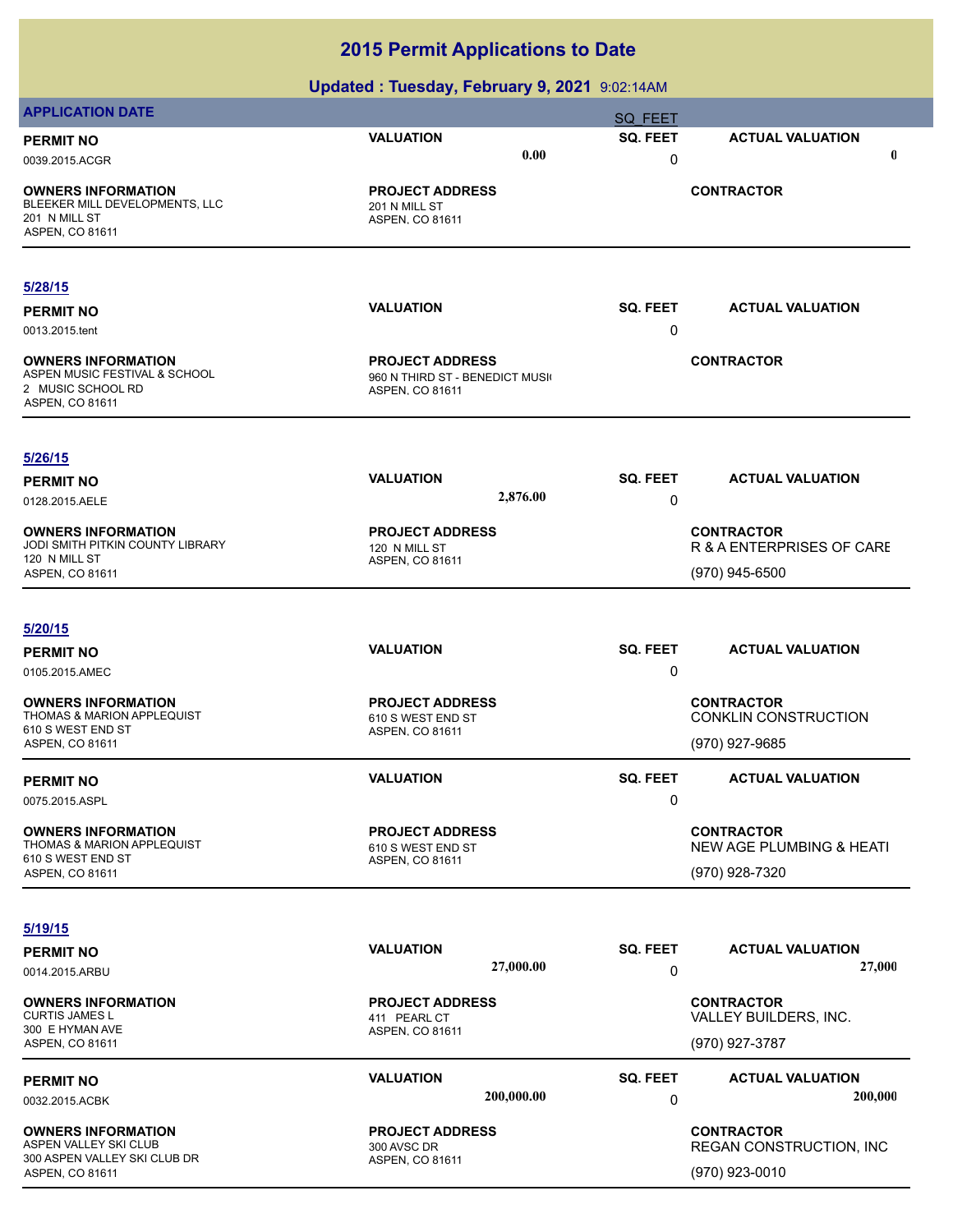|                                                                                         | $\cdots$                                                       |                 |                         |
|-----------------------------------------------------------------------------------------|----------------------------------------------------------------|-----------------|-------------------------|
| <b>APPLICATION DATE</b>                                                                 |                                                                | SQ FEET         |                         |
| <b>PERMIT NO</b>                                                                        | <b>VALUATION</b>                                               | SQ. FEET        | <b>ACTUAL VALUATION</b> |
| 0120.2015.AELE                                                                          | 3,684.00                                                       | 0               |                         |
| <b>OWNERS INFORMATION</b><br><b>THOMAS &amp; MARION APPLEQUIST</b><br>610 S WEST END ST | <b>PROJECT ADDRESS</b><br>610 S WEST END ST<br>ASPEN, CO 81611 |                 | <b>CONTRACTOR</b>       |
| ASPEN, CO 81611                                                                         |                                                                |                 | $(034) 664 - 206$       |
|                                                                                         |                                                                |                 |                         |
| 5/14/15                                                                                 | <b>VALUATION</b>                                               | SQ. FEET        | <b>ACTUAL VALUATION</b> |
| <b>PERMIT NO</b>                                                                        | 3,200,000.00                                                   |                 | 3,200,000               |
| 0071.2015.ARBK                                                                          |                                                                | 0               |                         |
| <b>OWNERS INFORMATION</b><br>MWTK SNOWBUNNY LANE LLC                                    | <b>PROJECT ADDRESS</b>                                         |                 | <b>CONTRACTOR</b>       |
| 1325 SIERRA VISTA                                                                       | 1260 SNOWBUNNY LN<br>ASPEN, CO 81611                           |                 | RIDGE RUNNER CONSTRUCT  |
| ASPEN, CO 81611                                                                         |                                                                |                 | (970) 963-5887          |
|                                                                                         |                                                                |                 |                         |
| 5/13/15                                                                                 |                                                                |                 |                         |
| <b>PERMIT NO</b>                                                                        | <b>VALUATION</b>                                               | <b>SQ. FEET</b> | <b>ACTUAL VALUATION</b> |
| 0013.2015.ARED                                                                          |                                                                | 0               |                         |
| <b>OWNERS INFORMATION</b><br><b>RALPH P MELVILLE</b>                                    | <b>PROJECT ADDRESS</b>                                         |                 | <b>CONTRACTOR</b>       |
| 1290 SNOWBUNNY LN                                                                       | 1290 SNOWBUNNY LN<br>ASPEN, CO 81611                           |                 | MELDOR INC.             |
| ASPEN, CO 81611                                                                         |                                                                |                 | (970) 984-2515          |
| <b>PERMIT NO</b>                                                                        | <b>VALUATION</b>                                               | <b>SQ. FEET</b> | <b>ACTUAL VALUATION</b> |
| 0069.2015.ARBK                                                                          | 2,499,000.00                                                   | 0               | 2,499,000               |
| <b>OWNERS INFORMATION</b>                                                               | <b>PROJECT ADDRESS</b>                                         |                 | <b>CONTRACTOR</b>       |
| <b>ALLEN HODGES</b>                                                                     | 1475 SIERRA VISTA DR                                           |                 |                         |
| 1475 SIERRA VISTA DR<br>ASPEN, CO 81611                                                 | ASPEN, CO 81611                                                |                 |                         |
|                                                                                         |                                                                |                 |                         |
| 5/12/15                                                                                 |                                                                |                 |                         |
| <b>PERMIT NO</b>                                                                        | <b>VALUATION</b>                                               | <b>SQ. FEET</b> | <b>ACTUAL VALUATION</b> |
| 0058.2015.ARGR                                                                          | 150,000.00                                                     | 0               | $\mathbf 0$             |
| <b>OWNERS INFORMATION</b>                                                               | <b>PROJECT ADDRESS</b>                                         |                 | <b>CONTRACTOR</b>       |
| <b>BCL TRUST</b><br>1409 CRYSTAL LAKE RD                                                | 1409 CRYSTAL LAKE RD<br>ASPEN, CO 81611                        |                 | <b>RENOVATE</b>         |
| ASPEN, CO 81611                                                                         |                                                                |                 | (970) 319-0121          |
| <b>PERMIT NO</b>                                                                        | <b>VALUATION</b>                                               | SQ. FEET        | <b>ACTUAL VALUATION</b> |
| 0090.2015.AMEC                                                                          |                                                                | 0               |                         |
| <b>OWNERS INFORMATION</b>                                                               | <b>PROJECT ADDRESS</b>                                         |                 | <b>CONTRACTOR</b>       |
| ASPEN STARWOOD LLC<br>1034 E COOPER AVE                                                 | 1007 E HYMAN AVE                                               |                 | LESTER DEVELOPMENT, LLC |
| ASPEN, CO 81611                                                                         | ASPEN, CO 81611                                                |                 | (970) 925-5524          |
|                                                                                         |                                                                |                 |                         |
| 5/11/15                                                                                 |                                                                |                 |                         |
| <b>PERMIT NO</b>                                                                        | <b>VALUATION</b>                                               | SQ. FEET        | <b>ACTUAL VALUATION</b> |
| 0013.2015.ARBU                                                                          | 0.00                                                           | 0               | 0                       |
| <b>OWNERS INFORMATION</b>                                                               | <b>PROJECT ADDRESS</b>                                         |                 | <b>CONTRACTOR</b>       |
| RALPH P MELVILLE<br>1290 SNOWBUNNY LN                                                   | 1290 SNOWBUNNY LN                                              |                 | MELDOR INC.             |
| ASPEN, CO 81611                                                                         | ASPEN, CO 81611                                                |                 | (970) 984-2515          |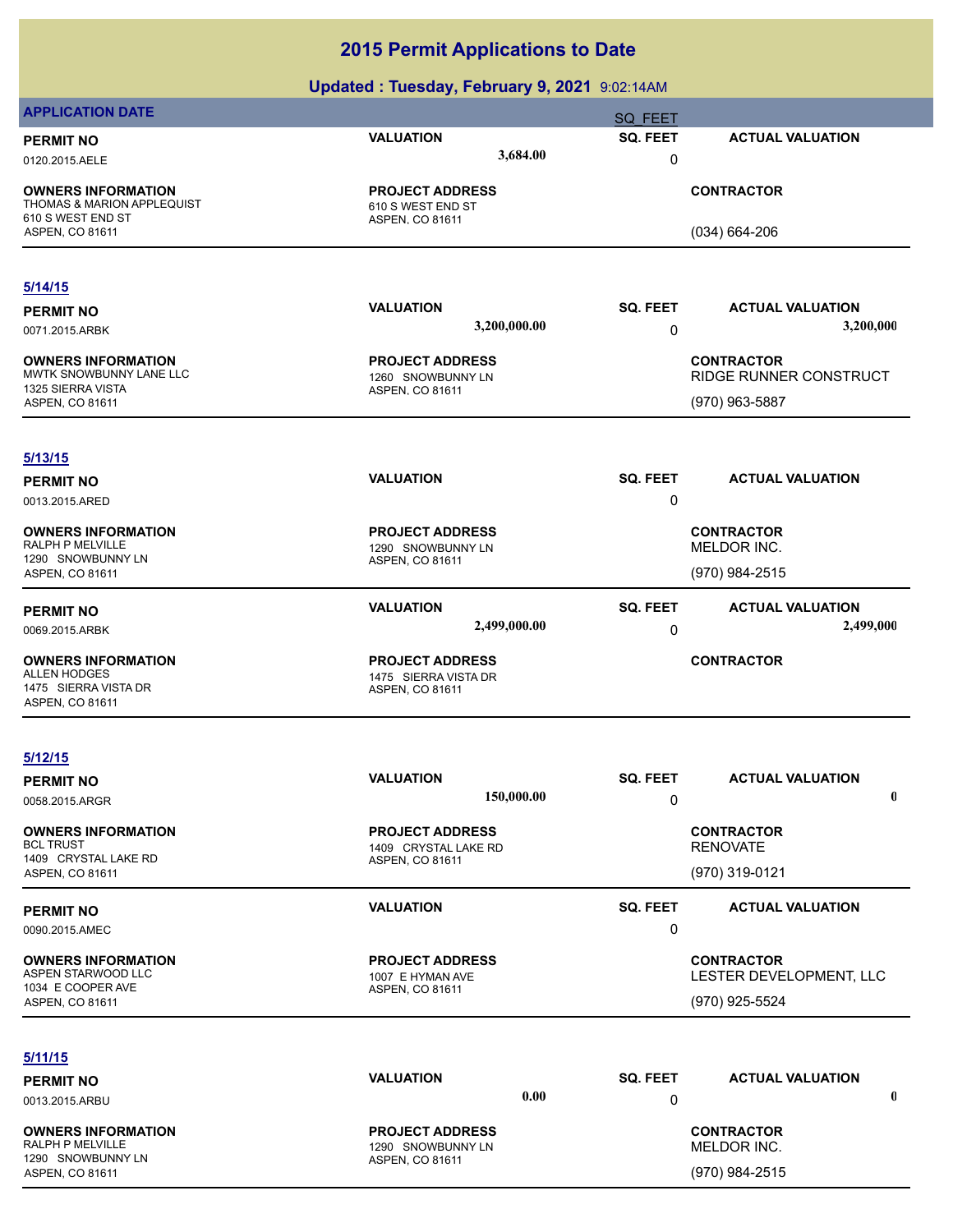## **Updated : Tuesday, February 9, 2021** 9:02:14AM

# **APPLICATION DATE** SOLUTION CONTINUES AND A SOLUTION OF THE SAME SOLUTION OF THE SAME SOLUTION OF THE SAME SOLUTION

| SQ. FEET<br><b>VALUATION</b><br><b>ACTUAL VALUATION</b><br>244,000.00<br>0<br><b>CONTRACTOR</b><br><b>PROJECT ADDRESS</b><br>ASPEN SKIING COMPANY<br>611 E DURANT AVE<br>ASPEN, CO 81611<br>(970) 925-1220<br>SQ. FEET<br><b>VALUATION</b><br><b>ACTUAL VALUATION</b><br>27,200.00<br>0<br><b>PROJECT ADDRESS</b><br><b>CONTRACTOR</b><br>PACIFIC SHEET METAL, INC.<br>208 S MILL ST<br>ASPEN, CO 81611<br>(970) 925-6563<br><b>SQ. FEET</b><br><b>VALUATION</b><br><b>ACTUAL VALUATION</b><br>2,500.00<br>0<br><b>CONTRACTOR</b><br><b>PROJECT ADDRESS</b><br>101 E HALLAM ST<br>ASPEN, CO 81611<br><b>VALUATION</b><br>SQ. FEET<br><b>ACTUAL VALUATION</b><br>5,000.00<br>0<br><b>PROJECT ADDRESS</b><br><b>CONTRACTOR</b><br>1007 E HYMAN AVE<br>ASPEN, CO 81611<br>(303) 841-7000<br><b>SQ. FEET</b><br><b>VALUATION</b><br><b>ACTUAL VALUATION</b><br>0<br><b>PROJECT ADDRESS</b><br><b>CONTRACTOR</b><br>0 LAZY CHAIR*<br>ASPEN, CO 81611<br><b>VALUATION</b><br>SQ. FEET<br><b>ACTUAL VALUATION</b><br>9,000.00<br>0<br><b>CONTRACTOR</b><br><b>PROJECT ADDRESS</b><br>300 PUPPY SMITH ST<br>ASPEN, CO 81611-1455 | 5/7/15           |  |  |                        |
|--------------------------------------------------------------------------------------------------------------------------------------------------------------------------------------------------------------------------------------------------------------------------------------------------------------------------------------------------------------------------------------------------------------------------------------------------------------------------------------------------------------------------------------------------------------------------------------------------------------------------------------------------------------------------------------------------------------------------------------------------------------------------------------------------------------------------------------------------------------------------------------------------------------------------------------------------------------------------------------------------------------------------------------------------------------------------------------------------------------------------|------------------|--|--|------------------------|
| 0029.2015.ACBK<br><b>OWNERS INFORMATION</b><br>HIGHLANDS ASPEN SKIING COMPANY<br>DEXTER M WILLIAMS<br>82 W LUPINE DR<br>ASPEN, CO 81611<br>101 E HALLAM ST<br>ASPEN, CO 81611<br>ASPEN STARWOOD LLC<br>1034 E COOPER AVE<br><b>OWNERS INFORMATION</b><br><b>MAROON CREEK LLC</b><br>ASPEN, CO 81611<br><b>OWNERS INFORMATION</b><br>ASPEN, CO 81611                                                                                                                                                                                                                                                                                                                                                                                                                                                                                                                                                                                                                                                                                                                                                                      | <b>PERMIT NO</b> |  |  |                        |
| PO BOX 1248<br>ASPEN, CO 81612<br><b>PERMIT NO</b><br>0034.2015.ACGR<br><b>OWNERS INFORMATION</b><br><b>PERMIT NO</b><br>0025.2015.RWBU<br><b>OWNERS INFORMATION</b><br><b>HALLAM LLC</b><br>5/6/15<br><b>PERMIT NO</b><br>0062.2015.ASPL<br><b>OWNERS INFORMATION</b><br>ASPEN, CO 81611<br>5/5/15<br><b>PERMIT NO</b><br>0008.2015.land<br>0 PFISTER DR<br>5/4/15<br><b>PERMIT NO</b><br>0100.2015.AELE<br>PUPPY SMITH LLC<br>300 PUPPY SMITH ST                                                                                                                                                                                                                                                                                                                                                                                                                                                                                                                                                                                                                                                                       |                  |  |  | 244,000                |
|                                                                                                                                                                                                                                                                                                                                                                                                                                                                                                                                                                                                                                                                                                                                                                                                                                                                                                                                                                                                                                                                                                                          |                  |  |  |                        |
|                                                                                                                                                                                                                                                                                                                                                                                                                                                                                                                                                                                                                                                                                                                                                                                                                                                                                                                                                                                                                                                                                                                          |                  |  |  |                        |
|                                                                                                                                                                                                                                                                                                                                                                                                                                                                                                                                                                                                                                                                                                                                                                                                                                                                                                                                                                                                                                                                                                                          |                  |  |  |                        |
|                                                                                                                                                                                                                                                                                                                                                                                                                                                                                                                                                                                                                                                                                                                                                                                                                                                                                                                                                                                                                                                                                                                          |                  |  |  | 27,200                 |
|                                                                                                                                                                                                                                                                                                                                                                                                                                                                                                                                                                                                                                                                                                                                                                                                                                                                                                                                                                                                                                                                                                                          |                  |  |  |                        |
|                                                                                                                                                                                                                                                                                                                                                                                                                                                                                                                                                                                                                                                                                                                                                                                                                                                                                                                                                                                                                                                                                                                          |                  |  |  |                        |
|                                                                                                                                                                                                                                                                                                                                                                                                                                                                                                                                                                                                                                                                                                                                                                                                                                                                                                                                                                                                                                                                                                                          |                  |  |  |                        |
|                                                                                                                                                                                                                                                                                                                                                                                                                                                                                                                                                                                                                                                                                                                                                                                                                                                                                                                                                                                                                                                                                                                          |                  |  |  |                        |
|                                                                                                                                                                                                                                                                                                                                                                                                                                                                                                                                                                                                                                                                                                                                                                                                                                                                                                                                                                                                                                                                                                                          |                  |  |  |                        |
|                                                                                                                                                                                                                                                                                                                                                                                                                                                                                                                                                                                                                                                                                                                                                                                                                                                                                                                                                                                                                                                                                                                          |                  |  |  |                        |
|                                                                                                                                                                                                                                                                                                                                                                                                                                                                                                                                                                                                                                                                                                                                                                                                                                                                                                                                                                                                                                                                                                                          |                  |  |  |                        |
|                                                                                                                                                                                                                                                                                                                                                                                                                                                                                                                                                                                                                                                                                                                                                                                                                                                                                                                                                                                                                                                                                                                          |                  |  |  |                        |
|                                                                                                                                                                                                                                                                                                                                                                                                                                                                                                                                                                                                                                                                                                                                                                                                                                                                                                                                                                                                                                                                                                                          |                  |  |  |                        |
|                                                                                                                                                                                                                                                                                                                                                                                                                                                                                                                                                                                                                                                                                                                                                                                                                                                                                                                                                                                                                                                                                                                          |                  |  |  |                        |
|                                                                                                                                                                                                                                                                                                                                                                                                                                                                                                                                                                                                                                                                                                                                                                                                                                                                                                                                                                                                                                                                                                                          |                  |  |  |                        |
|                                                                                                                                                                                                                                                                                                                                                                                                                                                                                                                                                                                                                                                                                                                                                                                                                                                                                                                                                                                                                                                                                                                          |                  |  |  |                        |
|                                                                                                                                                                                                                                                                                                                                                                                                                                                                                                                                                                                                                                                                                                                                                                                                                                                                                                                                                                                                                                                                                                                          |                  |  |  |                        |
|                                                                                                                                                                                                                                                                                                                                                                                                                                                                                                                                                                                                                                                                                                                                                                                                                                                                                                                                                                                                                                                                                                                          |                  |  |  |                        |
|                                                                                                                                                                                                                                                                                                                                                                                                                                                                                                                                                                                                                                                                                                                                                                                                                                                                                                                                                                                                                                                                                                                          |                  |  |  |                        |
|                                                                                                                                                                                                                                                                                                                                                                                                                                                                                                                                                                                                                                                                                                                                                                                                                                                                                                                                                                                                                                                                                                                          |                  |  |  |                        |
|                                                                                                                                                                                                                                                                                                                                                                                                                                                                                                                                                                                                                                                                                                                                                                                                                                                                                                                                                                                                                                                                                                                          |                  |  |  |                        |
|                                                                                                                                                                                                                                                                                                                                                                                                                                                                                                                                                                                                                                                                                                                                                                                                                                                                                                                                                                                                                                                                                                                          |                  |  |  | ROCKY MOUNTAIN CONSTRU |
|                                                                                                                                                                                                                                                                                                                                                                                                                                                                                                                                                                                                                                                                                                                                                                                                                                                                                                                                                                                                                                                                                                                          | 5/1/15           |  |  |                        |
| <b>VALUATION</b><br>SQ. FEET<br><b>ACTUAL VALUATION</b><br><b>PERMIT NO</b>                                                                                                                                                                                                                                                                                                                                                                                                                                                                                                                                                                                                                                                                                                                                                                                                                                                                                                                                                                                                                                              |                  |  |  |                        |
| 2,500.00<br>0<br>0082.2015.AMEC                                                                                                                                                                                                                                                                                                                                                                                                                                                                                                                                                                                                                                                                                                                                                                                                                                                                                                                                                                                                                                                                                          |                  |  |  |                        |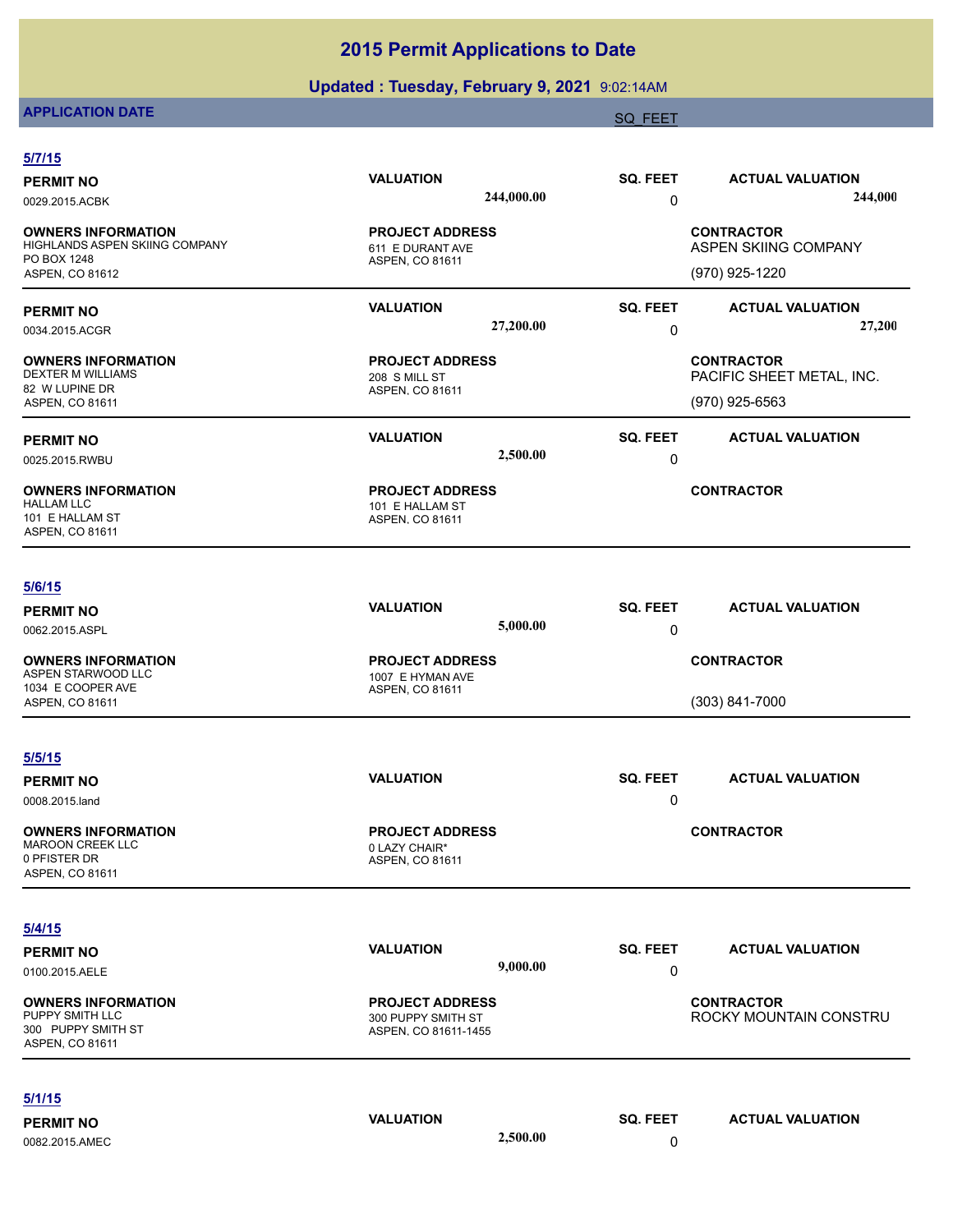|                                                                                                 | <b>opdated: Tuesday, February 9, 2021</b> 9:02:14AM           |                                      |                                                                  |
|-------------------------------------------------------------------------------------------------|---------------------------------------------------------------|--------------------------------------|------------------------------------------------------------------|
| <b>APPLICATION DATE</b>                                                                         |                                                               | SQ FEET                              |                                                                  |
| <b>OWNERS INFORMATION</b><br><b>HALLAM LLC</b><br>101 E HALLAM ST<br>ASPEN, CO 81611            | <b>PROJECT ADDRESS</b><br>101 E HALLAM ST<br>ASPEN, CO 81611  |                                      | <b>CONTRACTOR</b>                                                |
| 4/30/15                                                                                         |                                                               |                                      |                                                                  |
| <b>PERMIT NO</b><br>0059.2015.ASPL                                                              | <b>VALUATION</b>                                              | <b>SQ. FEET</b><br>70,000.00<br>0    | <b>ACTUAL VALUATION</b>                                          |
| <b>OWNERS INFORMATION</b><br>601 W HALLAM, LLC<br>400 E HYMAN AVE<br>ASPEN, CO 81611            | <b>PROJECT ADDRESS</b><br>601 W HALLAM ST<br>ASPEN, CO 81611  |                                      | <b>CONTRACTOR</b><br>JIM HOUG PLUMBING & HEAT<br>(970) 945-5569  |
| <b>PERMIT NO</b><br>0080.2015.AMEC                                                              | <b>VALUATION</b>                                              | SQ. FEET<br>60,000.00<br>0           | <b>ACTUAL VALUATION</b>                                          |
| <b>OWNERS INFORMATION</b><br>601 W HALLAM, LLC<br>400 E HYMAN AVE<br>ASPEN, CO 81611            | <b>PROJECT ADDRESS</b><br>601 W HALLAM ST<br>ASPEN, CO 81611  |                                      | <b>CONTRACTOR</b><br>JIM HOUG PLUMBING & HEAT<br>(970) 945-5569  |
| 4/28/15<br><b>PERMIT NO</b><br>0023.2015.afsr                                                   | <b>VALUATION</b>                                              | SQ. FEET<br>58,008.00<br>0           | <b>ACTUAL VALUATION</b>                                          |
| <b>OWNERS INFORMATION</b><br>BLEEKER MILL DEVELOPMENTS, LLC<br>201 N MILL ST<br>ASPEN, CO 81611 | <b>PROJECT ADDRESS</b><br>201 N MILL ST<br>ASPEN, CO 81611    |                                      | <b>CONTRACTOR</b><br>ALLTEC SERVICES, LLC<br>(970) 984-3979      |
| <b>PERMIT NO</b><br>0028.2015.ACBK                                                              | <b>VALUATION</b>                                              | SQ. FEET<br>30,000.00<br>$\mathbf 0$ | <b>ACTUAL VALUATION</b><br>30,000                                |
| <b>OWNERS INFORMATION</b><br>ALPINE BANK ASPEN<br>PO BOX 350<br><b>BASALT, CO 81621</b>         | <b>PROJECT ADDRESS</b><br>600 EAST HOPKINS<br>ASPEN, CO 81611 |                                      | <b>CONTRACTOR</b><br><b>MATTHEW FRIESLEBEN</b>                   |
| <b>PERMIT NO</b><br>0031.2015.ENTP                                                              | <b>VALUATION</b>                                              | SQ. FEET<br>0                        | <b>ACTUAL VALUATION</b>                                          |
| <b>OWNERS INFORMATION</b><br>BLEEKER MILL DEVELOPMENTS, LLC<br>201 N MILL ST<br>ASPEN, CO 81611 | <b>PROJECT ADDRESS</b><br>201 N MILL ST<br>ASPEN, CO 81611    |                                      | <b>CONTRACTOR</b>                                                |
| 4/24/15<br><b>PERMIT NO</b><br>0072.2015.AMEC                                                   | <b>VALUATION</b>                                              | SQ. FEET<br>0                        | <b>ACTUAL VALUATION</b>                                          |
| <b>OWNERS INFORMATION</b><br>601 W HALLAM, LLC<br>400 E HYMAN AVE<br>ASPEN, CO 81611            | <b>PROJECT ADDRESS</b><br>601 W HALLAM ST<br>ASPEN, CO 81611  |                                      | <b>CONTRACTOR</b><br>WESTERN REFRIG. & HEATING<br>(970) 927-3873 |
| 4/23/15                                                                                         |                                                               |                                      |                                                                  |
| <b>PERMIT NO</b><br>0025.2015.ACBK                                                              | <b>VALUATION</b>                                              | SQ. FEET<br>75,000.00<br>0           | <b>ACTUAL VALUATION</b><br>75,000                                |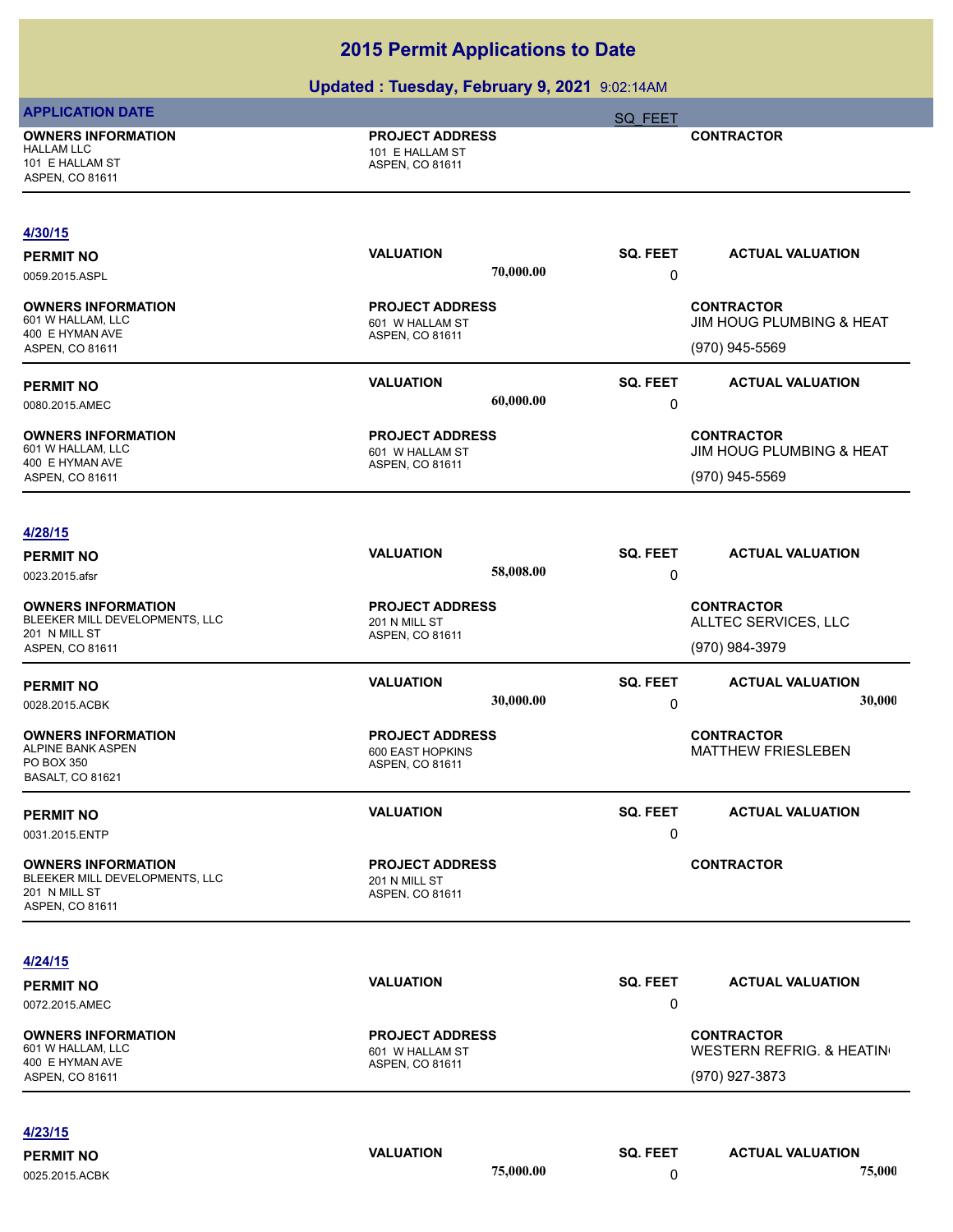| <b>APPLICATION DATE</b>                                                               |                                                                    | SQ FEET                                      |
|---------------------------------------------------------------------------------------|--------------------------------------------------------------------|----------------------------------------------|
| <b>OWNERS INFORMATION</b><br>ASPEN ART MUSEUM<br>590 N MILL ST                        | <b>PROJECT ADDRESS</b><br>637 E HYMAN                              | <b>CONTRACTOR</b><br><b>OTIS ELEVATOR</b>    |
| ASPEN, CO 81611                                                                       | ASPEN, CO 81611                                                    | (303) 298-9300                               |
| 4/21/15                                                                               |                                                                    |                                              |
| <b>PERMIT NO</b>                                                                      | <b>VALUATION</b>                                                   | SQ. FEET<br><b>ACTUAL VALUATION</b>          |
| 0084.2015.AELE                                                                        | 25,000.00                                                          | 0                                            |
| <b>OWNERS INFORMATION</b><br>RALPH P MELVILLE<br>1290 SNOWBUNNY LN<br>ASPEN, CO 81611 | <b>PROJECT ADDRESS</b><br>1290 SNOWBUNNY LN<br>ASPEN, CO 81611     | <b>CONTRACTOR</b><br>3 WAY ELECTRIC, INC     |
| 4/20/15                                                                               |                                                                    |                                              |
| <b>PERMIT NO</b>                                                                      | <b>VALUATION</b>                                                   | SQ. FEET<br><b>ACTUAL VALUATION</b>          |
| 0050.2015.ASPL                                                                        | 13,000.00                                                          | 0                                            |
| <b>OWNERS INFORMATION</b><br>SHADOW MOUNTAIN CONDOMINIUM<br>1039 E COOPER AVE         | <b>PROJECT ADDRESS</b><br>809 S ASPEN ST<br><b>ASPEN, CO 81611</b> | <b>CONTRACTOR</b><br>AJAX POOL & SPA, INC.   |
| ASPEN, CO 81611                                                                       |                                                                    | (970) 920-7950                               |
| 4/17/15                                                                               |                                                                    |                                              |
| <b>PERMIT NO</b>                                                                      | <b>VALUATION</b>                                                   | SQ. FEET<br><b>ACTUAL VALUATION</b>          |
| 0049.2015.ARGR                                                                        | 0.00                                                               | $\mathbf 0$<br>0                             |
| <b>OWNERS INFORMATION</b>                                                             | <b>PROJECT ADDRESS</b>                                             | <b>CONTRACTOR</b>                            |
| ASPEN STARWOOD LLC                                                                    | 1007 E HYMAN AVE                                                   | LESTER DEVELOPMENT, LLC                      |
| 1034 E COOPER AVE<br>ASPEN, CO 81611                                                  | ASPEN, CO 81611                                                    | (970) 925-5524                               |
| <b>PERMIT NO</b>                                                                      | <b>VALUATION</b>                                                   | SQ. FEET<br><b>ACTUAL VALUATION</b>          |
| 0022.2015.ACBK                                                                        | 150,000.00                                                         | 150,000<br>0                                 |
| <b>OWNERS INFORMATION</b><br>RITZ CARLTON CLUB<br>75 PROSPECTOR RD<br>ASPEN, CO 81611 | <b>PROJECT ADDRESS</b><br>75 PROSPECTOR RD<br>ASPEN, CO 81611      | <b>CONTRACTOR</b>                            |
| 4/16/15                                                                               |                                                                    |                                              |
| <b>PERMIT NO</b>                                                                      | <b>VALUATION</b>                                                   | SQ. FEET<br><b>ACTUAL VALUATION</b>          |
| 0066.2015.AMEC                                                                        | 7,000.00                                                           | 0                                            |
| <b>OWNERS INFORMATION</b><br>PUPPY SMITH LLC                                          | <b>PROJECT ADDRESS</b><br>101 PUPPY SMITH ST                       | <b>CONTRACTOR</b><br>STRONG STRUCTURES, LTD. |
| 300 PUPPY SMITH ST<br>ASPEN, CO 81611                                                 | ASPEN, CO 81611                                                    | (970) 927-3339                               |
| <b>PERMIT NO</b>                                                                      | <b>VALUATION</b>                                                   | SQ. FEET<br><b>ACTUAL VALUATION</b>          |
| 0078.2015.AELE                                                                        | 222,000.00                                                         | 0                                            |
| <b>OWNERS INFORMATION</b><br>601 W HALLAM, LLC<br>400 E HYMAN AVE                     | <b>PROJECT ADDRESS</b><br>601 W HALLAM ST                          | <b>CONTRACTOR</b>                            |
| ASPEN, CO 81611                                                                       | ASPEN, CO 81611                                                    | (970) 925-8839                               |
|                                                                                       |                                                                    |                                              |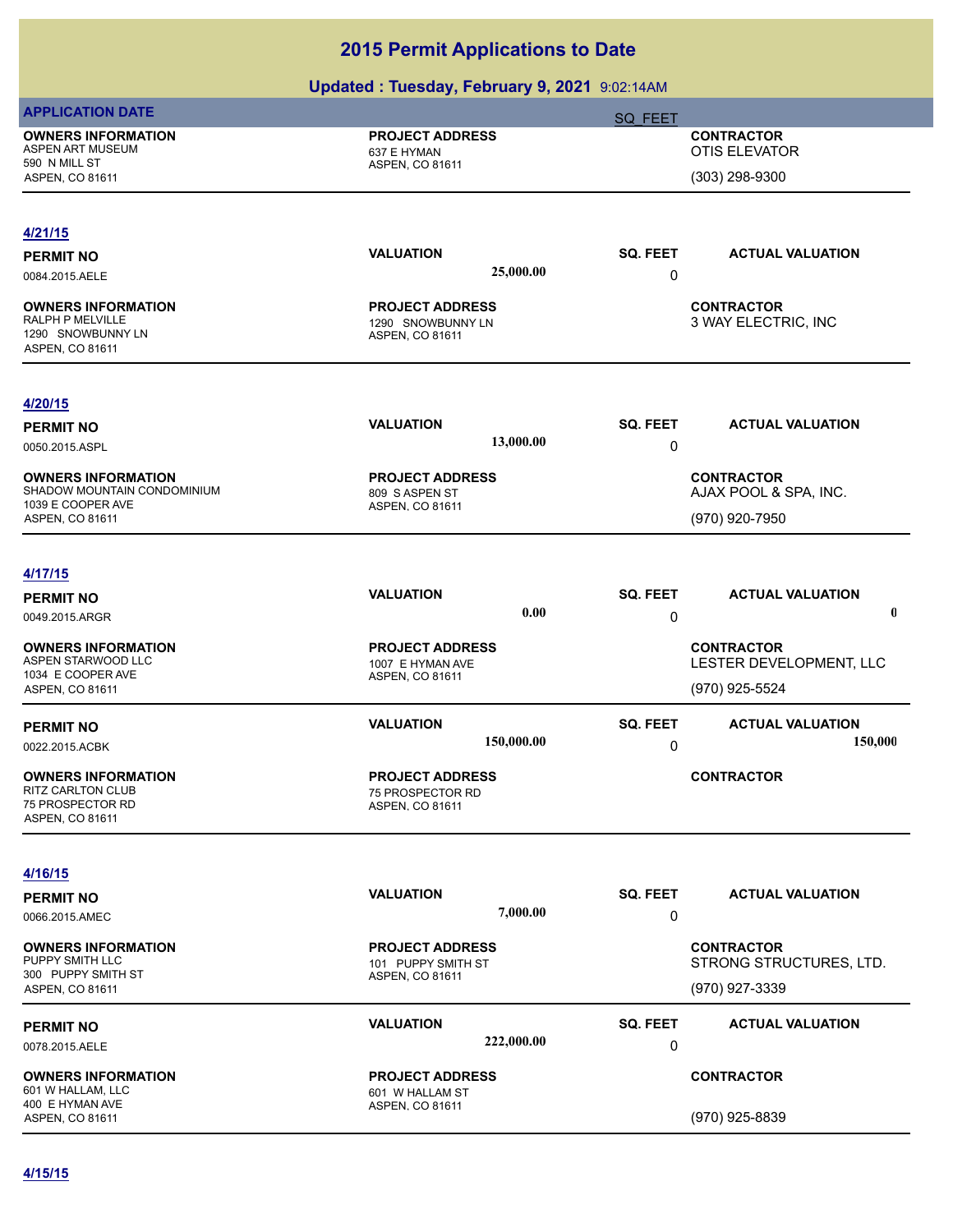| <b>APPLICATION DATE</b>                             |                                                 |           | <b>SQ FEET</b>  |                                               |
|-----------------------------------------------------|-------------------------------------------------|-----------|-----------------|-----------------------------------------------|
| <b>PERMIT NO</b>                                    | <b>VALUATION</b>                                |           | SQ. FEET        | <b>ACTUAL VALUATION</b>                       |
| 0026.2015.ACGR                                      |                                                 | 17,190.00 | 0               | 17,190                                        |
| <b>OWNERS INFORMATION</b>                           | <b>PROJECT ADDRESS</b>                          |           |                 | <b>CONTRACTOR</b>                             |
| PUPPY SMITH LLC<br>300 PUPPY SMITH ST               | 300 PUPPY SMITH ST<br>ASPEN, CO 81611-1455      |           |                 | WILLIAM H BAKER CONSTRU(                      |
| ASPEN, CO 81611                                     |                                                 |           |                 | (970) 925-2391                                |
|                                                     |                                                 |           |                 |                                               |
| 4/14/15                                             | <b>VALUATION</b>                                |           | SQ. FEET        | <b>ACTUAL VALUATION</b>                       |
| <b>PERMIT NO</b><br>0058.2015.ARBK                  |                                                 | 10,000.00 | 0               | 10,000                                        |
|                                                     |                                                 |           |                 |                                               |
| <b>OWNERS INFORMATION</b><br><b>BRUCE BERMAN</b>    | <b>PROJECT ADDRESS</b><br>1345 MOUNTAIN VIEW DR |           |                 | <b>CONTRACTOR</b>                             |
| 1345 MOUNTAIN VIEW DR                               | ASPEN, CO 81611                                 |           |                 |                                               |
| ASPEN, CO 81611                                     |                                                 |           |                 | (970) 927-9119                                |
| <b>PERMIT NO</b>                                    | <b>VALUATION</b>                                |           | <b>SQ. FEET</b> | <b>ACTUAL VALUATION</b>                       |
| 0015.2015.afsr                                      |                                                 | 29,000.00 | 0               |                                               |
| <b>OWNERS INFORMATION</b>                           | <b>PROJECT ADDRESS</b>                          |           |                 | <b>CONTRACTOR</b>                             |
| AJAX HOLDINGS C/O MASON MORSE<br>514 E HYMAN AVE    | 559 RACE ALY<br>ASPEN, CO 81611                 |           |                 | <b>WATTS PROPERTY SERVICES</b>                |
| ASPEN, CO 81611                                     |                                                 |           |                 |                                               |
|                                                     |                                                 |           |                 |                                               |
| <u>4/6/15</u>                                       | <b>VALUATION</b>                                |           | SQ. FEET        | <b>ACTUAL VALUATION</b>                       |
| <b>PERMIT NO</b><br>0069.2015.AELE                  |                                                 | 21,000.00 | 0               |                                               |
| <b>OWNERS INFORMATION</b>                           | <b>PROJECT ADDRESS</b>                          |           |                 | <b>CONTRACTOR</b>                             |
| P CUNNINGHAM                                        | 916 E HOPKINS AVE                               |           |                 | WHEELER HOLDINGS, INC                         |
| 916 E HOPKINS AVE<br>ASPEN, CO 81611                | ASPEN, CO 81611                                 |           |                 |                                               |
|                                                     |                                                 |           |                 |                                               |
| 4/3/15                                              |                                                 |           |                 |                                               |
| <b>PERMIT NO</b>                                    | <b>VALUATION</b>                                |           | SQ. FEET        | <b>ACTUAL VALUATION</b>                       |
| 0040.2015.ASPL                                      |                                                 |           | 0               |                                               |
| <b>OWNERS INFORMATION</b>                           | <b>PROJECT ADDRESS</b>                          |           |                 | <b>CONTRACTOR</b>                             |
| P CUNNINGHAM<br>916 E HOPKINS AVE                   | 916 E HOPKINS AVE<br>ASPEN, CO 81611            |           |                 |                                               |
| ASPEN, CO 81611                                     |                                                 |           |                 | (970) 379-4647                                |
|                                                     |                                                 |           |                 |                                               |
| 4/1/15<br><b>PERMIT NO</b>                          | <b>VALUATION</b>                                |           | SQ. FEET        | <b>ACTUAL VALUATION</b>                       |
| 0039.2015.ARGR                                      |                                                 | 1,500.00  | 0               | 1,500                                         |
|                                                     |                                                 |           |                 |                                               |
| <b>OWNERS INFORMATION</b><br>P CUNNINGHAM           | <b>PROJECT ADDRESS</b><br>916 E HOPKINS AVE     |           |                 | <b>CONTRACTOR</b><br>AM2, INC                 |
| 916 E HOPKINS AVE<br>ASPEN, CO 81611                | ASPEN, CO 81611                                 |           |                 | (970) 704-0490                                |
|                                                     |                                                 |           |                 |                                               |
| <b>PERMIT NO</b>                                    | <b>VALUATION</b>                                |           | SQ. FEET<br>0   | <b>ACTUAL VALUATION</b>                       |
| 0048.2015.AMEC                                      |                                                 |           |                 |                                               |
| <b>OWNERS INFORMATION</b><br>ASPEN COMMUNITY CHURCH | <b>PROJECT ADDRESS</b><br>200 E BLEEKER ST      |           |                 | <b>CONTRACTOR</b><br>STORM KING MECHANICAL LT |
| 200 E BLEEKER ST<br>ASPEN, CO 81611                 | ASPEN, CO 81611                                 |           |                 | $(970)$ 625-8551                              |
|                                                     |                                                 |           |                 |                                               |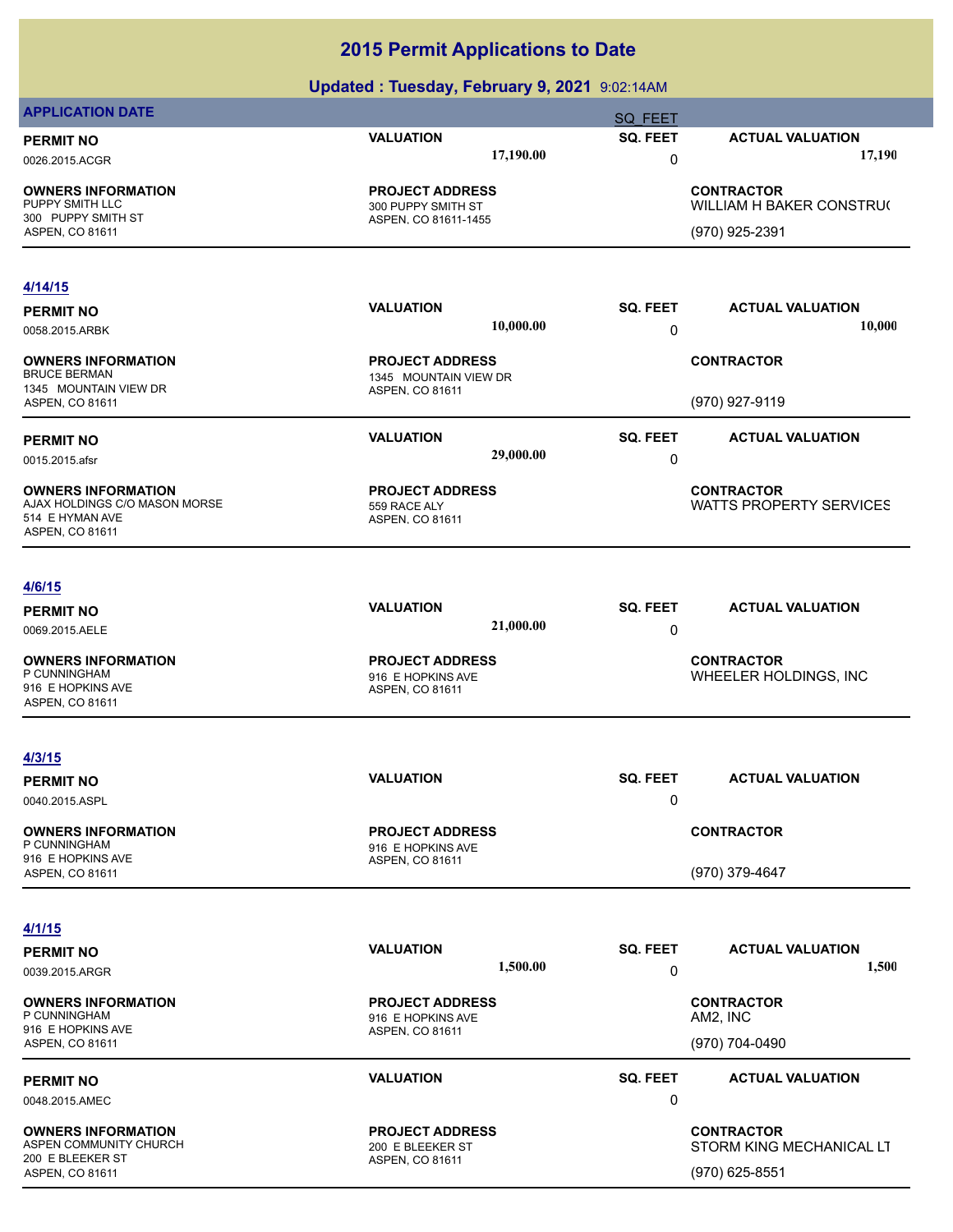## **Updated : Tuesday, February 9, 2021** 9:02:14AM

# **APPLICATION DATE** SOLUTION CONTINUES AND A SOLUTION OF THE SAME SOLUTION OF THE SAME SOLUTION OF THE SAME SOLUTION

| 3/30/15                                                                             |                                                              |           |                      |                                                       |  |
|-------------------------------------------------------------------------------------|--------------------------------------------------------------|-----------|----------------------|-------------------------------------------------------|--|
| <b>PERMIT NO</b>                                                                    | <b>VALUATION</b>                                             |           | SQ. FEET             | <b>ACTUAL VALUATION</b>                               |  |
| 0016.2015.ACBK                                                                      |                                                              | 6,000.00  | 0                    | 6,000                                                 |  |
| <b>OWNERS INFORMATION</b><br>ELKS LODGE # 224<br>510 E HYMAN AVE<br>ASPEN, CO 81611 | <b>PROJECT ADDRESS</b><br>510 E HYMAN AVE<br>ASPEN, CO 81611 |           |                      | <b>CONTRACTOR</b>                                     |  |
| 3/27/15                                                                             |                                                              |           |                      |                                                       |  |
| <b>PERMIT NO</b>                                                                    | <b>VALUATION</b>                                             |           | SQ. FEET             | <b>ACTUAL VALUATION</b>                               |  |
| 0013.2015.afsr                                                                      |                                                              | 19,000.00 | 0                    |                                                       |  |
| <b>OWNERS INFORMATION</b><br>JODI SMITH PITKIN COUNTY LIBRARY<br>120 N MILL ST      | <b>PROJECT ADDRESS</b><br>120 N MILL ST<br>ASPEN, CO 81611   |           |                      | <b>CONTRACTOR</b><br><b>COMMERCIAL SPECIALISTS, I</b> |  |
| ASPEN, CO 81611                                                                     |                                                              |           |                      | (970) 241-0268                                        |  |
| <b>PERMIT NO</b><br>0063.2015.AELE                                                  | <b>VALUATION</b>                                             | 0.00      | SQ. FEET<br>0        | <b>ACTUAL VALUATION</b>                               |  |
| <b>OWNERS INFORMATION</b><br>ASPEN HIGHLANDS VILLAGE PUD                            | <b>PROJECT ADDRESS</b>                                       |           |                      | <b>CONTRACTOR</b>                                     |  |
| 197 PROSPECTOR RD<br>ASPEN, CO 81611                                                | 0199 PROSPECTOR RD<br>ASPEN, CO 81611                        |           | (970) 927-3873       |                                                       |  |
| 3/25/15                                                                             |                                                              |           |                      |                                                       |  |
| <b>PERMIT NO</b>                                                                    | <b>VALUATION</b>                                             |           | SQ. FEET             | <b>ACTUAL VALUATION</b>                               |  |
| 0042.2015.ARBK                                                                      |                                                              | 30,000.00 | 0                    | 30,000                                                |  |
| <b>OWNERS INFORMATION</b><br><b>THOMAS &amp; MARION APPLEQUIST</b>                  | <b>PROJECT ADDRESS</b><br>610 S WEST END ST                  |           |                      | <b>CONTRACTOR</b><br>CONKLIN CONSTRUCTION             |  |
| 610 S WEST END ST<br>ASPEN, CO 81611                                                | ASPEN, CO 81611                                              |           |                      | (970) 927-9685                                        |  |
| 3/19/15                                                                             |                                                              |           |                      |                                                       |  |
| <b>PERMIT NO</b><br>0053.2015.AELE                                                  | <b>VALUATION</b>                                             | 4,164.00  | <b>SQ. FEET</b><br>0 | <b>ACTUAL VALUATION</b>                               |  |
| <b>OWNERS INFORMATION</b><br>JODI SMITH PITKIN COUNTY LIBRARY                       | <b>PROJECT ADDRESS</b><br>120 N MILL ST                      |           |                      | <b>CONTRACTOR</b><br>R & A ENTERPRISES OF CARE        |  |
| 120 N MILL ST<br><b>ASPEN, CO 81611</b>                                             | ASPEN, CO 81611                                              |           |                      | (970) 945-6500                                        |  |
| <b>PERMIT NO</b><br>0059.2015.AELE                                                  | <b>VALUATION</b>                                             | 10,000.00 | SQ. FEET<br>0        | <b>ACTUAL VALUATION</b>                               |  |
| <b>OWNERS INFORMATION</b>                                                           | <b>PROJECT ADDRESS</b>                                       |           |                      | <b>CONTRACTOR</b>                                     |  |
| ASPEN STARWOOD LLC<br>1034 E COOPER AVE                                             | 1007 E HYMAN AVE                                             |           |                      | TIM DYER ELECTRIC, INC.                               |  |
| ASPEN, CO 81611                                                                     | ASPEN, CO 81611                                              |           |                      | (970) 945-2430                                        |  |
|                                                                                     |                                                              |           |                      |                                                       |  |
| 3/18/15                                                                             |                                                              |           |                      |                                                       |  |
| <b>PERMIT NO</b>                                                                    | <b>VALUATION</b>                                             |           | SQ. FEET             | <b>ACTUAL VALUATION</b>                               |  |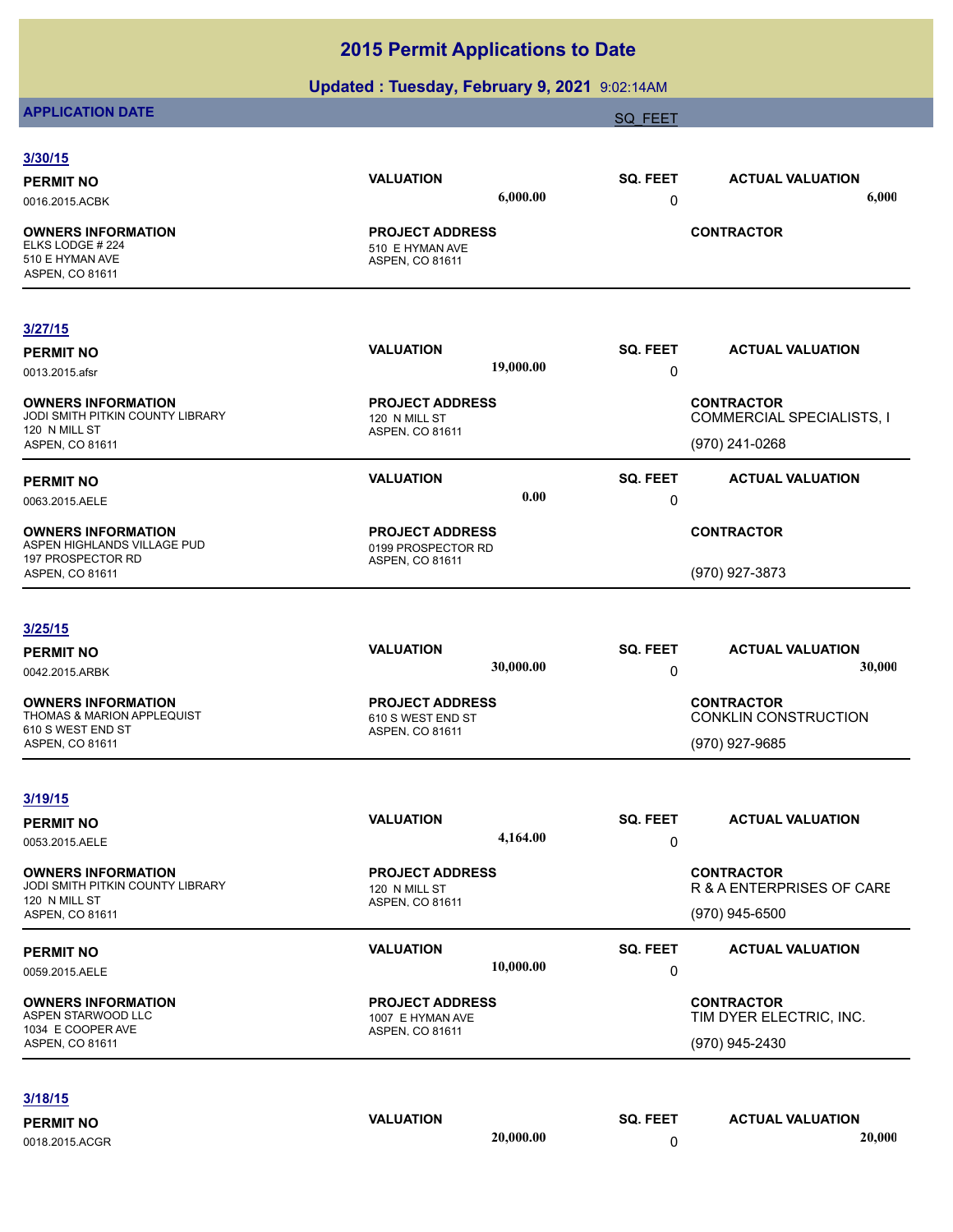| <b>APPLICATION DATE</b>                                                                             |                                                                            | SQ FEET              |                                                                   |
|-----------------------------------------------------------------------------------------------------|----------------------------------------------------------------------------|----------------------|-------------------------------------------------------------------|
| <b>OWNERS INFORMATION</b><br><b>CENTENNIAL ASPEN</b><br>100 LUKE SHORT CT<br>ASPEN, CO 81611        | <b>PROJECT ADDRESS</b><br>200 HAROLD ROSS CT<br>ASPEN, CO 81611            |                      | <b>CONTRACTOR</b><br>PROVIDENCE BUILDERS, LLC                     |
| <b>PERMIT NO</b><br>0019.2015.ACGR                                                                  | <b>VALUATION</b><br>20,000.00                                              | <b>SQ. FEET</b><br>0 | <b>ACTUAL VALUATION</b><br>20,000                                 |
| <b>OWNERS INFORMATION</b><br><b>CENTENNIAL ASPEN</b><br>100 LUKE SHORT CT<br><b>ASPEN, CO 81611</b> | <b>PROJECT ADDRESS</b><br>100 TEAL CT<br>ASPEN, CO 81611                   |                      | <b>CONTRACTOR</b><br>PROVIDENCE BUILDERS, LLC                     |
| <b>PERMIT NO</b><br>0017.2015.ACGR                                                                  | <b>VALUATION</b><br>20,000.00                                              | SQ. FEET<br>0        | <b>ACTUAL VALUATION</b><br>20,000                                 |
| <b>OWNERS INFORMATION</b><br><b>CENTENNIAL ASPEN</b><br>100 LUKE SHORT CT<br>ASPEN, CO 81611        | <b>PROJECT ADDRESS</b><br>400 COWEN HOVEN<br>ASPEN, CO 81611               |                      | <b>CONTRACTOR</b><br>PROVIDENCE BUILDERS, LLC                     |
| 3/17/15<br><b>PERMIT NO</b><br>0035.2015.AMEC                                                       | <b>VALUATION</b><br>9,600.00                                               | SQ. FEET<br>0        | <b>ACTUAL VALUATION</b>                                           |
| <b>OWNERS INFORMATION</b><br>A COLORADO, LLC DCC HOLDINGS, LLC<br>501 PARK CIR<br>ASPEN, CO 81611   | <b>PROJECT ADDRESS</b><br>501 PARK CIR<br>ASPEN, CO 81611                  |                      | <b>CONTRACTOR</b><br><b>M&amp;W INVESTMENTS</b><br>(970) 963-3598 |
| 3/9/15<br><b>PERMIT NO</b>                                                                          | <b>VALUATION</b>                                                           | SQ. FEET             | <b>ACTUAL VALUATION</b>                                           |
| 0042.2015.AELE                                                                                      | 100.00                                                                     | 0                    |                                                                   |
| <b>OWNERS INFORMATION</b><br>601 W HALLAM, LLC<br>400 E HYMAN AVE<br>ASPEN, CO 81611                | <b>PROJECT ADDRESS</b><br>601 W HALLAM ST<br>ASPEN, CO 81611               |                      | <b>CONTRACTOR</b><br>(970) 925-8839                               |
| 3/5/15<br><b>PERMIT NO</b><br>0007.2015.tent                                                        | <b>VALUATION</b>                                                           | SQ. FEET<br>0        | <b>ACTUAL VALUATION</b>                                           |
| <b>OWNERS INFORMATION</b><br>SUNDECK ASPEN SKIING COMPANY<br>675 E DURANT AVE<br>ASPEN, CO 81611    | <b>PROJECT ADDRESS</b><br>0 GONDOLA TERRACE - THE LITTL<br>ASPEN, CO 81611 |                      | <b>CONTRACTOR</b><br><b>K2 BUILDING GROUP</b>                     |
| 3/2/15                                                                                              |                                                                            |                      |                                                                   |
| <b>PERMIT NO</b><br>0006.2015.tent                                                                  | <b>VALUATION</b>                                                           | SQ. FEET<br>0        | <b>ACTUAL VALUATION</b>                                           |
| <b>OWNERS INFORMATION</b><br>ST REGIS ASPEN HOTEL<br>315 E DEAN ST<br>ASPEN, CO 81611               | <b>PROJECT ADDRESS</b><br>315 E DEAN ST<br>ASPEN, CO 81611                 |                      | <b>CONTRACTOR</b>                                                 |
| <b>PERMIT NO</b><br>0019.2015.ASPL                                                                  | <b>VALUATION</b><br>28,600.00                                              | SQ. FEET<br>0        | <b>ACTUAL VALUATION</b>                                           |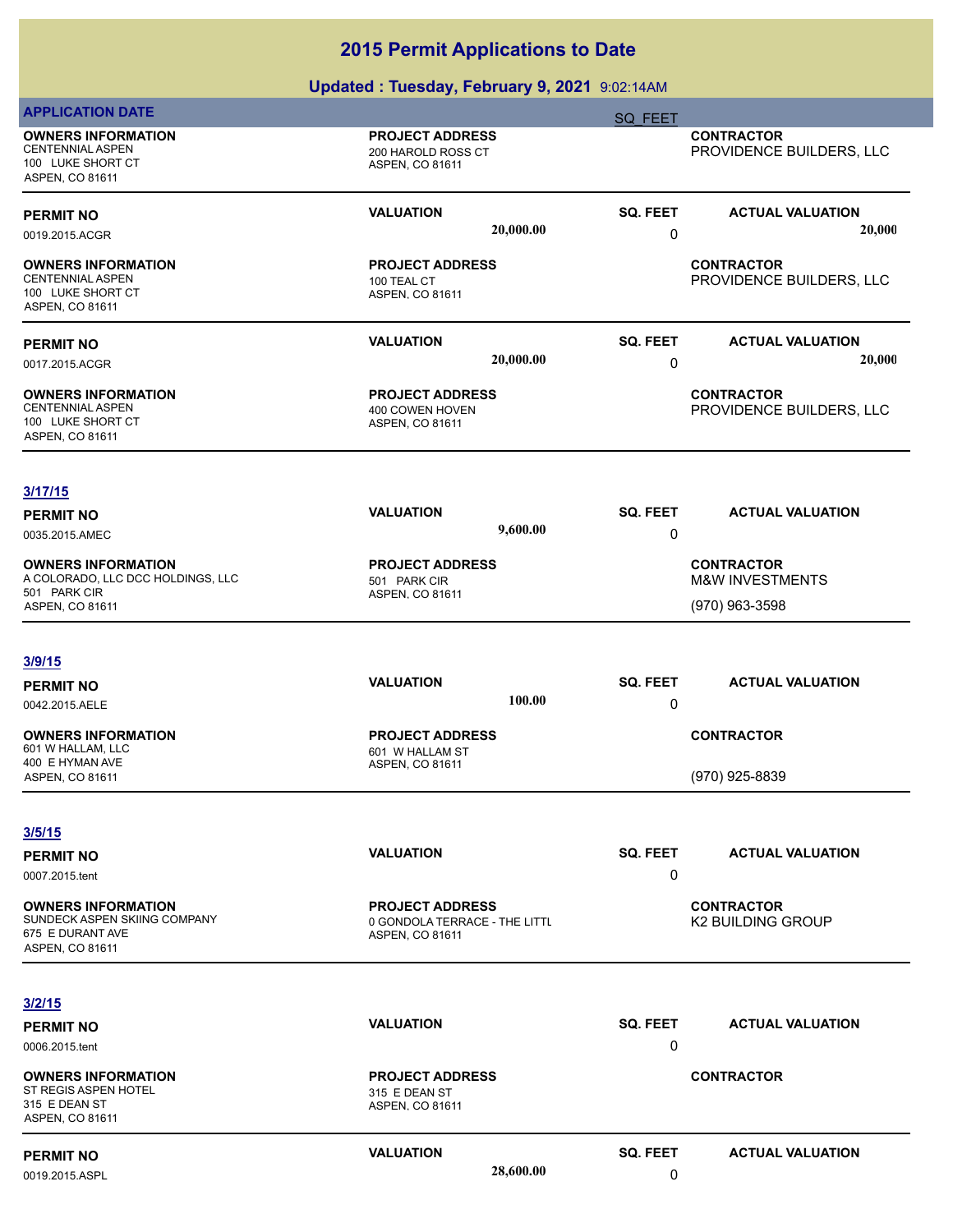|                                                                                                   | $\sigma$ padica: racoday, robradiy $\sigma$ , $\sigma$ of robration |                 |                                                                  |
|---------------------------------------------------------------------------------------------------|---------------------------------------------------------------------|-----------------|------------------------------------------------------------------|
| <b>APPLICATION DATE</b>                                                                           |                                                                     | <b>SQ FEET</b>  |                                                                  |
| <b>OWNERS INFORMATION</b><br>JODI SMITH PITKIN COUNTY LIBRARY<br>120 N MILL ST                    | <b>PROJECT ADDRESS</b><br>120 N MILL ST<br>ASPEN, CO 81611          |                 | <b>CONTRACTOR</b>                                                |
| ASPEN, CO 81611                                                                                   |                                                                     |                 | (970) 876-1940                                                   |
| 2/26/15                                                                                           | <b>VALUATION</b>                                                    |                 | <b>ACTUAL VALUATION</b>                                          |
| <b>PERMIT NO</b><br>0033.2015.AELE                                                                | 1,800.00                                                            | SQ. FEET<br>0   |                                                                  |
| <b>OWNERS INFORMATION</b><br>JODI SMITH PITKIN COUNTY LIBRARY<br>120 N MILL ST<br>ASPEN, CO 81611 | <b>PROJECT ADDRESS</b><br>120 N MILL ST<br>ASPEN, CO 81611          |                 | <b>CONTRACTOR</b><br>R & A ENTERPRISES OF CARE<br>(970) 945-6500 |
| <b>PERMIT NO</b>                                                                                  | <b>VALUATION</b>                                                    | <b>SQ. FEET</b> | <b>ACTUAL VALUATION</b>                                          |
| 0005.2015.ARBU                                                                                    | 15,000.00                                                           | 0               | 15,000                                                           |
| <b>OWNERS INFORMATION</b><br><b>BEASPEN LLC</b><br>220 W HALLAM ST                                | <b>PROJECT ADDRESS</b><br>220 W HALLAM ST<br>ASPEN, CO 81611        |                 | <b>CONTRACTOR</b><br>SCHLUMBERGER CONSTRUC                       |
| ASPEN, CO 81611                                                                                   |                                                                     |                 | (970) 925-8360                                                   |
| 2/24/15                                                                                           |                                                                     |                 |                                                                  |
| <b>PERMIT NO</b>                                                                                  | <b>VALUATION</b><br>10,000.00                                       | SQ. FEET        | <b>ACTUAL VALUATION</b><br>10,000                                |
| 0012.2015.ARGR                                                                                    |                                                                     | 0               |                                                                  |
| <b>OWNERS INFORMATION</b><br>ASPEN STARWOOD LLC                                                   | <b>PROJECT ADDRESS</b><br>1007 E HYMAN AVE                          |                 | <b>CONTRACTOR</b><br>LESTER DEVELOPMENT, LLC                     |
| 1034 E COOPER AVE<br>ASPEN, CO 81611                                                              | ASPEN, CO 81611                                                     |                 | (970) 925-5524                                                   |
|                                                                                                   |                                                                     |                 |                                                                  |
| 2/17/15                                                                                           |                                                                     |                 |                                                                  |
| <b>PERMIT NO</b>                                                                                  | <b>VALUATION</b>                                                    | SQ. FEET        | <b>ACTUAL VALUATION</b>                                          |
| 0030.2015.AELE                                                                                    | 2,500.00                                                            | 0               |                                                                  |
| <b>OWNERS INFORMATION</b><br>JODI SMITH PITKIN COUNTY LIBRARY<br>120 N MILL ST                    | <b>PROJECT ADDRESS</b><br>120 N MILL ST<br>ASPEN, CO 81611          |                 | <b>CONTRACTOR</b><br>DURGIN ELECTRIC, LLC                        |
| ASPEN, CO 81611                                                                                   |                                                                     |                 | (970) 704-9473                                                   |
| <b>PERMIT NO</b>                                                                                  | <b>VALUATION</b>                                                    | <b>SQ. FEET</b> | <b>ACTUAL VALUATION</b>                                          |
| 0029.2015.ARBK                                                                                    | 1,090,161.00                                                        | 0               | 1,090,161                                                        |
| <b>OWNERS INFORMATION</b><br><b>HALLAM LLC</b><br>101 E HALLAM ST<br>ASPEN, CO 81611              | <b>PROJECT ADDRESS</b><br>101 E HALLAM ST<br>ASPEN, CO 81611        |                 | <b>CONTRACTOR</b>                                                |
| <b>PERMIT NO</b>                                                                                  | <b>VALUATION</b>                                                    | <b>SQ. FEET</b> | <b>ACTUAL VALUATION</b>                                          |
| 0011.2015.ARGR                                                                                    | 0.00                                                                | 0               | $\boldsymbol{0}$                                                 |
| <b>OWNERS INFORMATION</b><br><b>JUDD CLARENCE</b><br>212 COTTONWOOD DR<br>ASPEN, CO 81611         | <b>PROJECT ADDRESS</b><br>212 COTTONWOOD DR<br>ASPEN, CO 81611      |                 | <b>CONTRACTOR</b>                                                |
| 2/13/15                                                                                           |                                                                     |                 |                                                                  |
| <b>PERMIT NO</b>                                                                                  | <b>VALUATION</b>                                                    | SQ. FEET        | <b>ACTUAL VALUATION</b>                                          |
| 0015.2015.ASPL                                                                                    | 22,000.00                                                           | $\Omega$        |                                                                  |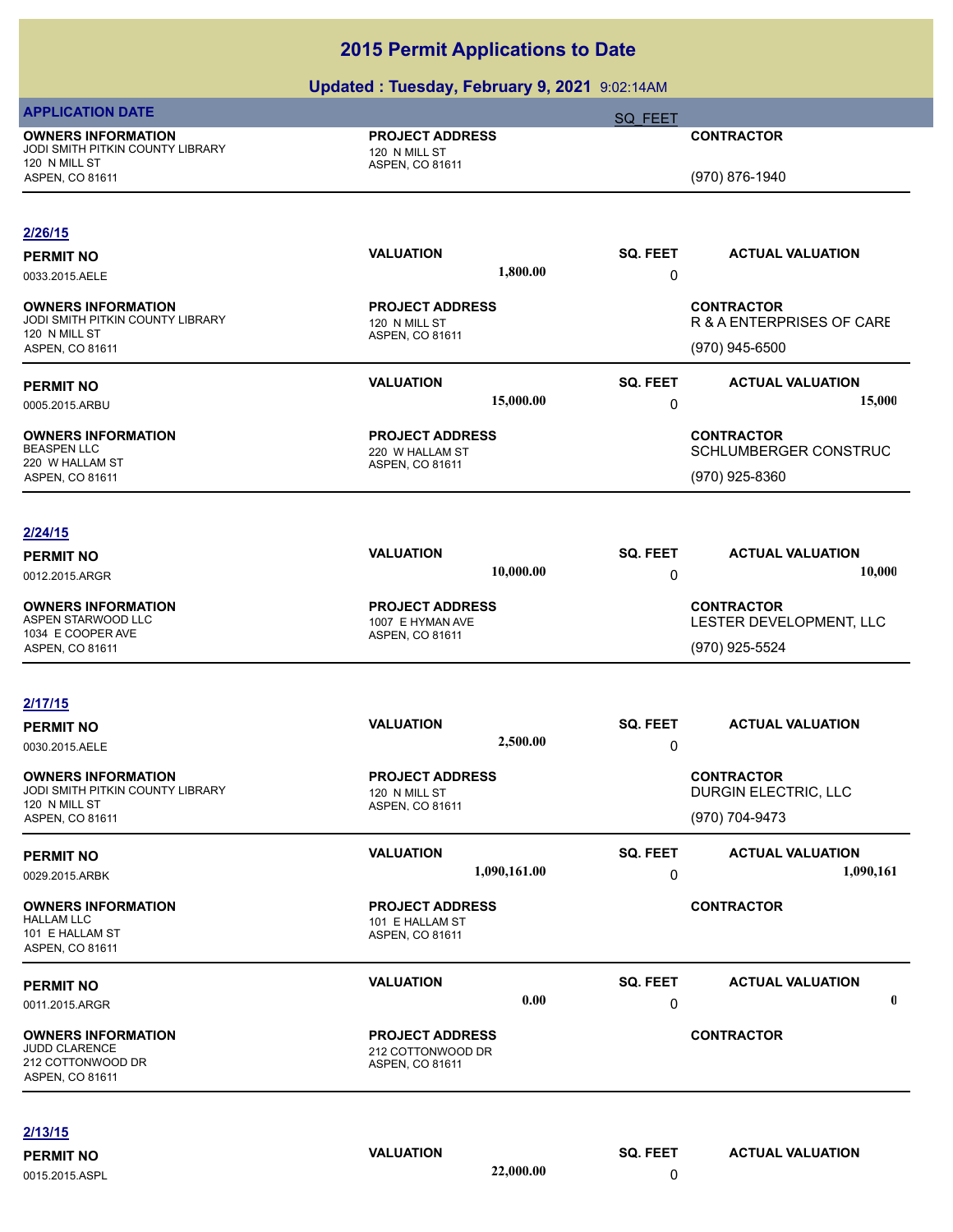| <b>APPLICATION DATE</b>                                                                                   |                                                                             | <b>SQ FEET</b>       |                                                                           |
|-----------------------------------------------------------------------------------------------------------|-----------------------------------------------------------------------------|----------------------|---------------------------------------------------------------------------|
| <b>OWNERS INFORMATION</b><br>JEWISH RESRC CTR CHABAD OF ASP<br>435 W MAIN ST<br>ASPEN, CO 81611           | <b>PROJECT ADDRESS</b><br>435 W MAIN<br>ASPEN, CO 81611                     |                      | <b>CONTRACTOR</b><br>JIM HOUG PLUMBING & HEAT<br>(970) 945-5569           |
| <b>PERMIT NO</b><br>0015.2015.AMEC                                                                        | <b>VALUATION</b><br>36,000.00                                               | <b>SQ. FEET</b><br>0 | <b>ACTUAL VALUATION</b>                                                   |
| <b>OWNERS INFORMATION</b><br>JEWISH RESRC CTR CHABAD OF ASP<br>435 W MAIN ST<br>ASPEN, CO 81611           | <b>PROJECT ADDRESS</b><br>435 W MAIN<br>ASPEN, CO 81611                     |                      | <b>CONTRACTOR</b><br>JIM HOUG PLUMBING & HEAT<br>(970) 945-5569           |
| <b>PERMIT NO</b><br>0015.2015.ASPL                                                                        | <b>VALUATION</b><br>22,000.00                                               | SQ. FEET<br>0        | <b>ACTUAL VALUATION</b>                                                   |
| <b>OWNERS INFORMATION</b><br>JEWISH RESRC CTR CHABAD OF ASP<br>435 W MAIN ST<br>ASPEN, CO 81611           | <b>PROJECT ADDRESS</b><br>435 W MAIN<br>ASPEN, CO 81611                     |                      | <b>CONTRACTOR</b><br>JIM HOUG PLUMBING & HEAT<br>(970) 945-5569           |
| 2/10/15<br><b>PERMIT NO</b><br>0011.2015.ASPL                                                             | <b>VALUATION</b>                                                            | SQ. FEET<br>0        | <b>ACTUAL VALUATION</b>                                                   |
| <b>OWNERS INFORMATION</b><br><b>MILTON ZALE</b><br>190 PARK AVE<br>ASPEN, CO 81611                        | <b>PROJECT ADDRESS</b><br>190 PARK AVE<br>ASPEN, CO 81611                   |                      | <b>CONTRACTOR</b><br>RJM PLUMBING & HEATING, IN<br>(970) 928-9875         |
| 2/5/15<br><b>PERMIT NO</b>                                                                                | <b>VALUATION</b>                                                            | <b>SQ. FEET</b>      | <b>ACTUAL VALUATION</b>                                                   |
| 0025.2015.ARBK<br><b>OWNERS INFORMATION</b><br>ASPEN STARWOOD LLC<br>1034 E COOPER AVE<br>ASPEN, CO 81611 | 125,000.00<br><b>PROJECT ADDRESS</b><br>1007 E HYMAN AVE<br>ASPEN, CO 81611 | 0                    | 125,000<br><b>CONTRACTOR</b><br>LESTER DEVELOPMENT, LLC<br>(970) 925-5524 |
| 2/2/15<br><b>PERMIT NO</b><br>0019.2015.ARBK                                                              | <b>VALUATION</b><br>30,000.00                                               | SQ. FEET<br>0        | <b>ACTUAL VALUATION</b><br>30,000                                         |
| <b>OWNERS INFORMATION</b><br>GALENA PLACE CONDOMINIUM ASSOC<br>618 S GALENA ST<br>ASPEN, CO 81611         | <b>PROJECT ADDRESS</b><br>616/626/628 S GALENA ST<br>ASPEN, CO 81611        |                      | <b>CONTRACTOR</b><br><b>GREG KARAUS BUILDER, INC</b><br>(970) 925-1614    |
| <b>PERMIT NO</b><br>0011.2015.ACGR                                                                        | <b>VALUATION</b><br>3,500.00                                                | SQ. FEET<br>0        | <b>ACTUAL VALUATION</b><br>3,500                                          |
| <b>OWNERS INFORMATION</b><br><b>ASPEN MTN RESCUE</b><br>630 W MAIN ST<br>ASPEN, CO 81611                  | <b>PROJECT ADDRESS</b><br>630 W MAIN ST<br>ASPEN, CO 81611                  |                      | <b>CONTRACTOR</b><br><b>COMPASS CONSTRUCTION M</b>                        |
| 1/26/15<br><b>PERMIT NO</b>                                                                               | <b>VALUATION</b>                                                            | SQ. FEET             | <b>ACTUAL VALUATION</b>                                                   |
| 0003.2015.afsr                                                                                            | 21,376.00                                                                   | 0                    |                                                                           |